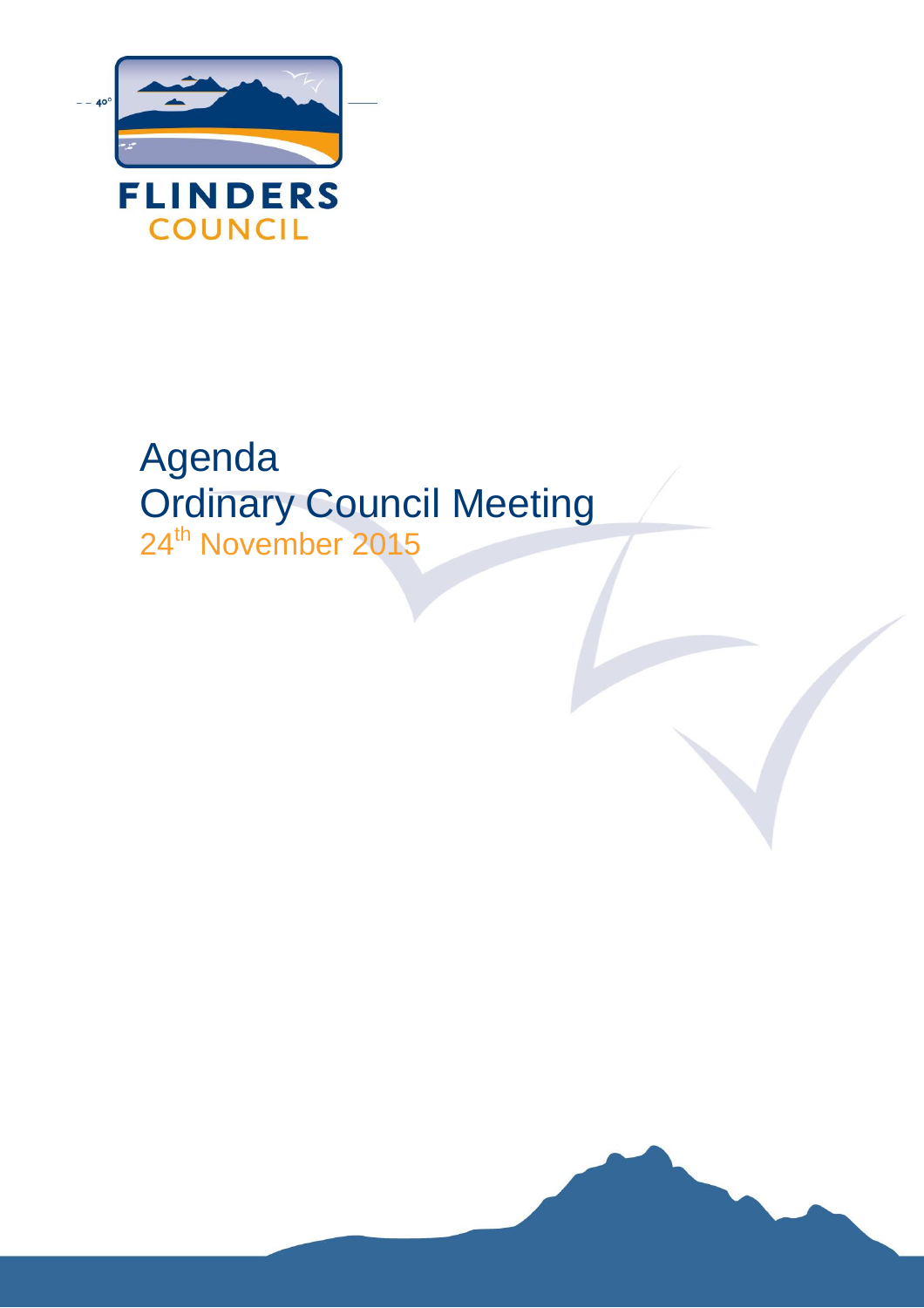#### **CERTIFICATION**

"I certify that with respect to all advice, information or recommendation provided to Council with this agenda:

- 1. The advice, information or recommendation is given by a person who has the qualifications or experience necessary to give such advice, information or recommendation, and;
- 2. Where any advice is given directly to Council by a person who does not have the required qualifications or experience that person has obtained and taken into account in that person's general advice the advice from an appropriately qualified or experienced person.
- Note: S65(1) of the *Local Government Act 1993* requires the General Manager to ensure that any advice, information or recommendation given to the Council (or a Council Committee) is given by a person who has the qualifications or experience necessary to give such advice, information or recommendation. S65(2) forbids Council from deciding any matter which requires the advice of a qualified person without considering that advice."

Dated this 19<sup>th</sup> day of November 2015.

Raoul Harper GENERAL MANAGER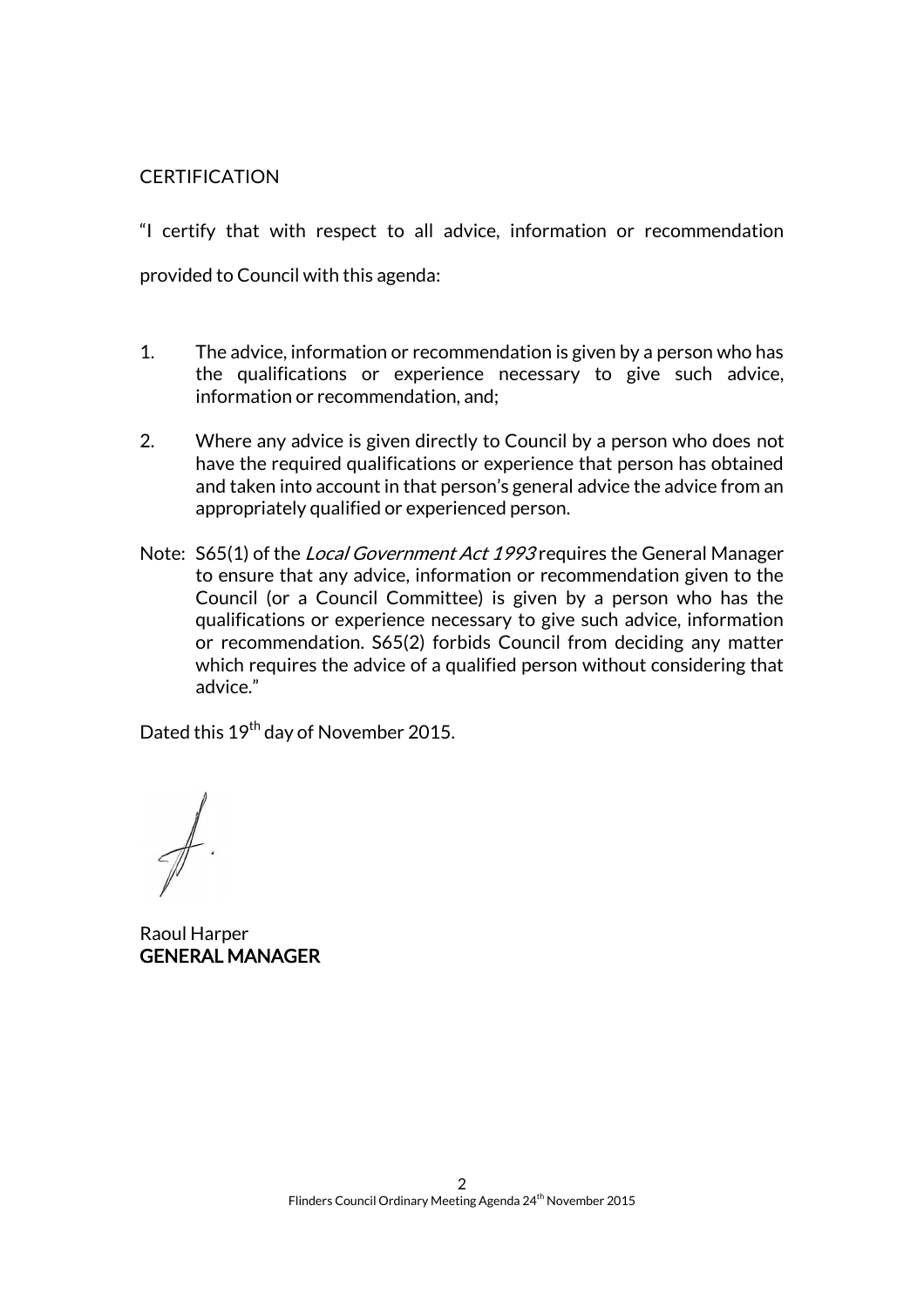## **FLINDERS COUNCIL ORDINARY MEETING**

### **AGENDA**

**DATE:** Tuesday  $24^{th}$  November 2015 VENUE: Flinders Art and Entertainment Centre, Whitemark COMMENCING: 1.00 pm

#### PRESENT

Mayor Carol Cox Deputy Mayor Marc Cobham Cr Chris Rhodes Cr Peter Rhodes Cr Ken Stockton Cr David Williams Cr Gerald Willis

#### APOLOGIES

Nil

#### STAFF IN ATTENDANCE

| Raoul Harper           | - General Manager            |
|------------------------|------------------------------|
| Sophie Pitchford       | - Corporate services Manager |
| <b>Lauren Moraitis</b> | - Services Coordinator       |
| Vicki Warden           | - Executive Officer          |

#### CONFIRMATION OF MINUTES

That the Minutes from the Ordinary Council Meeting held on the  $22<sup>nd</sup>$  October 2015 be confirmed.

#### PUBLIC QUESTION TIME

In accordance with Section 31 (1) of the Local Government (Meeting Procedures) Regulations 2015 and the Flinders Council Policy the following procedures be adhered to at public question time:-

It is the policy of the Flinders Council to allow a 'Question Time' at Ordinary Council Meetings, during which members of the public may ask questions of the Council relating to Flinders Council matters.

The basis on which questions may be asked is:

1. All questions will be addressed through the Chair (being the Mayor in normal circumstances) who will answer them as she/he sees fit. Under no circumstances will members of the gallery be permitted to address or question either elected members or officers of the Council. The Chair may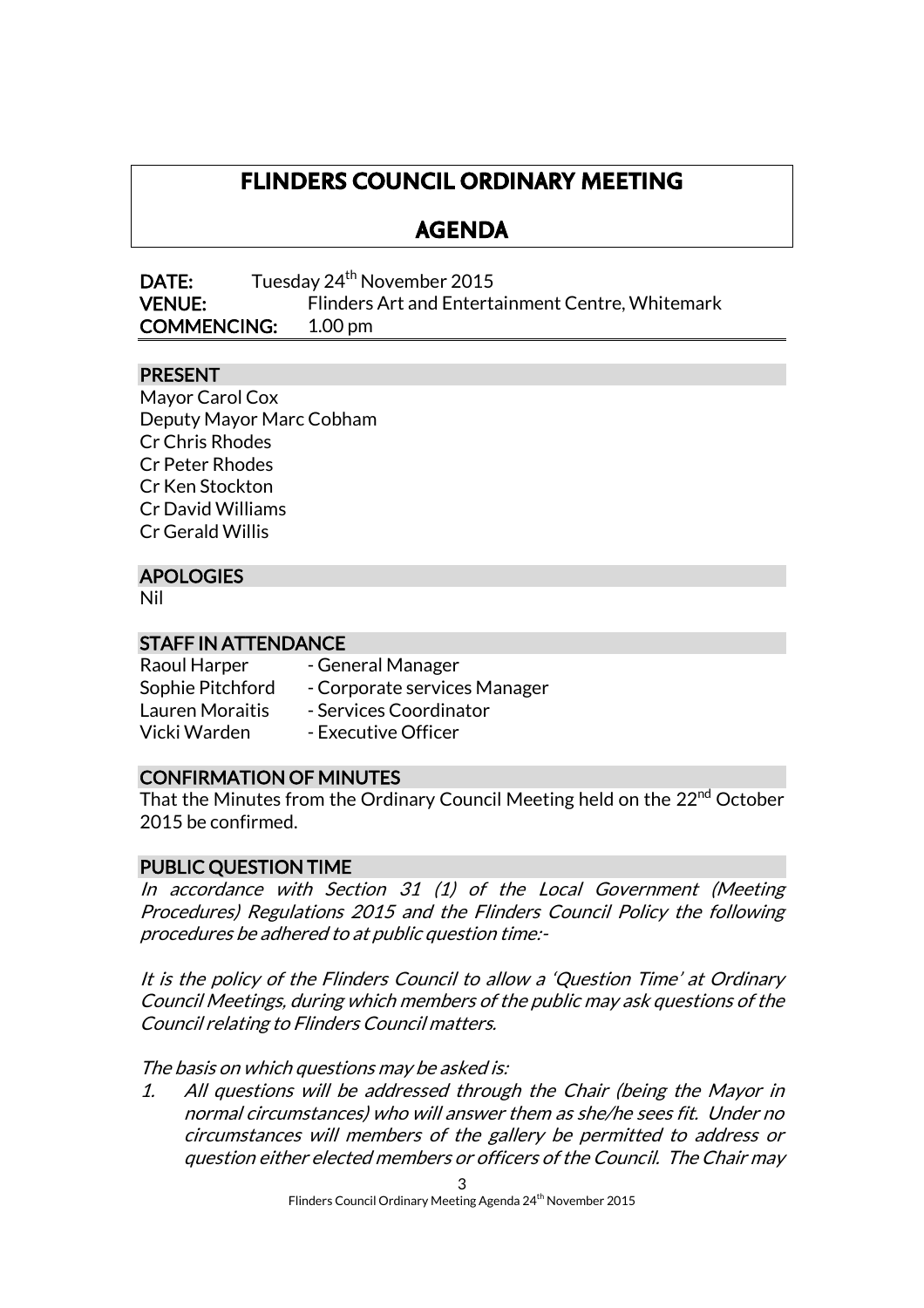delegate answers to the appropriate Councillor or staff member if appropriate.

- 2. Persons addressing the Chair must pay the respect due to that office. Failure to do so may mean their address is terminated without notice.
- 3. Where the answer cannot be provided immediately, it will be provided in writing within 14 days and tabled at the following Ordinary Council Meeting.
- 4. All questioners are encouraged to register their intent to question with the General Manager before the meeting. Preference will be given to those who have so registered.
- 5. Question time shall not extend longer than 30 minutes and may be divided into two 15 minute sessions.
- 6. The actual timing of the session(s) is to be immediately after the opening of the meeting and advertised with the notice of meeting.

#### LATE AGENDA ITEMS

Nil

#### DECLARATION OF PECUNIARY INTEREST

In accordance with Part 2 Regulation 8 (7) of the Local Government (Meeting Procedures) Regulations 2015, the Chairman of a meeting is to request Councillors to indicate whether they have, or are likely to have, a pecuniary interest in any item on the agenda.

Accordingly, Councillors are requested to advise of a pecuniary interest they may have in respect to any matter appearing on the agenda, or any supplementary item to the agenda, which the Council has resolved to deal with, in accordance with Part 2 Regulation 8 (6) of the Local Government (Meeting Procedures) Regulations 2015.

### LEAVE OF ABSENCE

Nil

### **PETITIONS**

Nil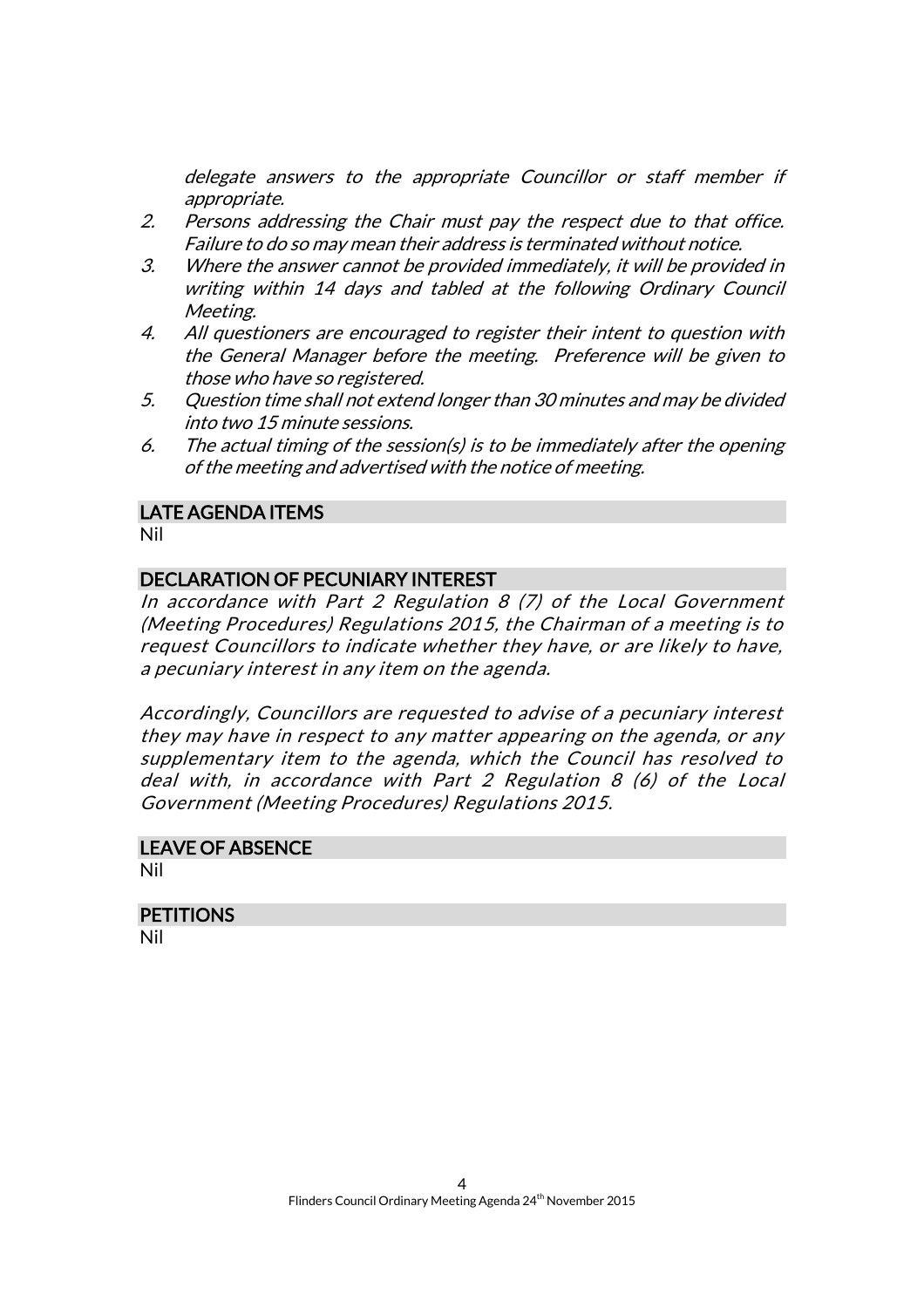### **WORKSHOPS & INFORMATION FORUMS File No: COU/0205**

### Council Workshop held on 11<sup>th</sup> November 2015

Council held a Workshop on the following subjects:

- Item 1: Flinders and West Tamar Council Permit Authority Role
- Item 2: Code of Tender and Contracts Policy
- Item 3: Investment Policy Review
- Item 4: Banking
- Item 5: Update on Runway Developments
- Item 6: Flinders Island Meat
- Item 7: Update on Telecommunications projects
- Item 8: Foreshore BBQ area
- $\bullet$  Item 9: Proposal to Rename a Beach
- Item 10: Intrastate Vehicle Shipping Assistance Subsidy (for residents)
- Item 11: Policies
- $\bullet$  Item 12: Furneaux Festival January

#### Councillors Present:

Mayor Carol Cox, Deputy Mayor Marc Cobham, Cr Chris Rhodes, Cr Peter Rhodes, Cr Ken Stockton and Cr Gerald Willis.

#### Apologies:

Cr David Williams

#### Staff and Consultants Present:

| <b>Acting General Manager</b>                                |  |  |  |
|--------------------------------------------------------------|--|--|--|
| Development Services Coordinator (Item 1 only)               |  |  |  |
| Development Services Manager, West Tamar                     |  |  |  |
| Council (Item 1 only) (via phone)                            |  |  |  |
| Services Coordinator (Item 1 only)                           |  |  |  |
| Works & Services Manager (Item 5 only)                       |  |  |  |
| Airport Operations Officer (Item 5 only)                     |  |  |  |
| Telstra (Item 7 only)                                        |  |  |  |
| Telstra (Item 7 only)                                        |  |  |  |
| Telstra (Item 7 only)                                        |  |  |  |
| Senior Sergeant Russell Judges Tasmania Police (Item 8 only) |  |  |  |
| Community Development Officer (Item 12 only)                 |  |  |  |
|                                                              |  |  |  |

As workshops and information sessions are for information and discussion purposes only, no decisions are made or foreshadowed at these proceedings.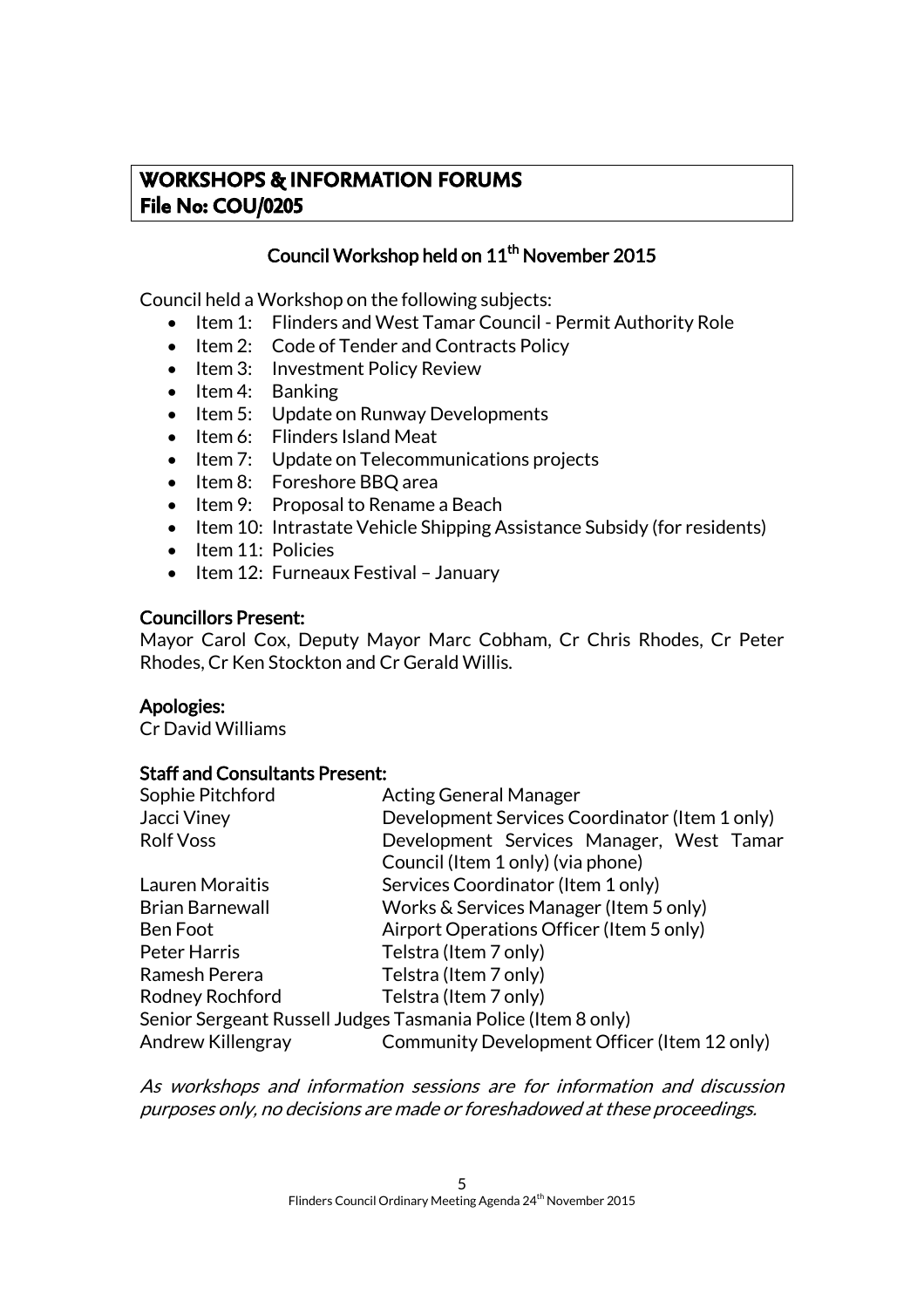### VOTING REQUIREMENTS:

Simple Majority

#### RECOMMENDATION:

That the Council Workshop held on  $11^{\rm th}$  November 2015 be noted.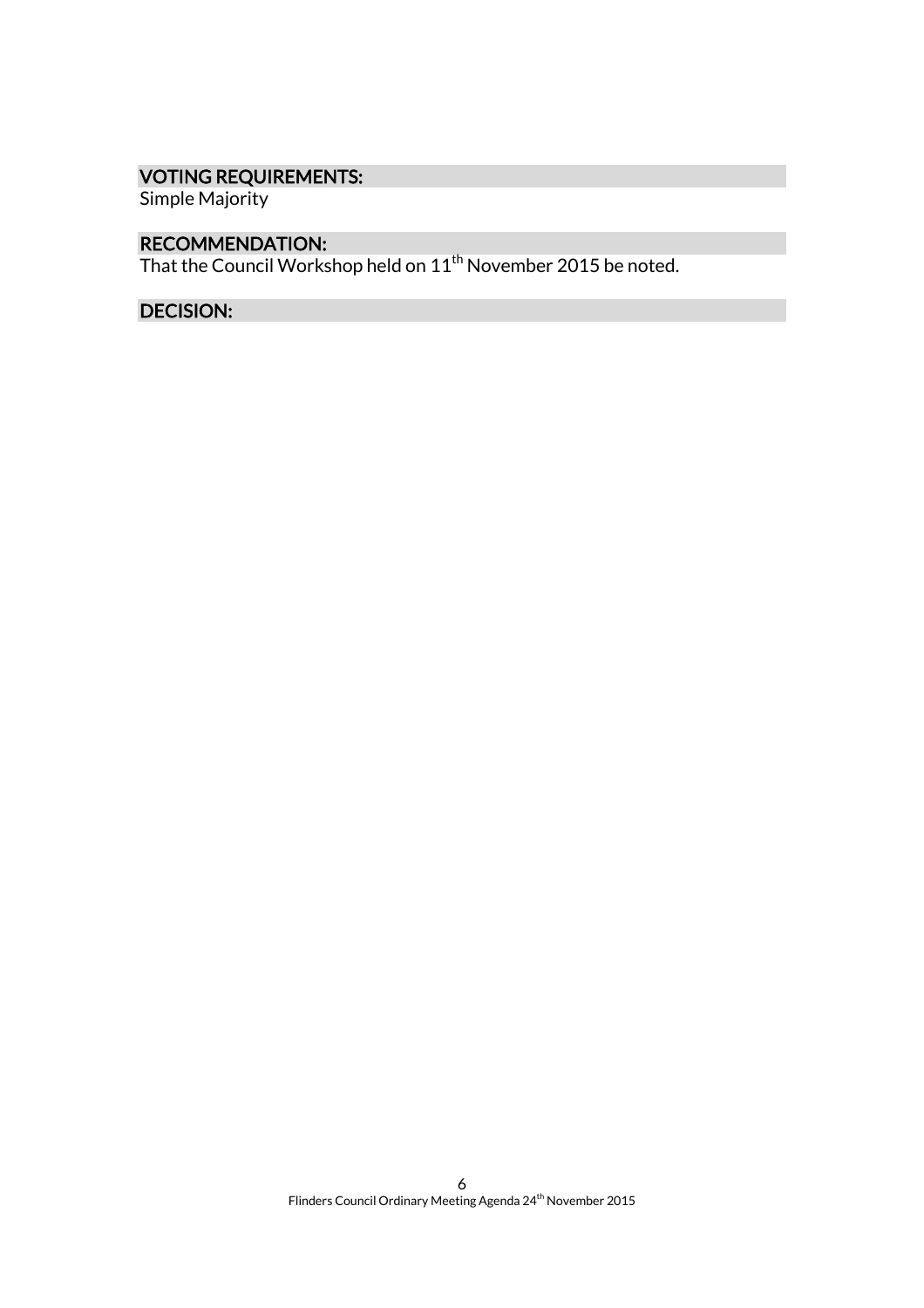#### PUBLIC MEETINGS

Nil

### COUNCILLOR'S QUESTIONS ON NOTICE

#### Question 1: Cr Gerald Willis

I ask, given the increasing motor vehicle traffic along Logan Lagoon Road by community members engaged in fishing, surfing or simply sightseeing activities, whether a culvert can be installed in the area where the road is located between Logan Lagoon and an adjacent farm to reduce the risk of flooding and hence reduce the risk of vehicles becoming bogged.

#### Response from General Manager

Council maintains Logan Lagoon to the point where the gravel road surface ceases (near the hay shed). The track from that point on is Crown land and as such is the responsibility of the Parks and Wildlife Service to manage and maintain. The area in question is on Crown land and as such any improvements desired in this area should be directed to the local ranger. No formal position exists directing Council staff to engage with the Parks and Wildlife Service to seek improvements to this track. No budget allocation is in place to purchase a culvert for the site proposed.

#### Question 2: Cr Gerald Willis

I ask, given the increasing motor vehicle traffic along Logan Lagoon Road by community members engaged in fishing, surfing or simply sightseeing activities, whether improvements to the road can be made to reduce the risk of becoming bogged in the sand in some areas where the road is situated between the lagoon and the coast.

#### Response from General Manager

Council maintains Logan Lagoon to the point where the gravel road surface ceases (near the hay shed). The track from that point on is Crown land and as such is the responsibility of the Parks and Wildlife Service to maintain. Many in the Community value the track to the coast in the Logan Lagoon area and it is a key fire break track highlighted in the Furneaux Islands Fire Management Plan. The area of track in question is on Crown land and as such any improvements in this area should be directed to the local ranger. No formal position exists in relation to Council seeking transfer of this track into Council ownership and no budget allocation is in place for its maintenance or upgrade at this time.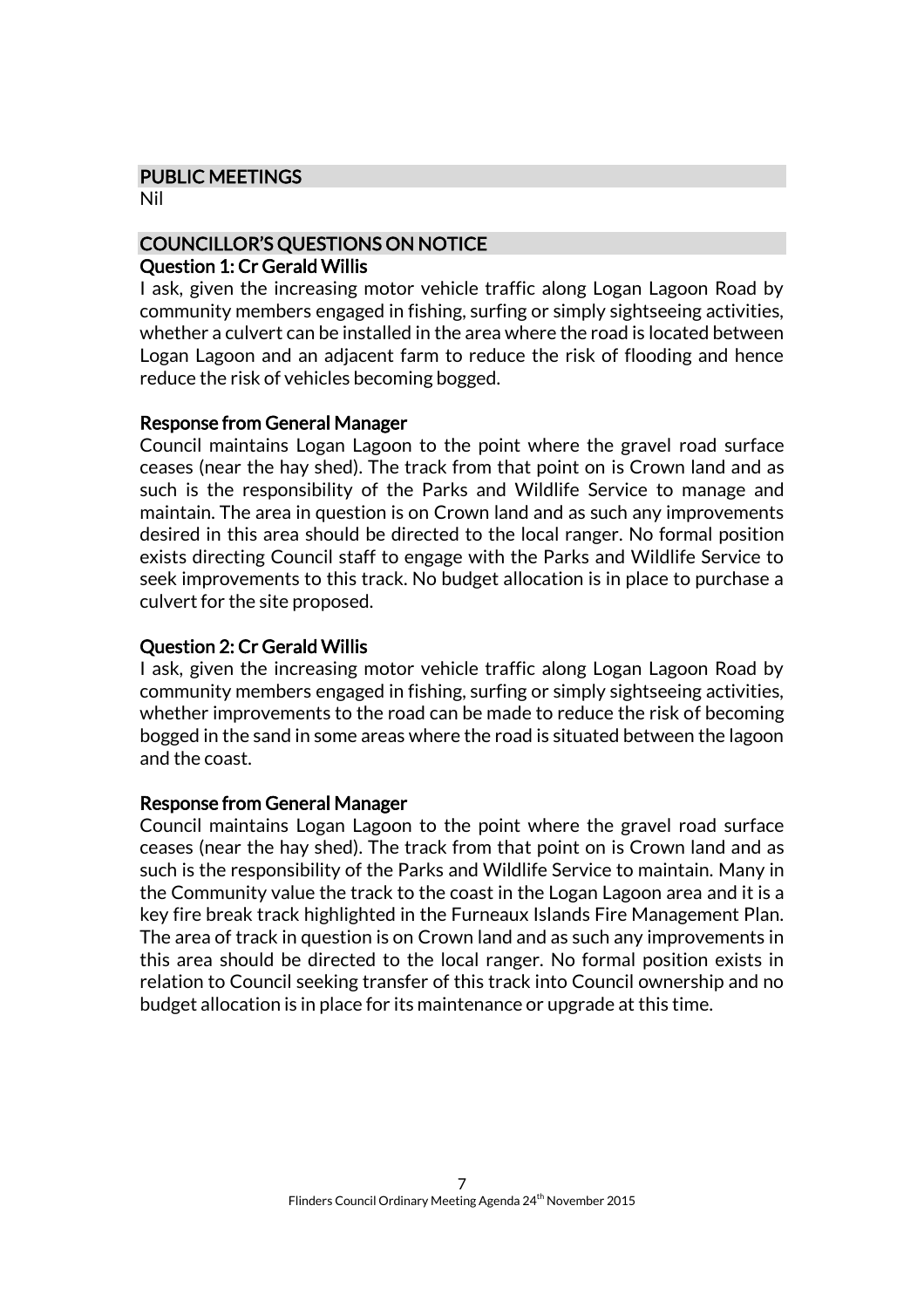#### COUNCILLOR'S QUESTIONS WITHOUT NOTICE

Regulation 29 of the Local Government (Meeting Procedures) Regulations 2015 specifies that in putting a Question Without Notice a Councillor must not offer an argument or opinion, draw any inference or make any imputations except so far as may be necessary to explain the question. The Chairperson must not permit any debate of a Question without Notice or its answer.

#### PUBLICATIONS/REPORTS TABLED FOR COUNCIL INFORMATION Nil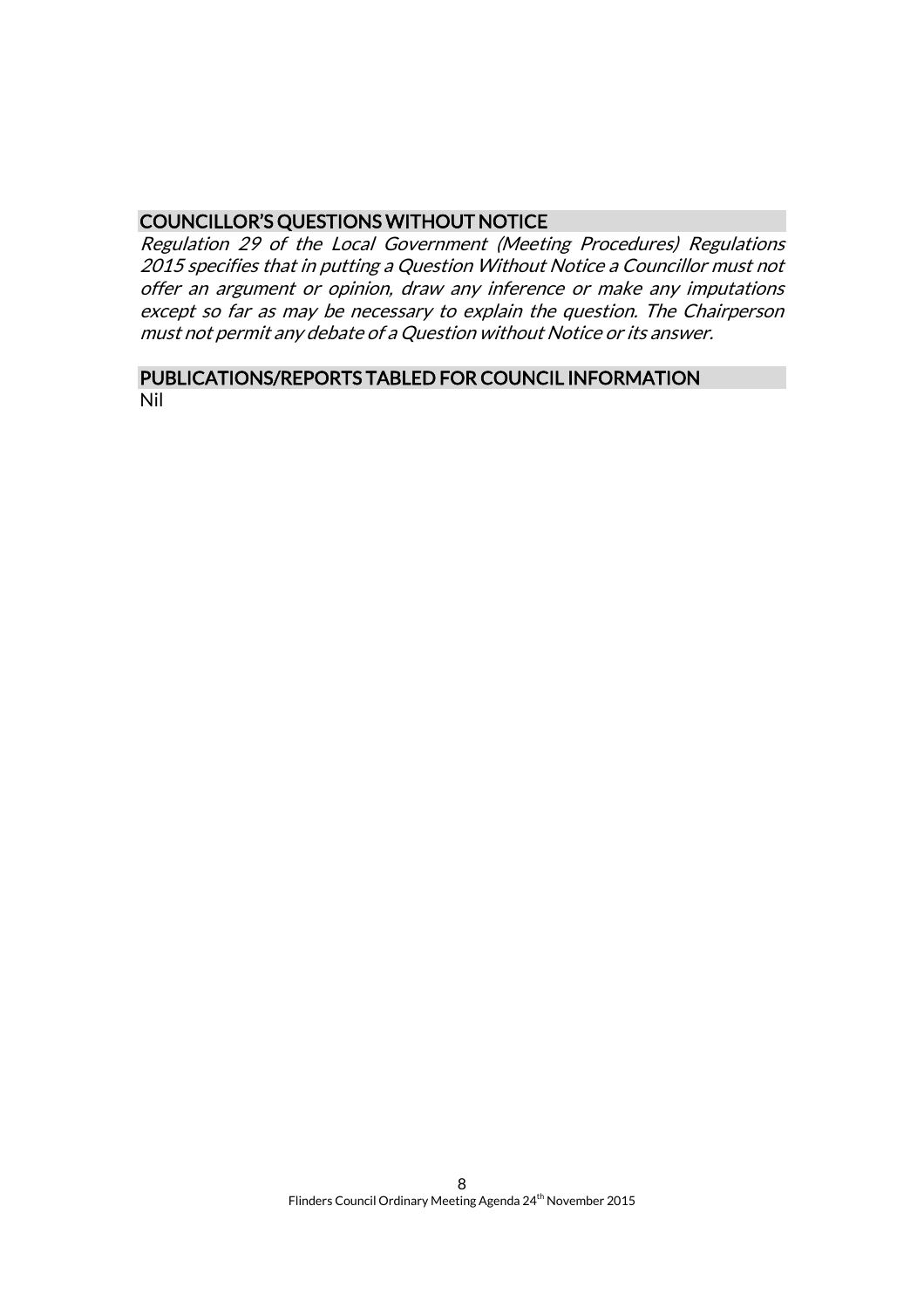### **REPORTS TO BE RECEIVED**

Furneaux Community Health Special Committee File No: CSV/0912

**Annexure 1:** Furneaux Community Health Special Committee 12<sup>th</sup> August 2015 Confirmed Minutes

#### OFFICER'S REPORT (Raoul Harper, General Manager):

The confirmed minutes of the Furneaux Community Health Special Committee meeting held on Wednesday  $12<sup>th</sup>$  August 2015 have been provided for consideration. The minutes outline what the committee has been working on to date and can now be received by Council.

#### OFFICER'S RECOMMENDATION

That the confirmed minutes of the Furneaux Community Health Special Committee meeting held on Wednesday  $12<sup>th</sup>$  August 2015 be accepted.

DECISION:

#### Furneaux Community Health Special Committee

File No: CSV/0912

**Annexure 2:** Furneaux Community Health Special Committee 13<sup>th</sup> October 2015 Unconfirmed Minutes

#### OFFICER'S REPORT (Raoul Harper, General Manager):

The unconfirmed minutes of the Furneaux Community Health Special Committee meeting held on Tuesday 13<sup>th</sup> October 2015 have been provided for consideration. The minutes outline what the committee has been working on to date and can now be noted by Council.

#### OFFICER'S RECOMMENDATION

That the unconfirmed minutes of the Furneaux Community Health Special Committee meeting held on Tuesday 13<sup>th</sup> October 2015 be noted.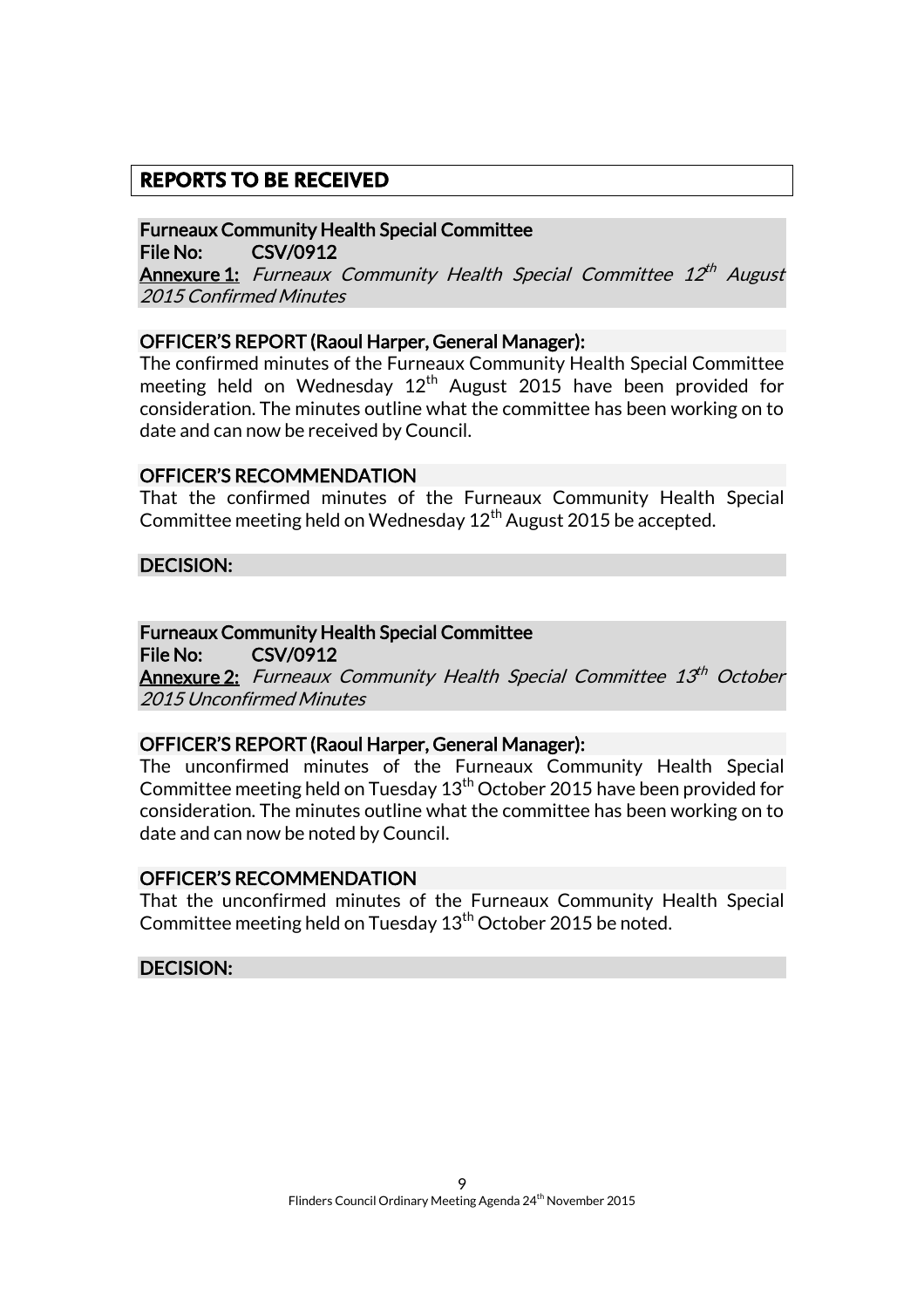### Furneaux (Emita) Hall Special Committee

File No: AME/0502 **Annexure 3:** Furneaux (Emita) Hall Special Committee 19<sup>th</sup> October 2015 Confirmed Minutes

#### OFFICER'S REPORT (Raoul Harper, General Manager):

The confirmed minutes of the Furneaux (Emita) Special Committee meeting held on Thursday 19<sup>th</sup> October 2015 have been provided for consideration. The minutes outline what the committee has been working on to date and can now be received by Council.

#### OFFICER'S RECOMMENDATION

That the confirmed minutes of the Furneaux (Emita) Special Committee meeting held on Thursday 19<sup>th</sup> October 2015 be accepted.

#### DECISION:

### Furneaux (Emita) Hall Special Committee

File No: AME/0502

**Annexure 4:** Furneaux (Emita) Hall Special Committee 9<sup>th</sup> November 2015 Unconfirmed Minutes

#### OFFICER'S REPORT (Raoul Harper, General Manager):

The unconfirmed minutes of the Furneaux (Emita) Special Committee meeting held on Thursday  $9<sup>th</sup>$  November 2015 have been provided for consideration. The minutes outline what the committee has been working on to date and can now be noted by Council.

#### OFFICER'S RECOMMENDATION

That the unconfirmed minutes of the Furneaux (Emita) Special Committee meeting held on Thursday  $9<sup>th</sup>$  November 2015 be noted.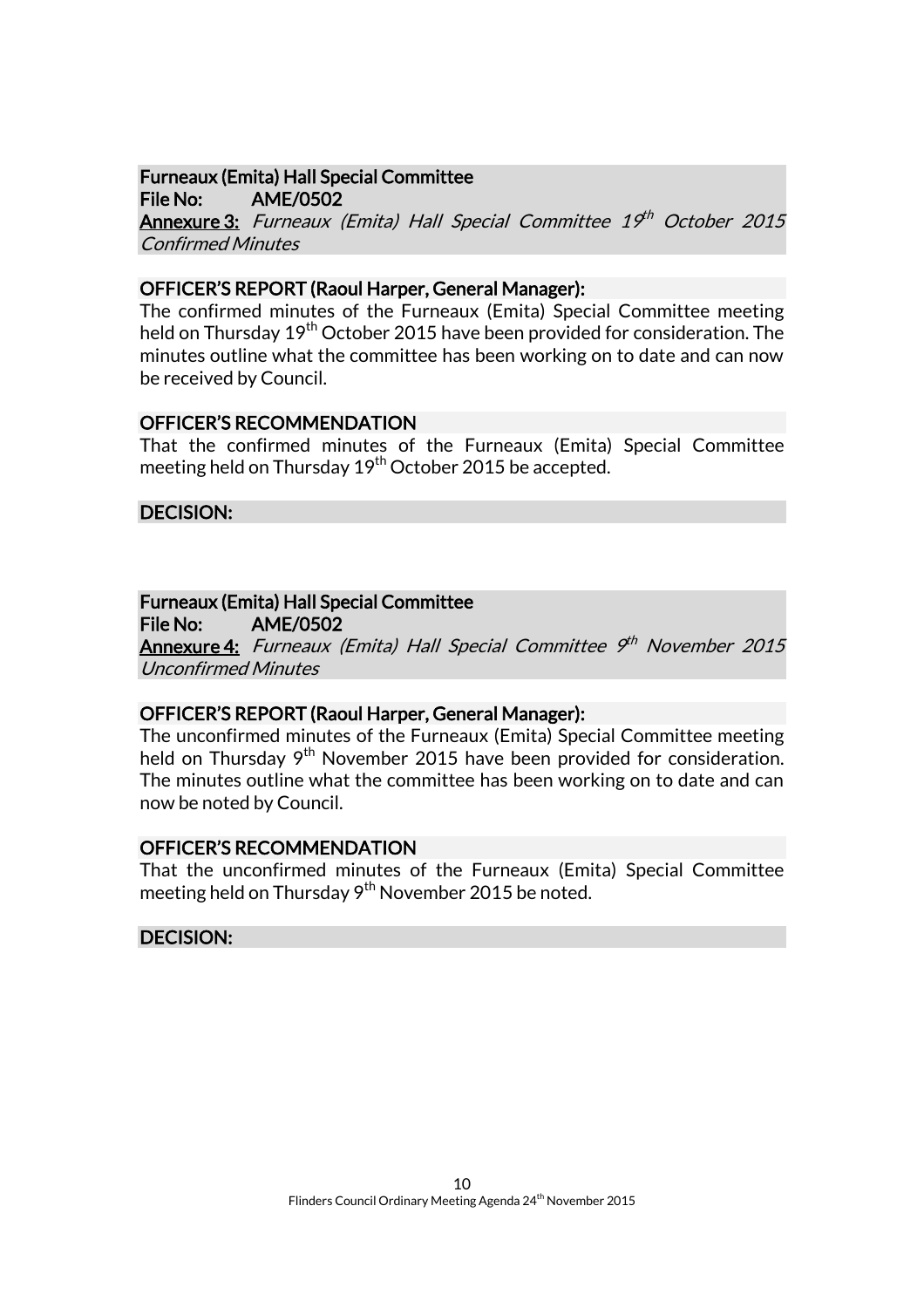#### General Manager's Performance Review Committee File No: PER/1500

**Annexure 5:** General Manager's Performance Review Committee 13<sup>th</sup> October 2015 Unconfirmed Minutes (For Elected Members only)

#### OFFICER'S REPORT (Raoul Harper, General Manager):

The unconfirmed minutes of the General Manager's Performance Review Committee meeting held Tuesday  $13<sup>th</sup>$  October 2015 have been provided for consideration. The minutes outline what the committee has been working on to date and can now be noted by Council.

#### OFFICER'S RECOMMENDATION

That the unconfirmed minutes of the General Manager's Performance Review Committee meeting held Tuesday  $13<sup>th</sup>$  October 2015 be noted.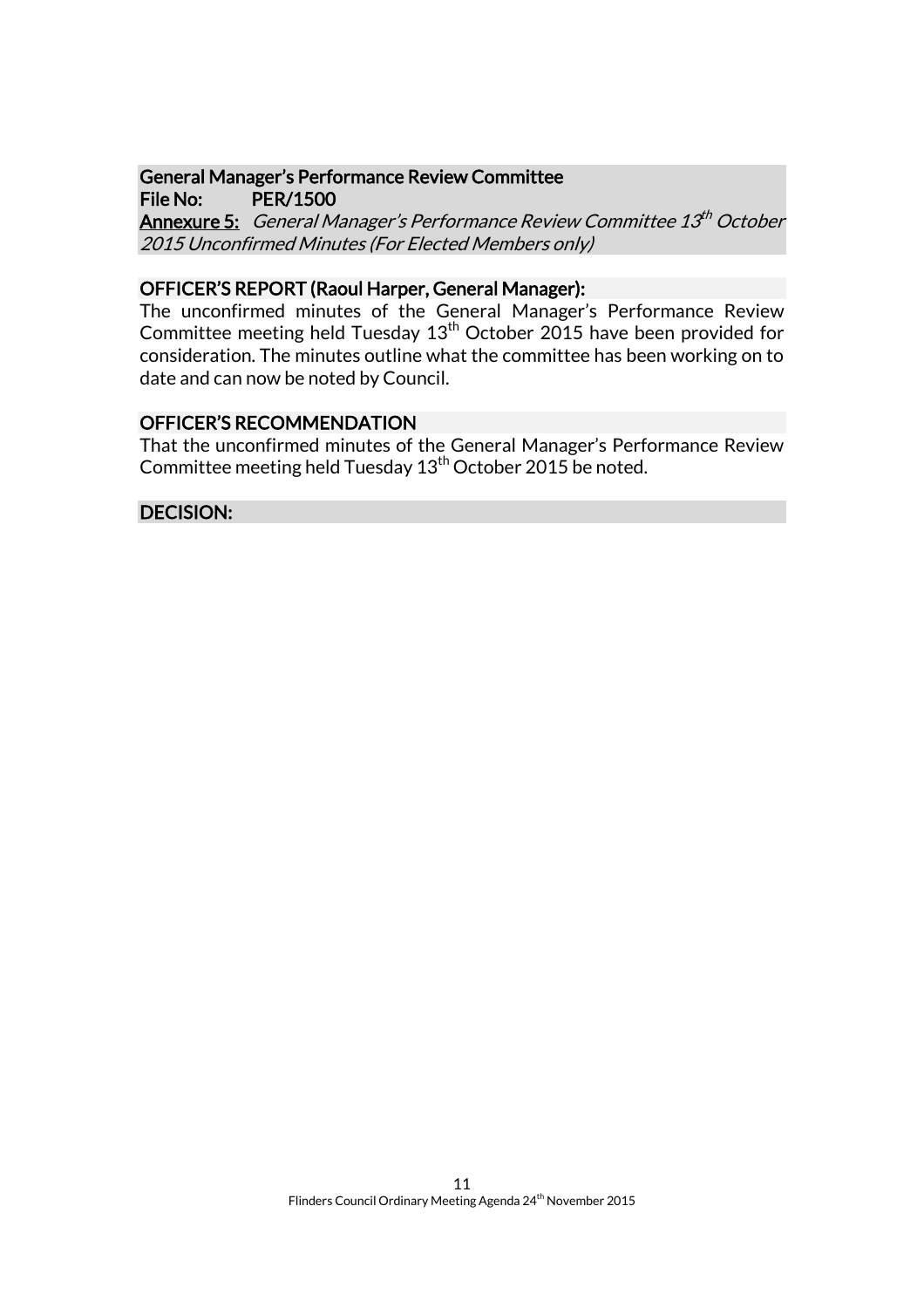### **COUNCILLORS' REPORTS**

#### Report from Councillor Gerald Willis as the Flinders Council Representative on TasWater<br>File No: COU/0312

| <b>DATE</b> | <b>WHO</b>                                                                                      | <b>SUBJECT</b>                                                                                                                                                                                                                                                                                                                   |
|-------------|-------------------------------------------------------------------------------------------------|----------------------------------------------------------------------------------------------------------------------------------------------------------------------------------------------------------------------------------------------------------------------------------------------------------------------------------|
| 13/10/15    | Ailsa Sypkes, General<br>Manager Legal and<br>Governance                                        | Email advising that there will be a<br>meeting of the Board Selection<br>Committee at 9:00 am on Friday 13<br>November 2015 at 41 Frankland Street,<br>Launceston.                                                                                                                                                               |
| 14/10/15    | Ailsa Sypkes, General<br>Manager Legal and<br>Governance                                        | Email with:<br>- Notice of General Meeting (to be<br>held at 10.30 am on Thursday 12<br>November 2015 at Windsor<br>Community Precinct, Riverside),<br>agenda and proxy form; and<br>- Notice of a meeting of the Board<br>Selection Committee at 2:30 pm on<br>Thursday 12 November 2015 at 41<br>Frankland Street, Launceston. |
| 20/10/15    | Ailsa Sypkes, General<br>Manager Legal and<br>Governance                                        | Email with:<br>- Notice of General Meeting (to be<br>held at 10.30 am on Thursday 12<br>November 2015 at Windsor<br>Community Precinct, Riverside),<br>agenda and proxy form; and<br>- Papers for the meeting.                                                                                                                   |
| 27/10/15    | Ailsa Sypkes, General<br>Manager Legal and<br>Governance                                        | Email requesting advice on delivery<br>address for applications for director<br>positions.                                                                                                                                                                                                                                       |
| 27/10/15    | Ailsa Sypkes, General<br>Manager Legal and<br>Governance                                        | Email with the Quarterly Report to 30<br>September 2015 attached.                                                                                                                                                                                                                                                                |
| 3/11/15     | Kimbra Constantine,<br>Executive Assistant to<br><b>General Manager</b><br>Legal and Governance | Email advising that a quarterly briefing<br>for northern shareholders will be held<br>Wednesday 3 February 2016 from 2:00<br>pm to 4:00 pm at West Tamar Room,<br>Charles Street, Launceston.                                                                                                                                    |
| 3/11/15     | Kimbra Constantine,<br><b>Executive Assistant to</b><br><b>General Manager</b>                  | Email advising that a quarterly briefing<br>for northern shareholders will be held<br>Thursday 11 August 2016 from 2:00 pm                                                                                                                                                                                                       |

### CORRESPONDENCE IN: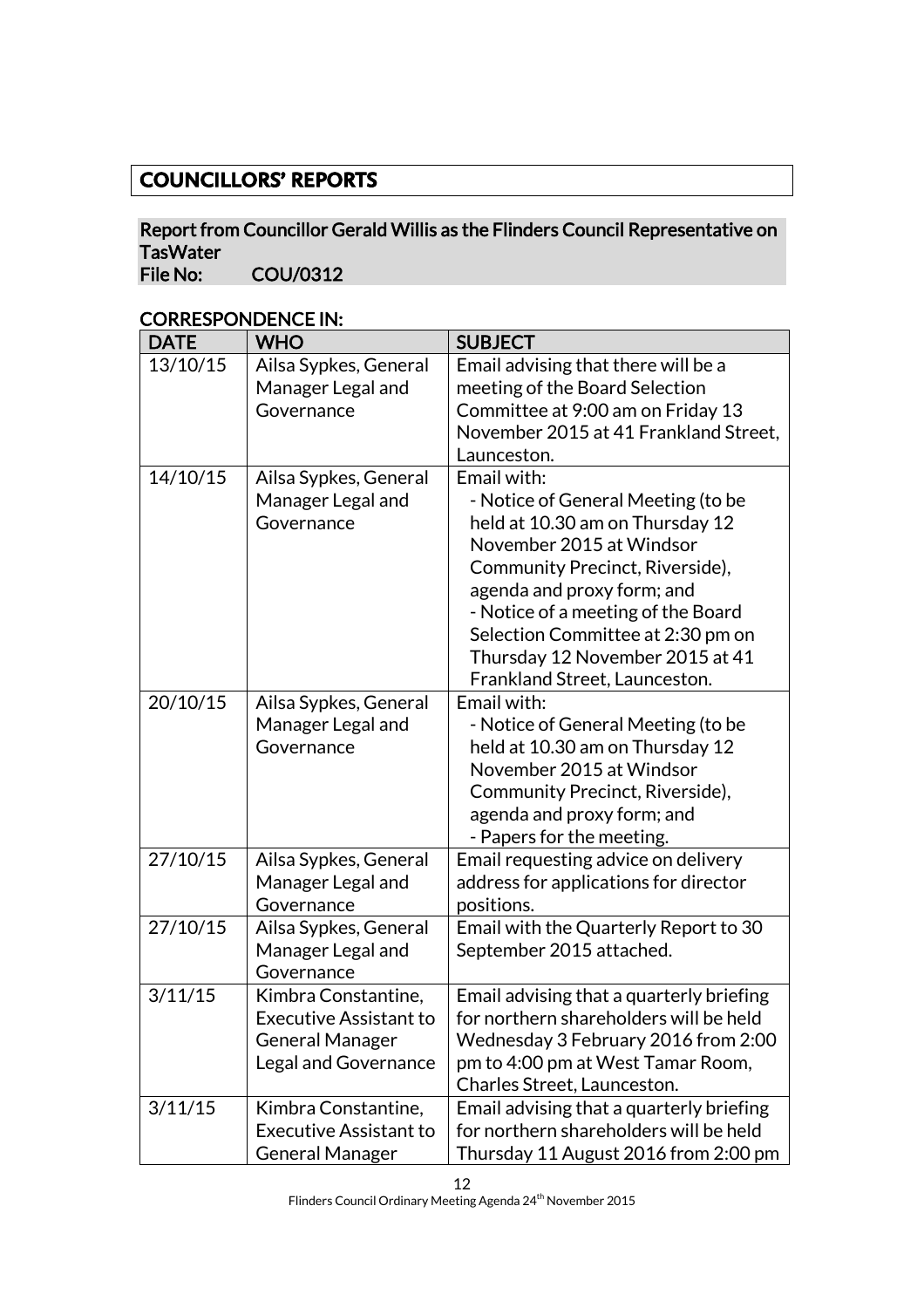|          | Legal and Governance                                      | to 4:00 pm at West Tamar Room,<br>Charles Street, Launceston.                                                                                                                                                                                                 |
|----------|-----------------------------------------------------------|---------------------------------------------------------------------------------------------------------------------------------------------------------------------------------------------------------------------------------------------------------------|
| 6/11/15  | Ailsa Sypkes, General<br>Manager Legal and<br>Governance  | Email advising that there will be a<br>meeting of the Board Selection<br>Committee at 12 noon on Monday 23<br>November 2015 at Clarence Council<br>offices, Hobart.                                                                                           |
| 9/11/15  | Ailsa Sypkes, General<br>Manager Legal and<br>Governance  | Email with attached draft minutes of<br>the Board Selection Committee<br>meeting held Friday 6 November 2015<br>which included notice that the next<br>meeting of the committee will be on<br>Thursday 12 November 2015at 41<br>Frankland Street, Launceston. |
| 10/11/15 | Ailsa Sypkes, General<br>Manager Legal and<br>Governance, | Email with:<br>- Schedule of interviews of candidates<br>for director positions; and<br>- A list of interview questions.                                                                                                                                      |

### RECOMMENDATION:

That Cr Gerald Willis's report be received.

### DECISION:

Deputy Mayor Marc Cobham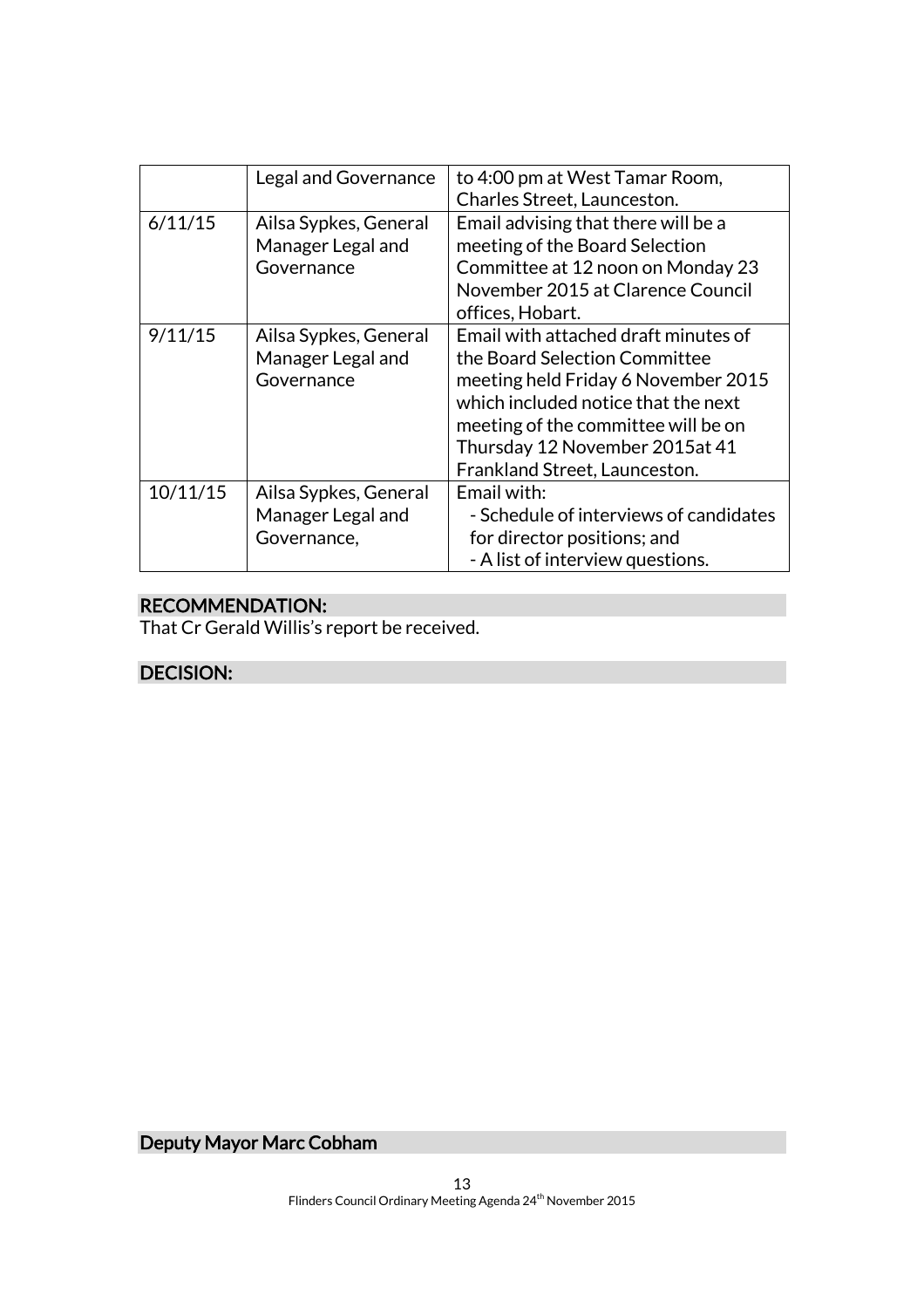#### File No: COU/0600

#### ACTIVITIES:

| <b>DATE</b>  | <b>ITEM</b>                                                    |
|--------------|----------------------------------------------------------------|
| 15/10/15     | Meeting with Telstra Staff                                     |
| 16/10/15     | <b>Attended Flinders Island Show</b>                           |
| 22/10/15     | <b>Monthly Council Meeting</b>                                 |
| $23/10/15 -$ | <b>Acting Mayor</b>                                            |
| 01/11/15     |                                                                |
| 28/10/15     | Meeting with A/General Manager                                 |
| 28/10/15     | Meeting with A/ General Manager and Westpac State Manager      |
| 28/10/15     | Travel to Hobart with A/General Manager                        |
| 29/10/15     | Radio interview re Westpac intention to close local branch in  |
|              | 2016                                                           |
| 29/10/15     | Attended Local Government Association of Tasmania meeting in   |
|              | <b>Brighton</b>                                                |
| 30/10/15     | Return to Flinders Island                                      |
| 03/11/15     | Meeting with Mayor                                             |
| 09/11/15     | Furneaux (Emita) Hall Special Committee meeting                |
| 11/11/15     | <b>Council Workshop</b>                                        |
| 13/11/15     | 2 phone calls with residents re proposal to rename Emita Beach |
| 14/11/15     | 3 phone calls with residents re proposal to rename Emita Beach |
| 15/11/15     | 3 phone calls with residents re proposal to rename Emita Beach |
| 16/11/15     | Furneaux (Emita) Hall Special Committee meeting                |

#### CORRESPONDENCE IN:

| <b>DATE</b> | <b>WHO</b>          | <b>SUBJECT</b>           |
|-------------|---------------------|--------------------------|
| 21/10/15    | <b>B.</b> Watson    | <b>Quoin Development</b> |
| 21/10/15    | J. O'Dell           | <b>Quoin Development</b> |
| 21/10/15    | S. Donati           | <b>Quoin Development</b> |
| 21/10/15    | J. Jacques          | <b>Quoin Development</b> |
| 22/10/15    | H and B Ridgeway    | <b>Quoin Development</b> |
| 01/11/15    | I. Bayley           | <b>Quoin Development</b> |
| 05/11/15    | <b>B.</b> Godbehere | <b>Quoin Development</b> |
| 09/11/15    | <b>B.Godbehere</b>  | <b>Quoin Development</b> |

#### CORRESPONDENCE OUT:

| <b>DATE</b> | <b>WHO</b>                        | <b>SUBJECT</b>           |
|-------------|-----------------------------------|--------------------------|
| As above    | $\overline{\phantom{a}}$ As above | <b>Quoin Development</b> |

### RECOMMENDATION:

That Deputy Mayor Marc Cobham's report be received.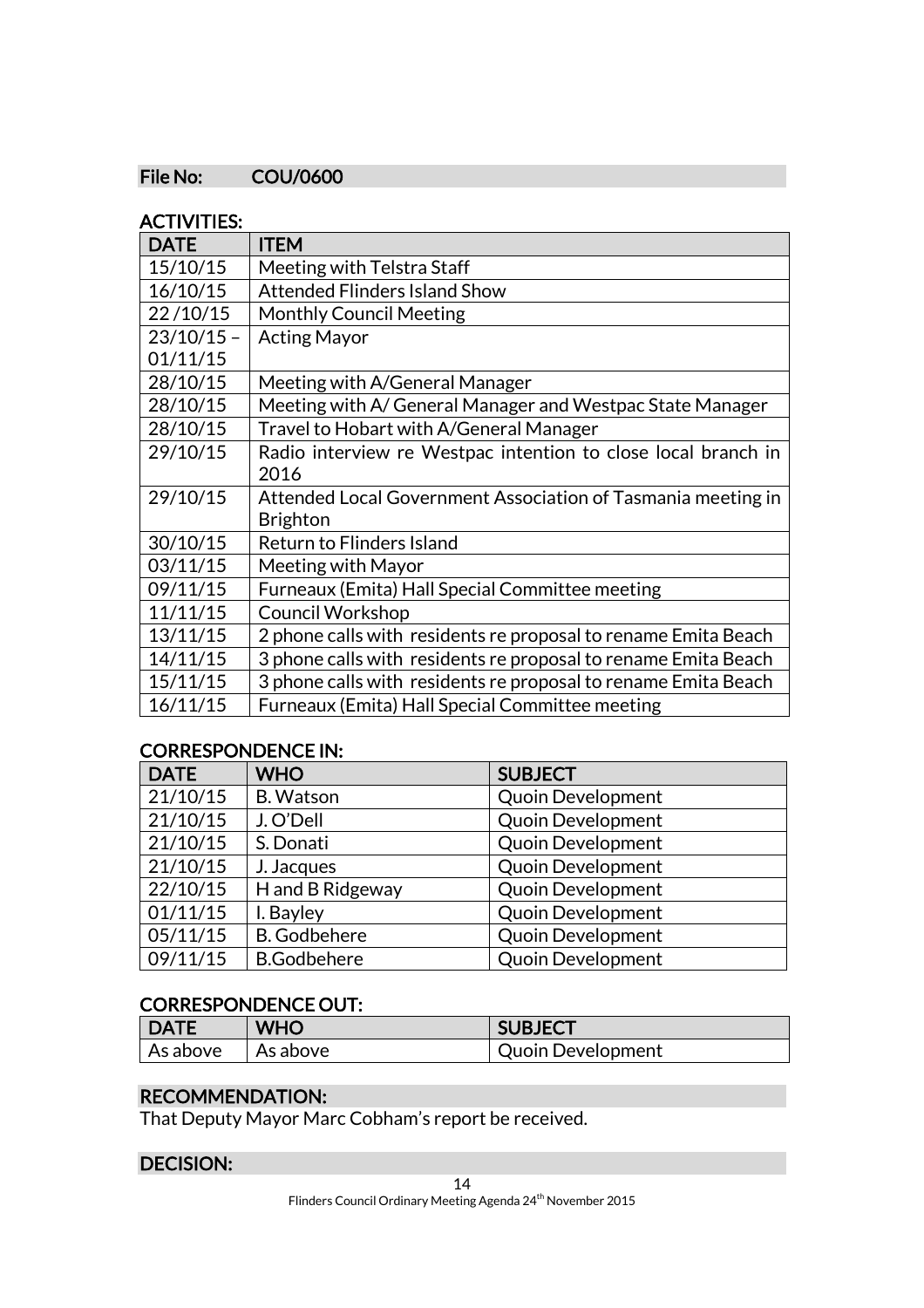### **MAYOR'S REPORT:**

| <b>ACTION</b>            | Information |
|--------------------------|-------------|
| <b>PROPONENT</b>         | Mayor C Cox |
| <b>FILE REFERENCE</b>    | COU/0600    |
| <b>ASSOCIATED PAPERS</b> | Nil         |

#### REPORT:

#### APPOINTMENTS:

| 16.10.15  | <b>Flinders Island Show</b>                                  |  |  |
|-----------|--------------------------------------------------------------|--|--|
| 22.10.15  | <b>Council Meeting</b>                                       |  |  |
| $23.10 -$ | Deputy Mayor, Cr Cobham as Acting Mayor                      |  |  |
| 01.11.15  |                                                              |  |  |
| 03.11.15  | Melbourne Cup gathering at the Tavern                        |  |  |
| 07.11.15  | Anglican Church Fair                                         |  |  |
| 10.11.15  | Met with Leanne & John Clifford re Banking                   |  |  |
| 10.11.15  | Met with Michael Buck, Chair of Flinders Island Tourism and  |  |  |
|           | <b>Business Association (FITBA)</b>                          |  |  |
| 11.11.15  | <b>Council Workshop</b>                                      |  |  |
| 17.11.15  | Attended a King Island Council Ordinary Meeting              |  |  |
| 17.11.15  | Dined with Zoe Behrendt, Manager of Corporate Services, King |  |  |
|           | <b>Island Council</b>                                        |  |  |

#### Banking:

Westpac, after a drawn out period of suggesting they would upgrade the local Instore to a sub-branch, has finally confirmed it will close the Whitemark Instore in September of 2016. A letter confirming this was received from the Tasmanian State Manager, Lester Wynn-Jones, subsequent to his visit to the Island when he met with Acting Mayor and Acting General Manager, subsequent to meeting with the operators of the Westpac Instore Agency.

It is considered that the services to be provided by Australia Post on behalf of Westpac go nowhere near providing for the needs of a community with no other direct bank presence. The State Manager of Bendigo Bank has been in contact and will meet with Council in early December.

#### Emita Beach Renaming Proposal:

A reference to this proposal was made in the Mayor's Column of the Island News due out on the  $19<sup>th</sup>$  and it was requested that rate payers contact Councillors with their views on the proposal.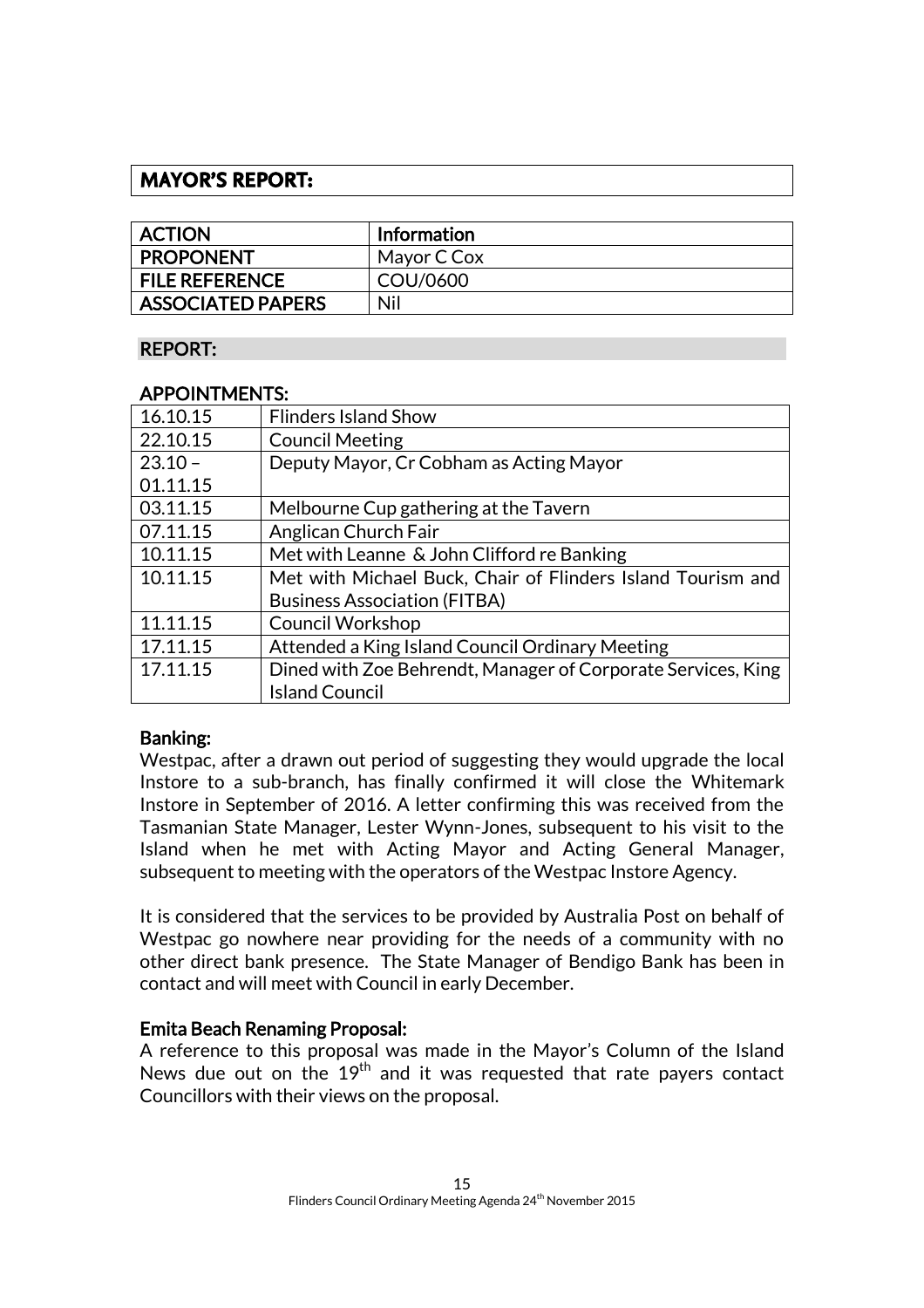### CORRESPONDENCE IN:

| <b>DATE</b>        | <b>WHO</b>                      | <b>SUBJECT</b>                                                      |
|--------------------|---------------------------------|---------------------------------------------------------------------|
| 15.10.15           | T Clark, Northern               | Auditor's Independent Report for NTD                                |
|                    | Tasmania                        |                                                                     |
|                    | Development (NTD)               |                                                                     |
| 15.10.15           | A Eadie, Tourism                | <b>Tourism Awards and Skills Workshops</b>                          |
|                    | Northern Tasmania               | reminder                                                            |
| $15\,\mathrm{\AA}$ | F Madigan, Local                | General Meeting 29 <sup>th</sup> October - Agenda                   |
| 16.10.15           | Government                      | available                                                           |
|                    | Association of                  |                                                                     |
|                    | Tasmania (LGAT)                 |                                                                     |
| $15\ \&$           | S Rogers, Westpac               | Meeting invitation - State Manager                                  |
| 22.10.15           |                                 | Lester Wynne Jones to visit Flinders on<br>28 <sup>th</sup> October |
| 16.10.15           | S Watson, LGAT                  | Formalising collaboration between Local                             |
|                    |                                 | Government peak bodies                                              |
| 16.10.15           | S McDonald, NBN Co              | NBN 3 year roll-out construction update                             |
| 16.10.15           | Ms B Worsley                    | Thank you re information on time                                    |
|                    |                                 | capsule                                                             |
| 16.10.15           | <b>TasEvent Exchange</b>        | Invitation to 10 <sup>th</sup> Tasmanian Event                      |
|                    |                                 | Exchange                                                            |
| 19.10.15           | Denise Colvin, NTD              | Invitation to farewell function for James                           |
|                    |                                 | McKee                                                               |
| 19.10.15           | <b>Bruce Robertson</b>          | Re Banking on Finders Island and                                    |
|                    |                                 | Australia Post                                                      |
| 20.10.15           | J Cazaly                        | Re Quoin Development Application                                    |
| 20.10.15           | C Agostinelli, LGAT             | <b>LGAT General Meeting Minutes</b>                                 |
| 21.10.15           | JO'Dell                         | Re Quoin Development Application                                    |
| 21.10.15           | I James                         | Killiecrankie Café Update                                           |
| 21.10.15           | <b>B &amp; H Ridgeway</b>       | Re Quoin Development Application                                    |
| 22.10.15           | J Briant                        | Media release Launceston Airport -                                  |
|                    |                                 | recognition in Tourism Awards                                       |
| 22.10.15           | Tasmanian Audit                 | Flinders Council - Report of the Auditor                            |
| 27.10.15           | Office                          | General for Mayor's Comment                                         |
|                    | A Sypkes, TasWater              | Quarterly Report to Owners'<br>Representatives                      |
| 27.10.15           |                                 | <b>Release of Annual Report</b>                                     |
|                    | S Whitely, Forestry<br>Tasmania |                                                                     |
| 27.10.15           | <b>Biosecurity Tasmania</b>     | Advisory - removal of imported fish                                 |
|                    |                                 | products                                                            |
| 28.10.15           | S Osborne, Strategic            | Invite to Information Session on the                                |
|                    | Partnerships                    | upcoming 2016 census                                                |
|                    | Australia, Australian           |                                                                     |
|                    | <b>Bureau of Statistics</b>     |                                                                     |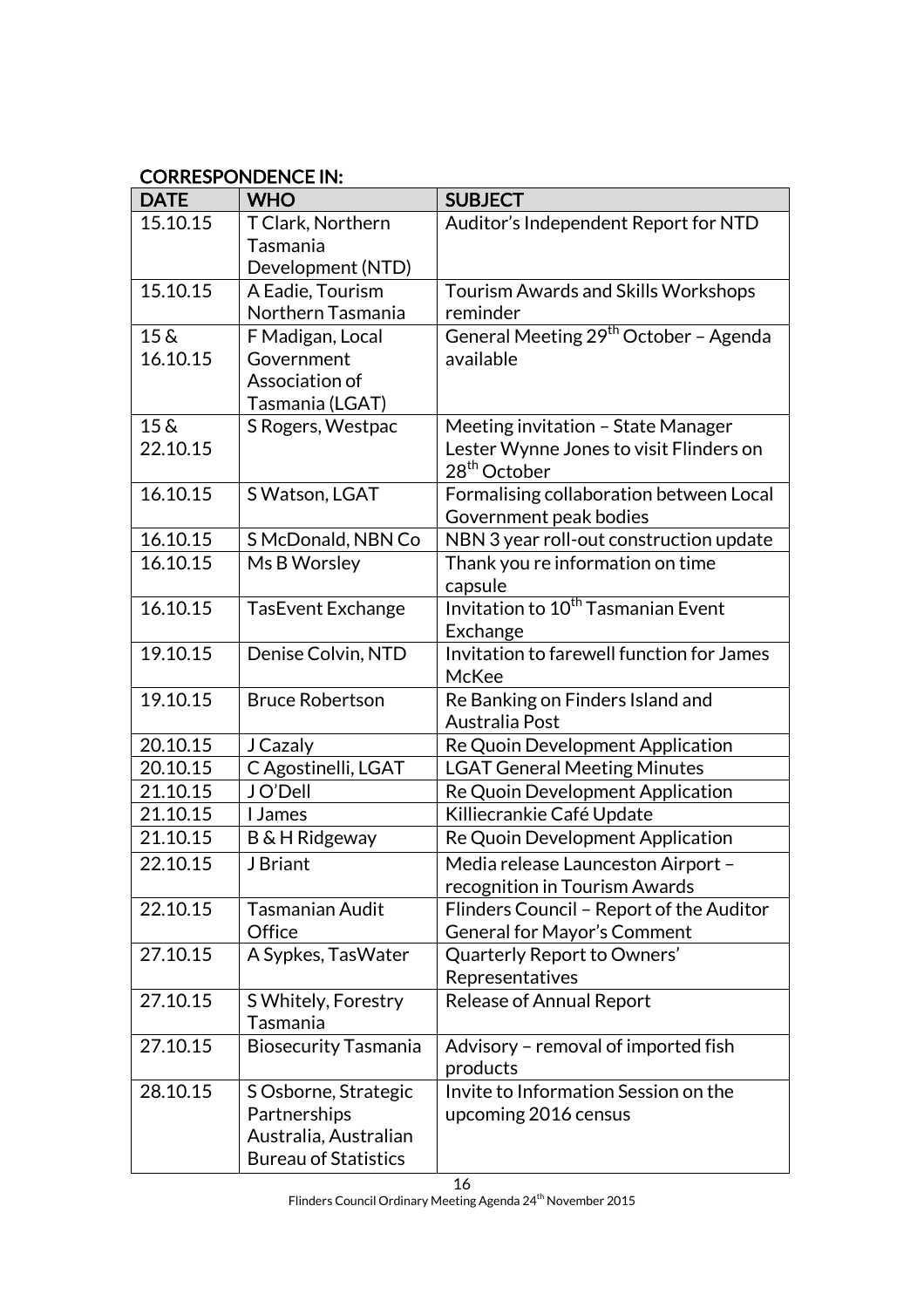| 28.10.15                       | Royal Flying Doctor                 | 2014/15 Annual Report is available on      |
|--------------------------------|-------------------------------------|--------------------------------------------|
|                                | Service, Tasmania                   | website: www.flyingdoctor.org.au/about-    |
|                                |                                     | the-rfds/annual-reports                    |
| 29.10 15                       | Tasmanian Audit                     | Flinders Council - Report of the Auditor   |
|                                | Office                              | General - additional commentary for        |
|                                |                                     | Mayor's comment                            |
| 30.10.15                       | <b>Tourism Northern</b><br>Tasmania | Annual Report 2014-15                      |
| 30.10.15                       | <b>Government News</b>              | Government News - October/November<br>2015 |
| 01.11.15                       | I Bayly                             | Re Quoin Development Application           |
| 03.11.15                       | Lester Wynn Jones,<br>Westpac       | Follow up letter to island visit           |
| 03.11.15                       | F Madigan, LGAT                     | <b>LGAT Christmas Function</b>             |
| $05\,\mathrm{\AA}$<br>14.11.15 | <b>B</b> Godbehere                  | Re Quoin Development Application           |
| 05.11.15                       | L Taverner, Norfolk                 | <b>Australian Small Islands Forum</b>      |
|                                | Island                              | information                                |
| 07.11.15                       | <b>Australian Local</b>             | <b>Local Government Focus</b>              |
|                                | Government                          |                                            |
|                                | Association                         |                                            |
| 07.11.15                       | Alan Robinson & Liz<br>Robinson     | Re proposal to rename Emita Beach          |
| 10.11.15                       | L Mason, Chair,                     | Advice of Annual Report 2014/15            |
|                                | Tasmanian                           |                                            |
|                                | <b>Community Fund</b>               |                                            |
| 10.11.15                       | <b>Tasmanian Young</b>              | Awards are now open and promotion          |
|                                | <b>Achievers Award</b>              | appreciated                                |
| 11.11.15                       | <b>B</b> Marquis, NTD               | Tasmania Northern Tasmania Natural         |
|                                |                                     | Resource Management North review of        |
|                                |                                     | draft terms of reference                   |
| 11.11.15                       | P Holmes, CONNECT<br>2015 Manager   | Connect 2015 Program details               |
| 12.11.15                       | A Freidersdorf                      | Age friendly                               |
| 12.11.15                       | K Stephenson, LGAT                  | <b>State Budget Submission</b>             |
| 12.11.15                       | <b>Biosecurity Tasmania</b>         | Advisory - Newly declared pest -           |
|                                |                                     | aquarium item                              |
| 15.11.15                       | <b>Mayor Steve Martin</b>           | Suggestion to fly flags at half-mast in    |
|                                |                                     | respect of people killed in Paris attacks  |
| 16.11.15                       | Stephnie Watson,                    | Councils to fly flags at half-mast in      |
|                                | LGAT                                | respect of people killed in Paris attacks  |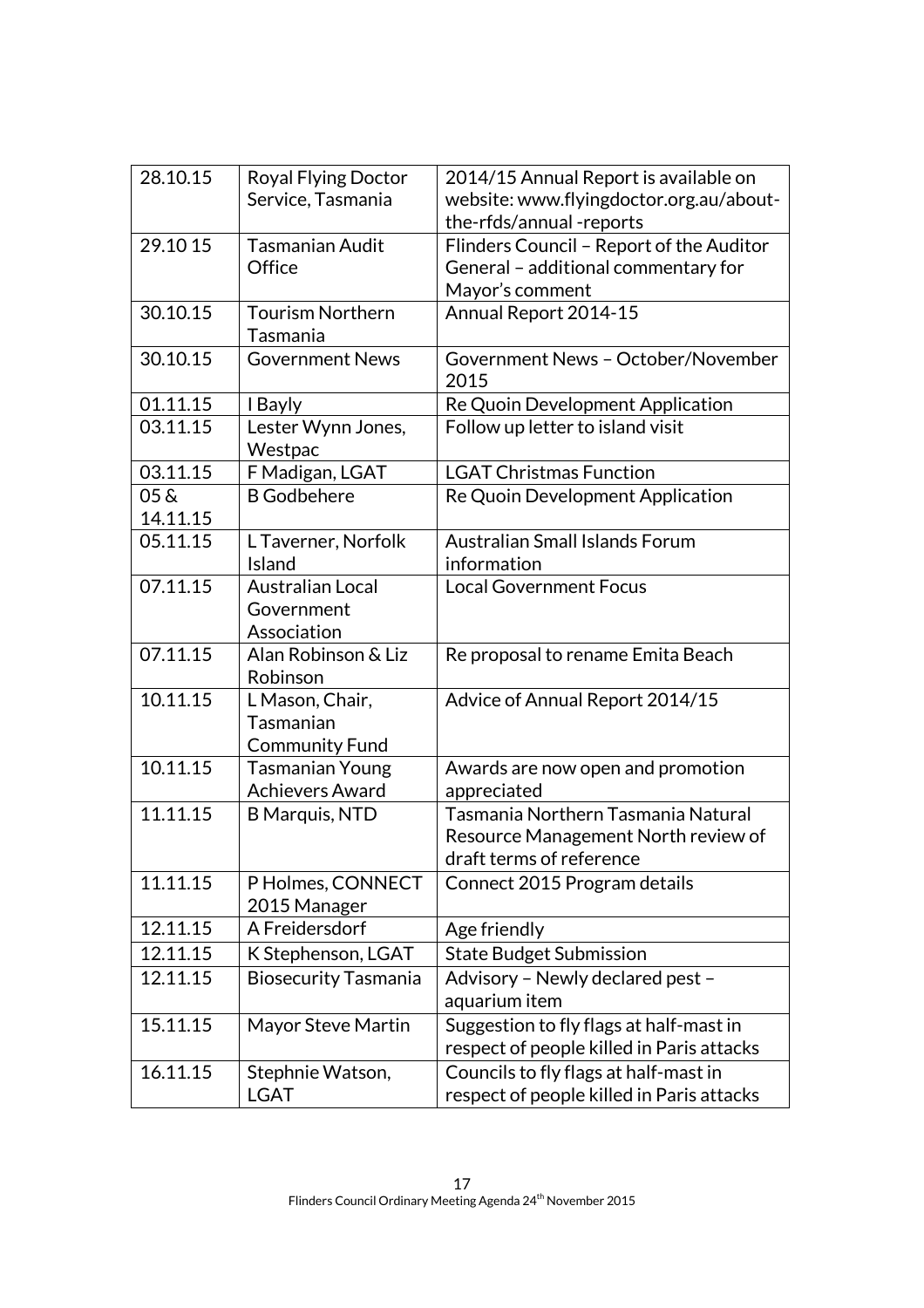#### CORRESPONDENCE OUT:

| <b>DATE</b>        | <b>WHO</b>              | <b>SUBJECT</b>                           |
|--------------------|-------------------------|------------------------------------------|
| 13.10.15           | <b>Government House</b> | Apology to invitation                    |
| 14.05.15           | A Round, Department     | Apology to invitation to Tasmanian       |
|                    | of Premier and          | <b>Australian of the Year Awards</b>     |
|                    | Cabinet                 |                                          |
| $17\,\mathrm{\AA}$ | S Rogers, Westpac       | Re meeting invitation                    |
| 22.10.15           |                         |                                          |
| 20.10.15           | J Cazaly                | Re Quoin Development Application         |
| 22.10.15           | P Hodgen, Launceston    | Congratulations on Launceston Airport's  |
|                    | Airport                 | recognition in the Tourism Awards        |
| 22.10.15           | <b>James</b>            | Re Killiecrankie Café                    |
| 24.10.15           | P Holmes, CONNECT       | Re arrangements and travel               |
|                    | 15                      | arrangements to King Island 24.10.15     |
| 24.10.15           | <b>E</b> Roberts        | Re Auditors - General Local Government   |
|                    |                         | reports                                  |
| 05.11.15           | I Bayly                 | Re Quoin Development Application         |
| 10.11.15           | <b>B</b> Godbehere      | Re Quoin Development Application         |
| 12.11.15           | M Buck, FITBA           | Long runway temporary closure            |
| 16.11.15           | K Stephenson and        | Re Flag Advice - Paris terrorist attacks |
|                    | Mayors                  |                                          |

### VOTING REQUIREMENTS:

Simple Majority

### RECOMMENDATION:

That the Mayor's report be received.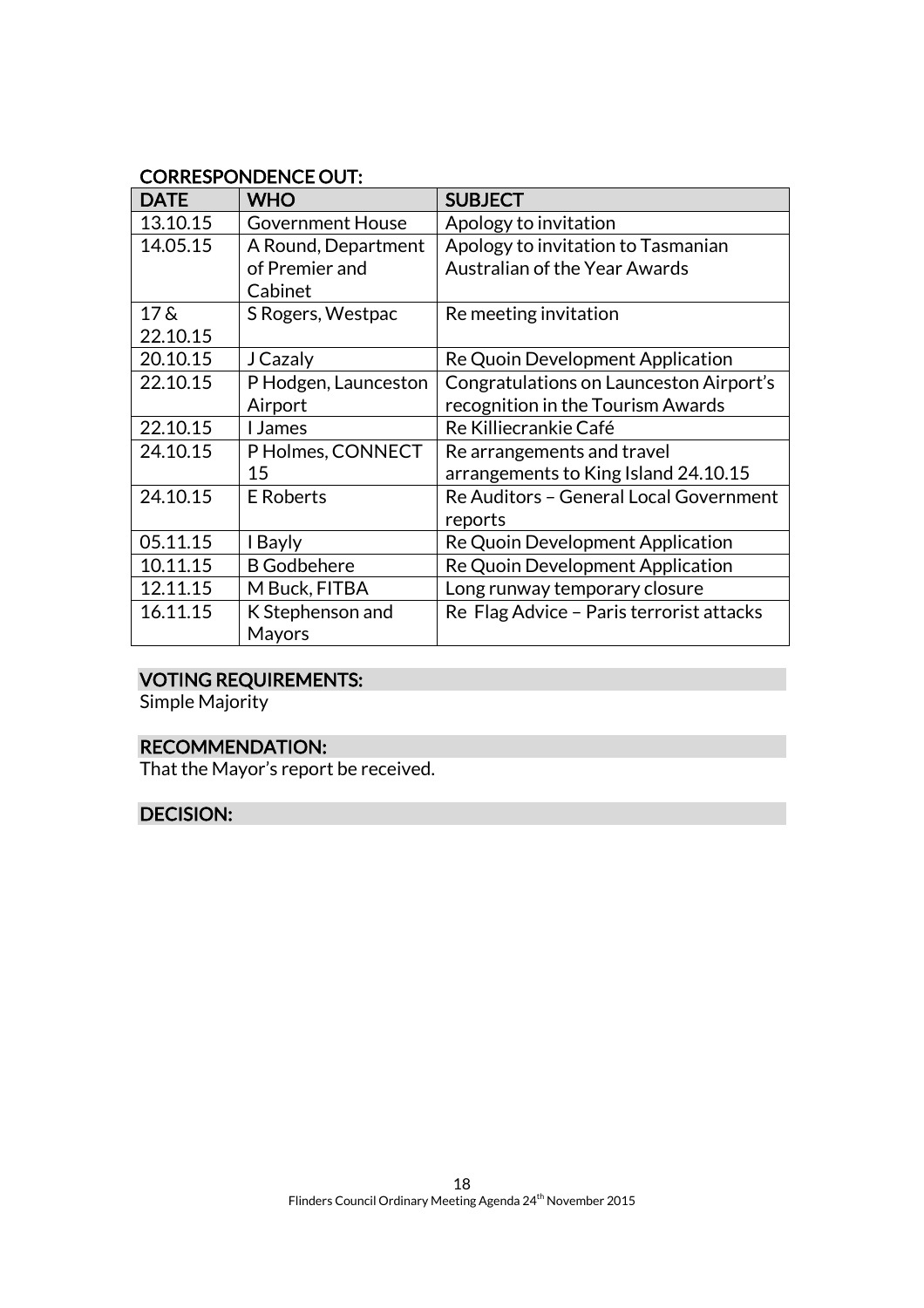### **OPERATIONAL BUSINESS OF COUNCIL**

#### A. DEVELOPMENT SERVICES AND PLANNING APPLICATIONS

Item A1: Development Application – (Nick Griggs & Co.) File No: DA2015/043 Annexure 6: Plan of subdivision

Annexure 7: Bushfire response

Item A2: Development Application Report File No: DSV/0300 Annexure 8: Development Application Report - October 2015

B. NOTICE OF MOTIONS

### Item B1: Notice of Motion from Deputy Mayor Marc Cobham – Renaming of Emita Beach

File No: WOR/0900 Annexure 9: Huitfeldt Beach Proposal Annexure 10: Huitfeldt Beach Appendices

### C. CORPORATE SERVICES

Item C1: Local Government Association of Tasmania Policy Suite Stage 1 – Operational Behavioral Policies

File No: ADM/0900 Annexure 11: Policies to rescind Annexure 12: LGAT Policies and Procedures

Item C2: Code of Tender and Contracts Policy File No: WOR/0300, ADM/0900

Annexure 13: DRAFT Code of Tender and Contracts Policy

Item C3: Investment Policy

File No: FIN/0501, ADM/0900

Annexure 14: DRAFT Investment Policy

- Item C4: Office Closure Festive Christmas Season 2015/2016 File No: COU/0600
- Item C5: Whitemark Foreshore Barbeque Area File No: AME/0705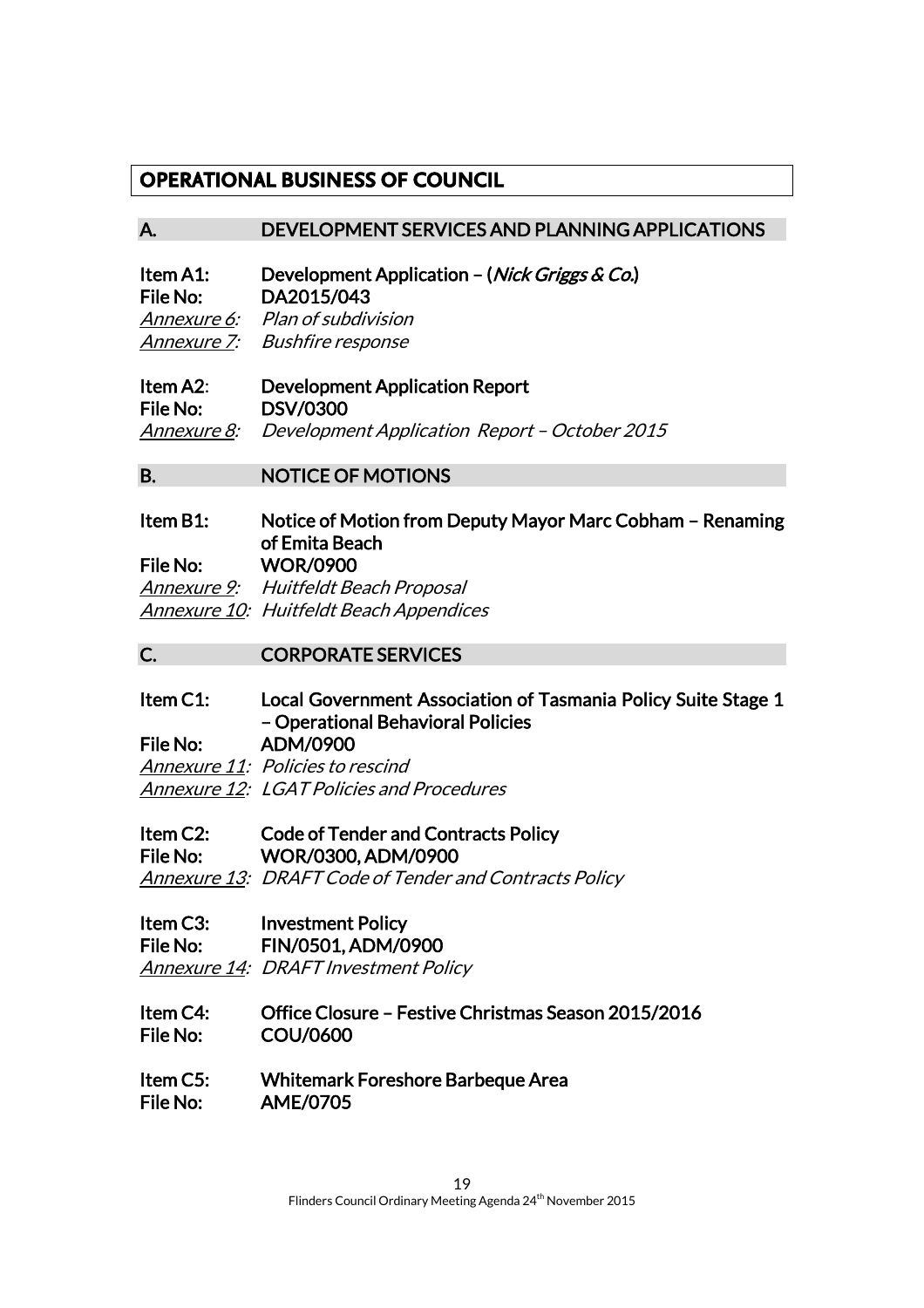### D. **GOVERNANCE**

| Item D1:<br>File No: | <b>Council Policy Manual Policy</b><br>ADM/0600<br>Annexure 15: DRAFT Council Policy Manual Policy                                          |
|----------------------|---------------------------------------------------------------------------------------------------------------------------------------------|
| Item D2:<br>File No: | <b>Ordinary Council Meetings - Times and Dates 2016</b><br><b>COU/0203</b>                                                                  |
| Item D3:<br>File No: | <b>Permit Authority: proposal to outsource functions</b><br><b>DSV/0300</b><br>Annexure 16: Proposed Permit Authority Outsourcing Flowchart |
| Item D4:<br>File No: | <b>Councillor Resolution Report</b><br><b>COU/0600</b><br>Annexure 17: Councillor Resolution Report November 2015                           |

E. CLOSED COUNCIL

| Item E1: | <b>Closed Council Item</b> |
|----------|----------------------------|
| File No: | <b>PER/1500</b>            |

Meeting Closed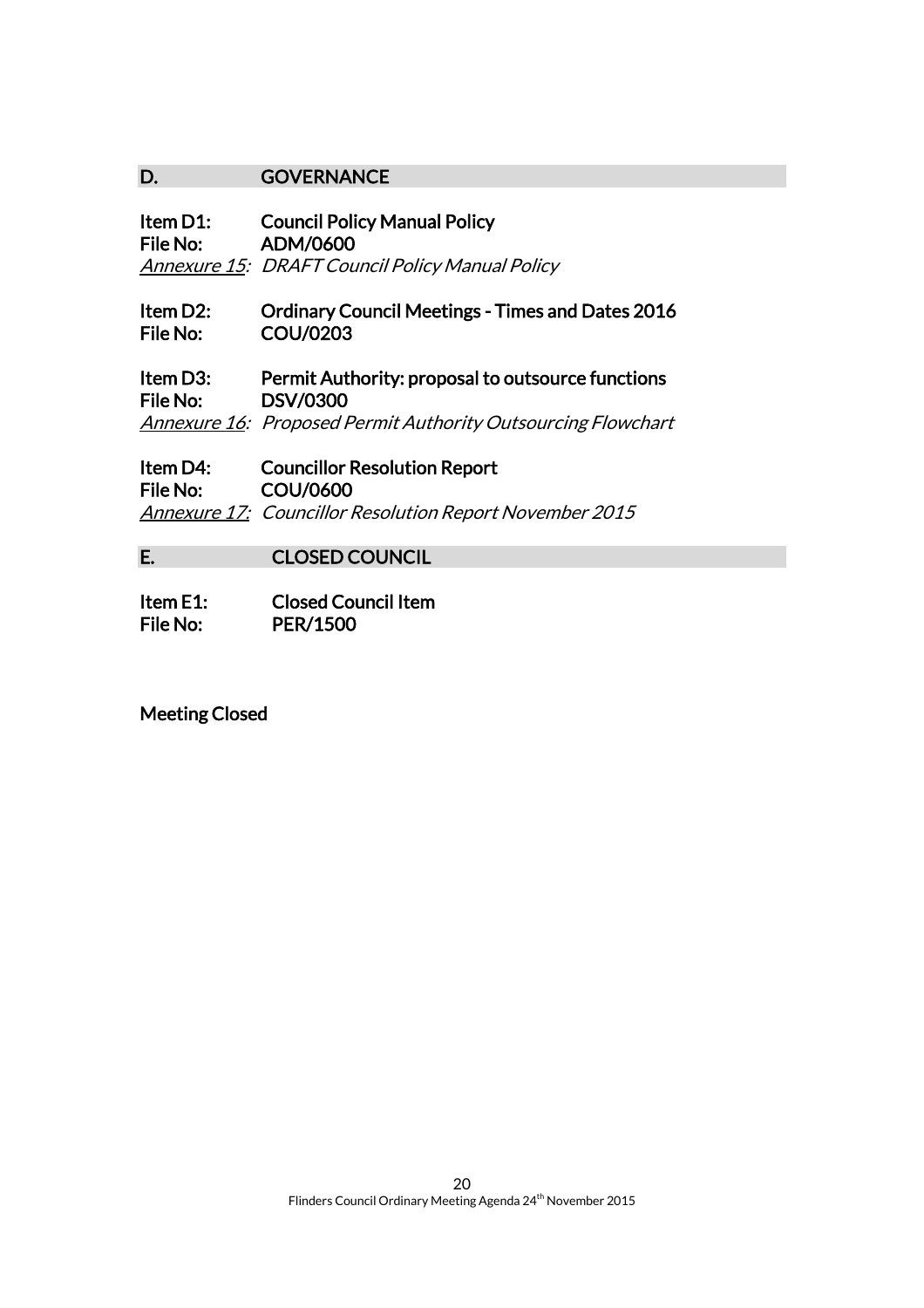### **A. DEVELOPMENT SERVICES AND PLANNING APPLICATIONS**

Pursuant to Section 25 of the Local Government (Meeting Procedures) Regulations 2005 the Council will now act as a Planning Authority under the Land Use Planning and Approvals Act 1993.

#### Item A1: Development Application – (Nick Griggs & Co.)

| <b>ACTION</b>            | Decision                                  |  |
|--------------------------|-------------------------------------------|--|
| <b>PROPONENT</b>         | Nick Griggs & Co.                         |  |
| <b>OFFICER</b>           | James Ireland (Consultant Town Planner)   |  |
| <b>APPROVED BY</b>       | Karin van Straten (Senior Consultant Town |  |
|                          | Planner)                                  |  |
| <b>FILE REFERENCE</b>    | DA2015/043                                |  |
| <b>ASSOCIATED PAPERS</b> | Annexure 6: Plan of subdivision           |  |
|                          | Annexure 7: Bushfire response             |  |

| Proposal:                          | Three Lot Subdivision                                                                                                                 |
|------------------------------------|---------------------------------------------------------------------------------------------------------------------------------------|
| Location:                          | Palana Road, Palana (CT: 197698/1)                                                                                                    |
| Applicant:                         | Nick Griggs & Co                                                                                                                      |
| Zoning:                            | <b>Rural Zone</b>                                                                                                                     |
| <b>Special Areas:</b>              | <b>Visually Sensitive Area</b><br>Ecologically Sensitive Area (approx. 1.7% of the site)<br>Shorelines, Water Bodies and Watercourses |
| <b>Buffer Attenuation</b><br>Area: | None                                                                                                                                  |
| Schedules:                         | Schedule 7 Development in Bushfire Prone Areas                                                                                        |
| Representations:                   | One                                                                                                                                   |

#### INTRODUCTION:

This report considers an application for a three lot subdivision of land located at Palana Road, Palana (CT: 197698/1).

#### Subject Site

The subject site is a 201.6ha roughly rectangular lot located between Palana Road and the Crown coastal reserve, just north of Mount Killiecrankie. It has frontage to Palana Road of 981.09m and a depth of 2279.43m. There is a 4m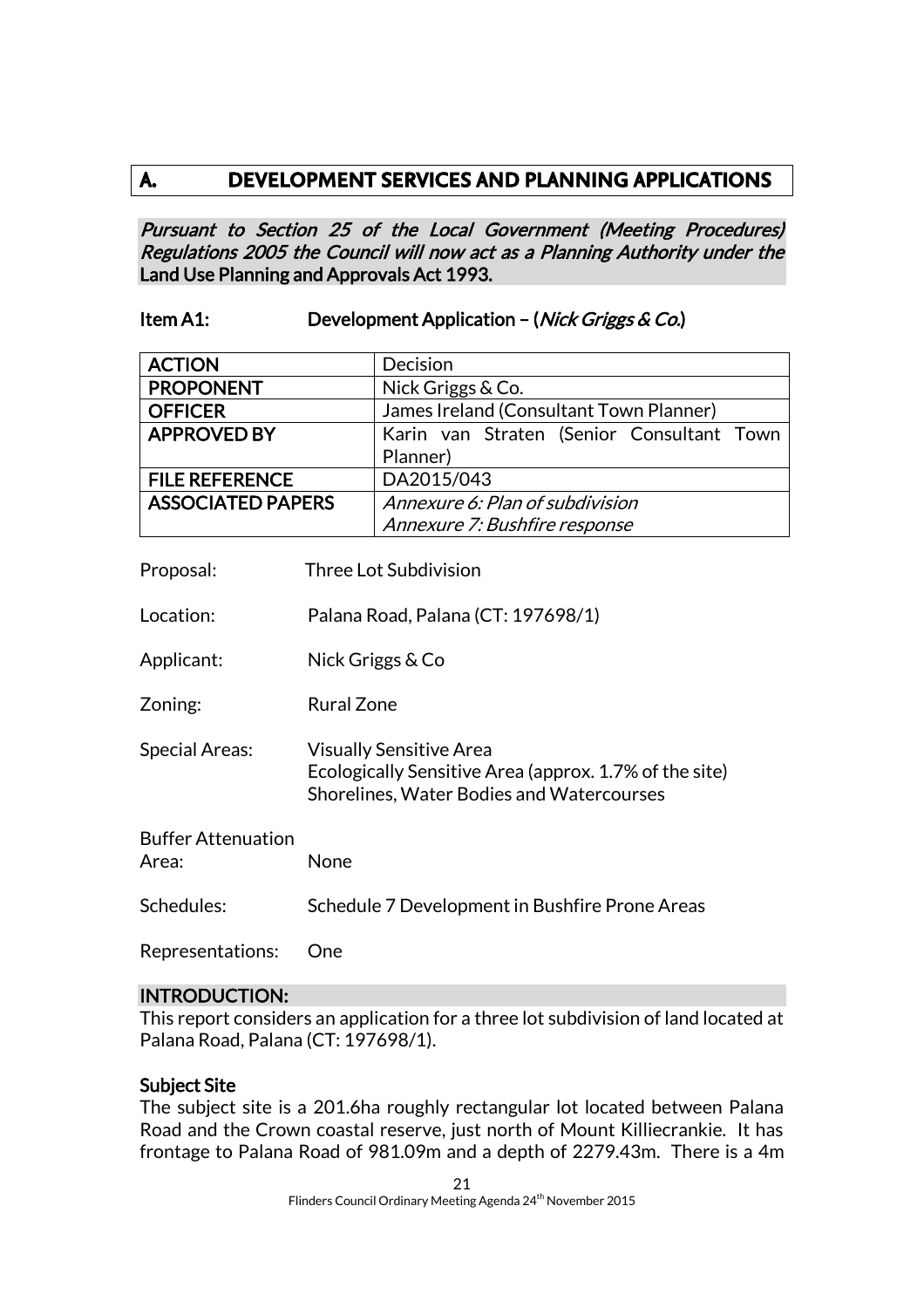wide right of way along part of the south side boundary. The site rises from the road at 50m above sea level up to a high point near the north side boundary of 110m before falling to 10m near the coastal reserve. The site is mostly covered in coastal scrub and heathland with an area of the threatened community eucalyptus viminalis. The lot is vacant of development. To the north and south west are vacant privately owned lots. To the east and direct south is Parks and Wildlife Service land. To the west is the coastal reserve.

#### Zoning

The subject property is located within the Rural Zone, pursuant to the *Flinders* Planning Scheme 2000.



#### Subject Site and Surrounding Area

#### Statutory Timeframes

| Date Received:                    | 1/10/15   |
|-----------------------------------|-----------|
| Advertised:                       | 7/10/15   |
| Closing date for representations: | 22/10/15  |
| Request for further information:  | 21/10/15  |
| Information received:             | 3/11/15   |
| Extension of time granted:        | <b>NA</b> |
| Extension of time expires:        | <b>NA</b> |
| Decision due:                     | 25/11/15  |
|                                   |           |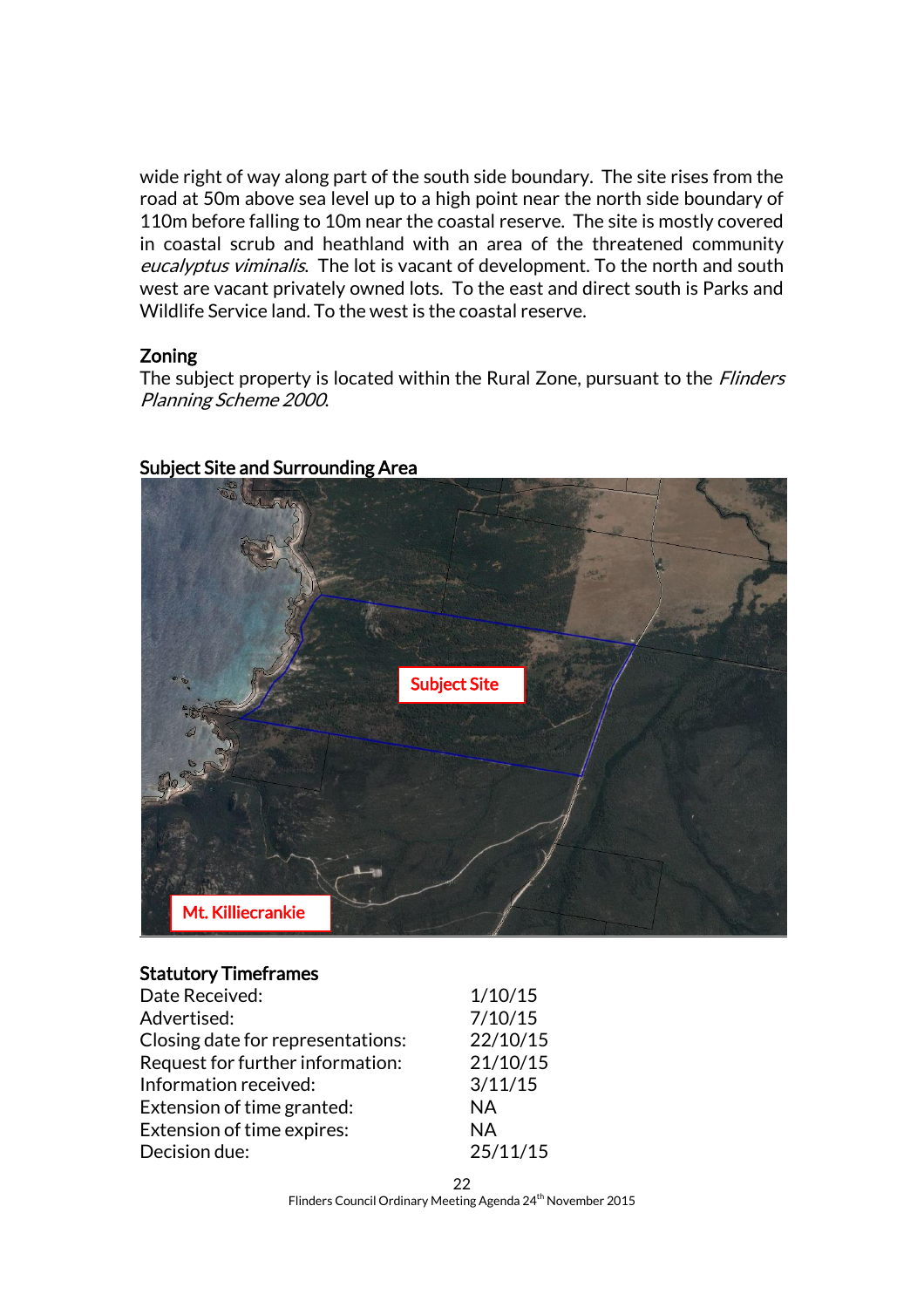#### OFFICER'S REPORT:

#### **General**

It is proposed to subdivide the 201.6ha vacant subject site into three roughly rectangular lots, with all three lots running from Palana Road to the coast. Lots 1 and 2 are both 67ha and Lot 3 is 67.59ha. All lots have frontage to Palana Road of 324-325m.

#### Assessment

Pursuant to Section 81 of the Local Government (Building and Miscellaneous) Act 1993, subdivision requires a discretionary application.

#### Clause 3.10 Consideration of Applications for Planning Permits

Council shall take into consideration the following:

1. the objectives, the intent of the zone, use and development principles, any development plan affecting the land and any relevant development standards or other relevant requirements of the Scheme;

An assessment is made below:

#### 5.8.1 Zone Intent

- (a) The Rural Zone on Flinders Island is intended to maintain the existing rural character of the island which is typified by a pattern of areas of open farmland, typically with shelter belts of remnant vegetation, interspersed with irregular areas of native vegetation and substantial unspoiled landform. On other islands within the Planning Area the zone is intended to preserve the existing character which displays minimal signs of European occupation.
- (b) Use and development in the Rural Zone is intended to accommodate agricultural uses and development predominantly, with some compatible non-agricultural uses and development in appropriate circumstances, including tourist operation and rural industries. Forest plantations may be appropriate where they do not adversely affect the character of an area or detract from important views.

COMMENT: The proposal is consistent with the zone intent. The site has native vegetation and substantial unspoiled landform. Although no use or development except for subdivision is proposed, the large lots proposed allow the rural character to be maintained. Criteria (b) is only relevant when a use and development application is made.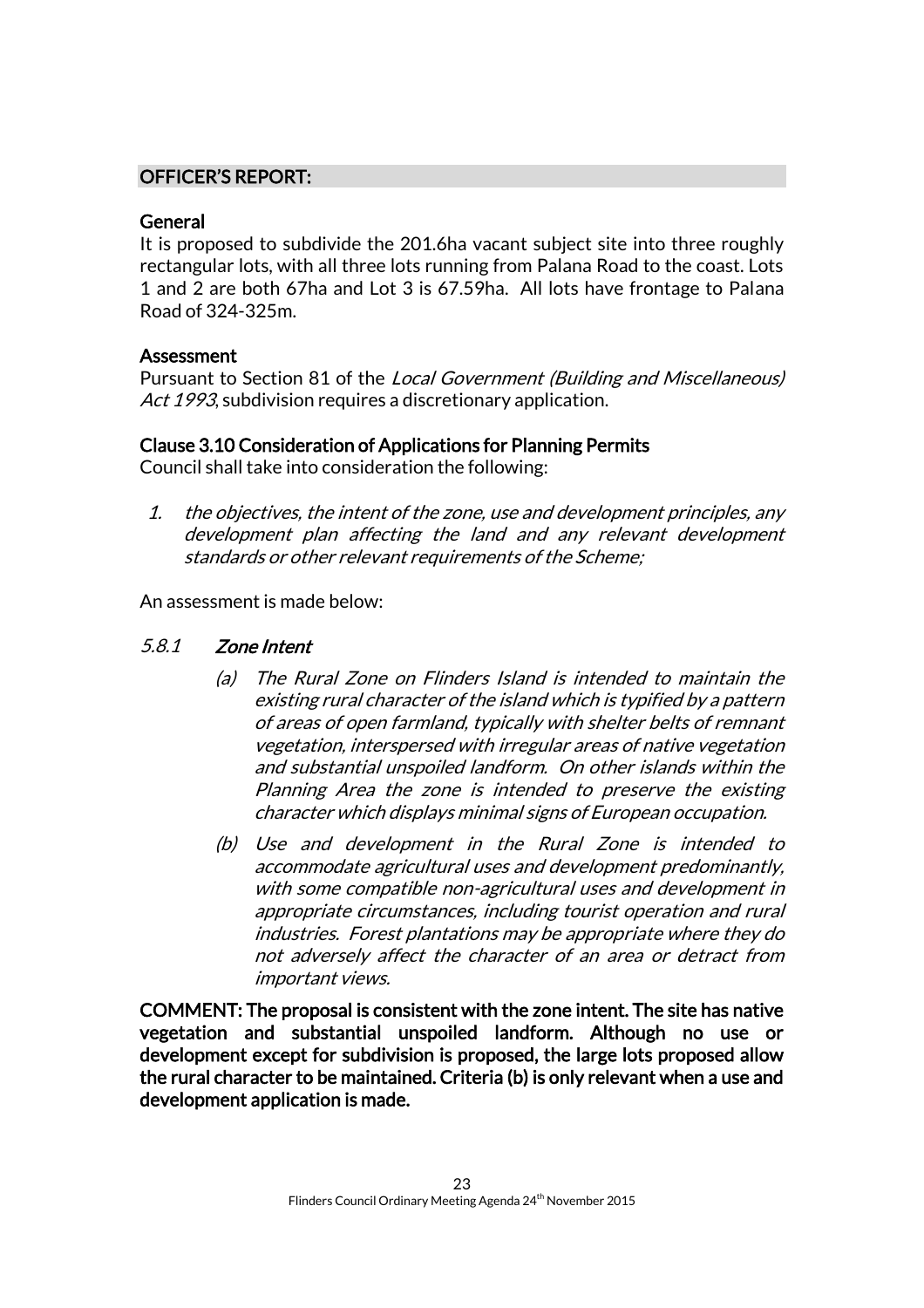#### 5.8.2 Desired Zone Character and Zone Guidelines

- (a) The use or development of small existing rural lots for the purpose of residential living shall only be approved where such use or development is compatible with any existing or potential agricultural use of that land or surrounding lands.
- (b) Use or development should enhance the rural character of the zone. Buildings should be substantial distances from the road frontage and apart, unless inappropriate for operational or topographical reasons. Where land clearance is undertaken it should be visually sympathetic; important trees (or stands of trees) should be retained, important hilltop locations should not be cleared and location of trees and shrubs along fence lines, property boundaries, watercourses and at property entrances is encouraged. Buildings and structures for aquaculture should be sited with regard to the protection of coastal scenery and compatibility with recreational use of the coastline.
- (c) Land use or development and management practices shall be environmentally appropriate and shall avoid contamination or despoliation of the land, ground water, water courses, shore-lines, lagoons and marshes. Sand-dunes and coastal vegetation and ecologically important areas shall be protected from degradation.
- (d) Forestry activities in the zone shall be in accordance with the Forest Practices Code

COMMENT: Criteria (a) is not applicable. In relation to (b), although no buildings are proposed, the proposed lot dimensions mean that future buildings can be: "…substantial distances from the road frontage and apart." Although the subdivision itself does not require vegetation clearance, there will be a requirement to clear bushfire hazard management areas for future buildings. The lots are sufficiently large for this to not have an unreasonable visual impact. Most likely future uses of the land, including a house, will require a discretionary application and will have to meet (c). Criterion (d) is not applicable.

#### 5.8.3 Subdivision Standards

- (a) The minimum lot size is 40 ha
- (b) A lot less than 40 hectares may be approved at Council's discretion for the following purposes;
	- (i) For an intensive agricultural use;
	- (ii) For a use, other than agriculture, that is consistent with the zone intent, desired zone character and zone guidelines;
	- (iii) For an aquaculture use;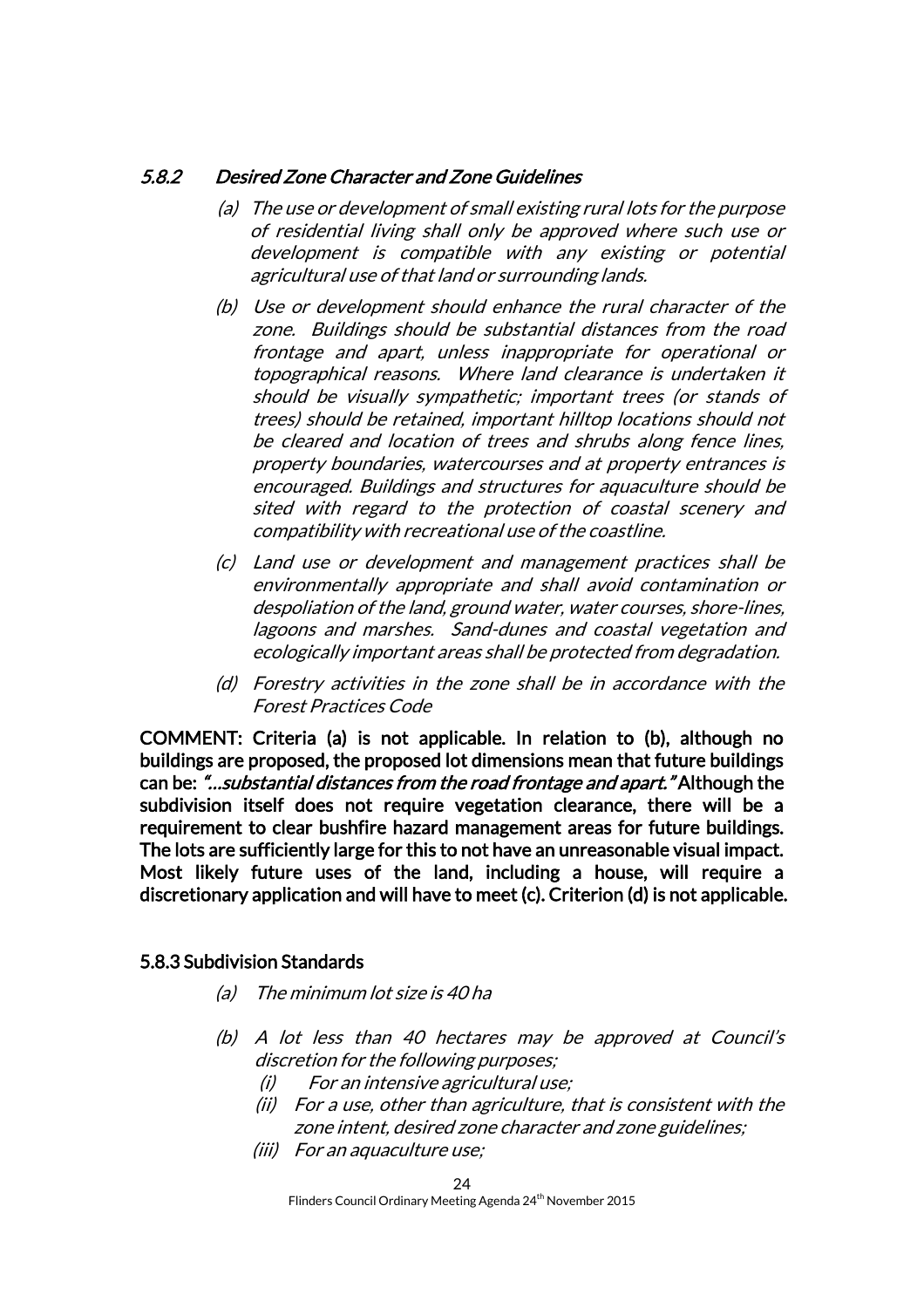- (iv) For a servicing facility, infrastructure or recreational use;
- (v) For boundary alterations where no additional titles are created and the resultant lots will comply with the intent of the zone.
- (c) In considering an application under Clause 5.8.3(b) Council shall require a detailed assessment of the proposal prepared by a suitably qualified, independent, agricultural consultant that demonstrates:
	- $(i)$  In the case of lots for intensive agricultural use, the capacity of the proposed lot(s)
	- (ii) other cases, the agricultural capacity of the proposed lot(s) (including any balance lot) and methods which will be employed to safeguard their agricultural capacity;
- (d) Before accepting an application under Clause 5.9.3(b) Council may require the applicant to submit a Development Plan for the land to which the application relates. The Development Plan should show that:
	- (i) Subdivision will not fragment or diminish the agricultural potential of the land;
	- (ii) Subdivision will not result in ribbon development along roads and coastlines;
	- (iii) Development will not cause significant adverse impact on the natural environment, flora and fauna, coastal waters, watercourses or skylines;
	- (iv) Development or use will not be likely to result in land use conflict with existing land uses in the vicinity.

#### COMMENT: The proposal meets (a) as each lot is larger than 40ha. On this basis, (b) to (d) are not applicable.

2. any relevant proposals, reports or requirements of any public authorities;

#### None were received.

3. any representations received following public notification where required under the Act;

#### One representation was received, from a landowner to the north. Matters raised in the representation are addressed below: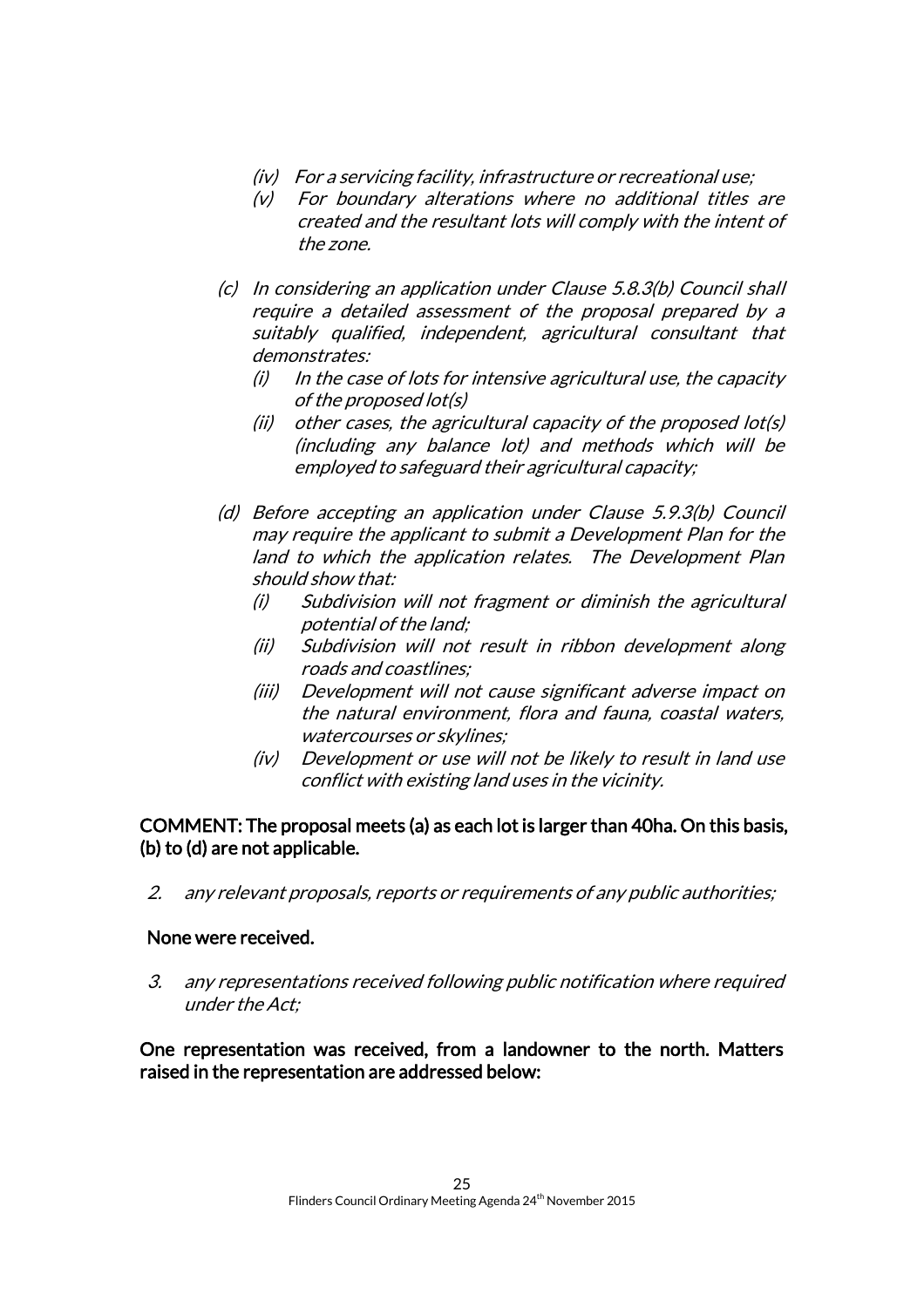| <b>Issue:</b>                                                                                                                           | Comment:                                                                                                                                                                                                                                                                                                                                                                                      |
|-----------------------------------------------------------------------------------------------------------------------------------------|-----------------------------------------------------------------------------------------------------------------------------------------------------------------------------------------------------------------------------------------------------------------------------------------------------------------------------------------------------------------------------------------------|
| The<br>development application<br>satisfy the visually<br>fails<br>to<br>sensitive area criteria in the<br>planning scheme.             | As no use or development except for<br>subdivision is proposed in this application,<br>the assessment criteria under the visually<br>sensitive area have limited application. The<br>matters listed at 7.2.4 cannot be assessed as<br>they only relate to development. The<br>objectives at 7.2.2 are applicable and the<br>proposal meets them (see assessment<br>elsewhere in this report). |
| development application<br>The<br>sufficient<br>not<br>does<br>carry<br>information for it to be assessed<br>under the planning scheme. | It is Council, not those notified, that decides if<br>there is sufficient information, under Clause<br>3.8 of the scheme: "[an application] shall<br>contain such information as is necessary for<br>Council to determine compliance with the<br>Scheme". Council decided that there was<br>information<br>sufficient<br>determine<br>to<br>compliance with the scheme.                       |

- 4. whether any part of the land is subject to:
- (a) landslip, soil instability, or erosion;
- (b) excessive slope;
- (c) ponding or flooding;
- (d) bush fire hazard;
- (e) a Protected Catchment District under Water Management Act 1999;
- (f) any Special Area Provisions in Part 7;
- (g) pollution; and
- (h) other hazards to safety or health.

#### The land is subject to bushfire hazard. An assessment against Schedule 7 Development in Bushfire Prone Areas is made elsewhere in this report.

- 5. whether the proposed use or development is satisfactory in terms of its siting, size or appearance and levels of emissions in relation to:
- (a) existing site features;
- (b) adjoining land;
- (c) the streetscape and/or landscape;
- (d) the natural environment;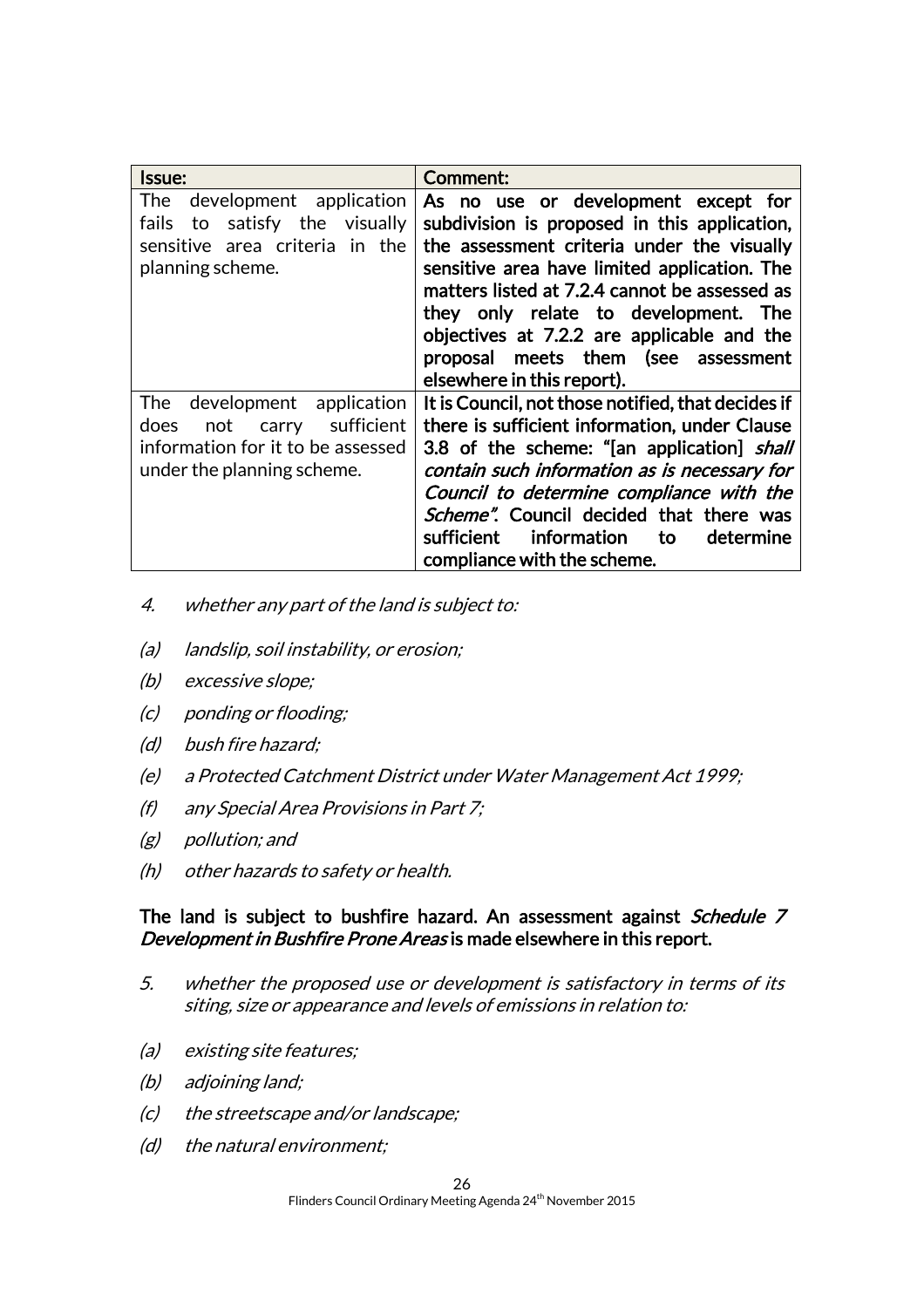- (e) items of historic, architectural or scientific interest;
- (f) buffer zones, attenuation areas,
- (g) easements;
- (h) a water supply for firefighting purposes;
- (i) any received pollution;
- (j) the escape of pollutants into storm drains and watercourses: and
- (k) isolation, separation from other lands.

As far as the above apply to subdivision, the proposal is satisfactory. The size of the lots meets the zone standards and enables future development without threatening the existing site features, landscape, natural environment or items of scientific interest. Most likely future uses will require a discretionary permit (including a house) where the above can be more accurately assessed. The subdivision is to be provided with a water supply for firefighting purposes.

6. whether the proposed use or development will be supplied with an adequate level of infrastructure and services, and if there is any necessity to improve deficient access, roads or road junctions, water, sewerage, electricity or transport services and the like, without detriment to existing users;

#### A permit condition will require a mains power connect. It is understood that the road network has sufficient capacity to serve the new lots.

7. whether the proposed use or development would adversely affect the existing and possible future use or development of adjacent land, and vice versa;

It is likely that most of the surrounding land has limited agricultural potential, consistent with the subject site. Notwithstanding this, the likely development of houses on the new lots would not affect any agricultural use of adjacent land.

8. the provision of adequate landscaping, amenity facilities and illumination, and the treatment of the site generally;

#### Not applicable.

9. the sight distances available to and from proposed point(s) of access, together with an estimate of the speed of passing traffic;

Complies. Long (200m+) site distances are available on Palana Road which has an 80km/h speed limit.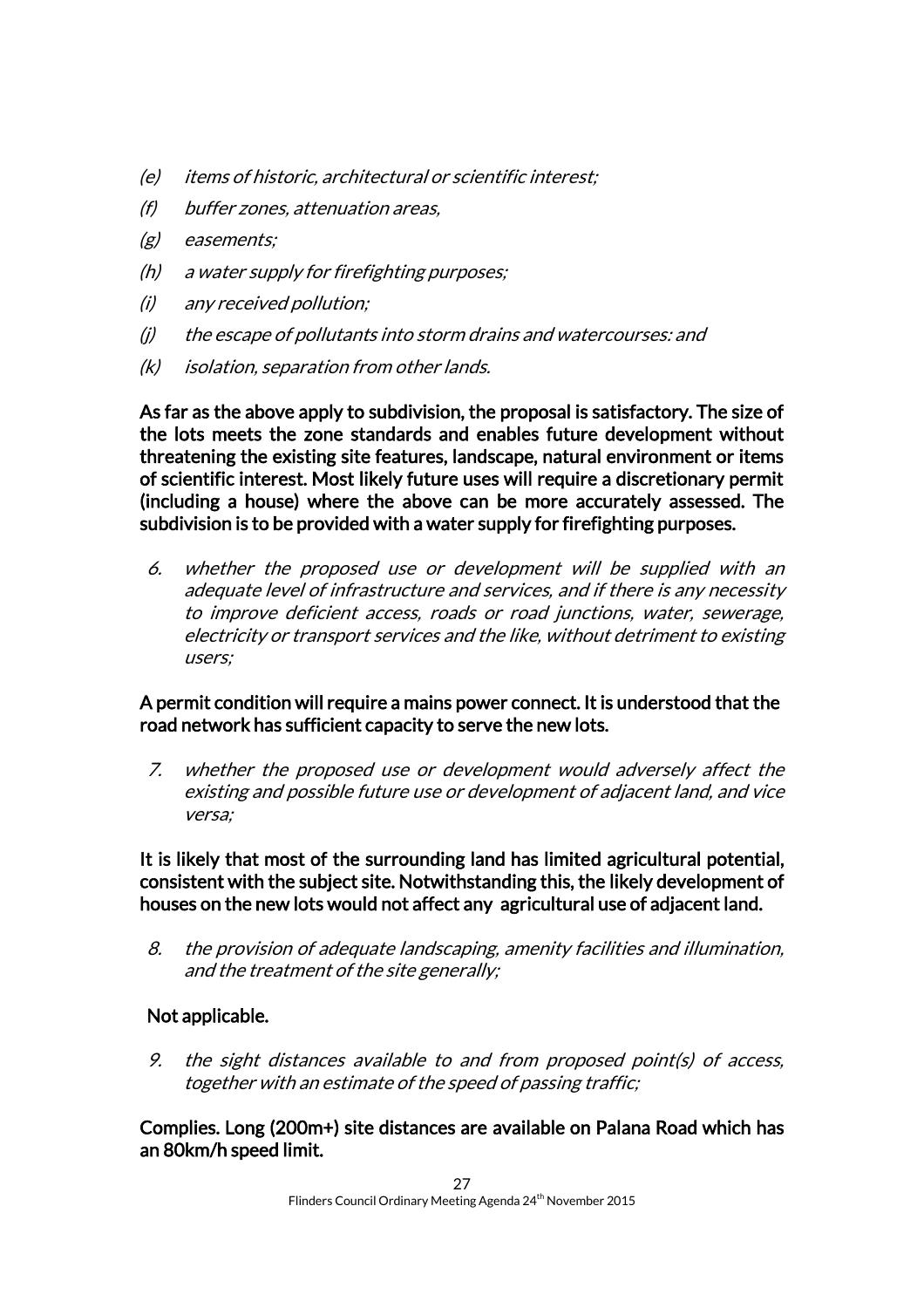10. the design and siting of the proposal to enable reduction in energy consumption through alternative energy use or reduction in demand; and

#### Not applicable. Any future house would have to meet this.

11. the safety and well-being of the general public.

#### Complies.

12. Any other matter which Council is of the opinion is relevant to the particular application.

#### None stated.

#### 4.1 Plans of Subdivision

- 4.1.1 In considering any application for the subdivision of land Council must:
	- (a) give consideration to the matters listed in Clauses 3.9  $\&$  3.10 as far as they be relevant to a subdivision;
	- (b) in no case approve the subdivision of any lot or other block of land of a size, shape or dimension other than is provided for in Part 6 of this Scheme and required to enable all other relevant provisions of this Scheme to be met; and
	- (c) have regard to any other relevant matters required under this Scheme and the provisions of the Local Government (Building and Miscellaneous Provisions) Act, 1993;

COMMENT: In relation to (a) an assessment is provided elsewhere in this report. The proposal complies with (b). In relation to (c), pursuant to Section 81 of the Local Government (Building and Miscellaneous) Act 1993, subdivision requires a discretionary application.

#### Part 6 – Use and Development Principles

An assessment is made below against the relevant principles (those that are not applicable have been omitted for brevity):

6.0 Use and development shall be consistent with the following principles: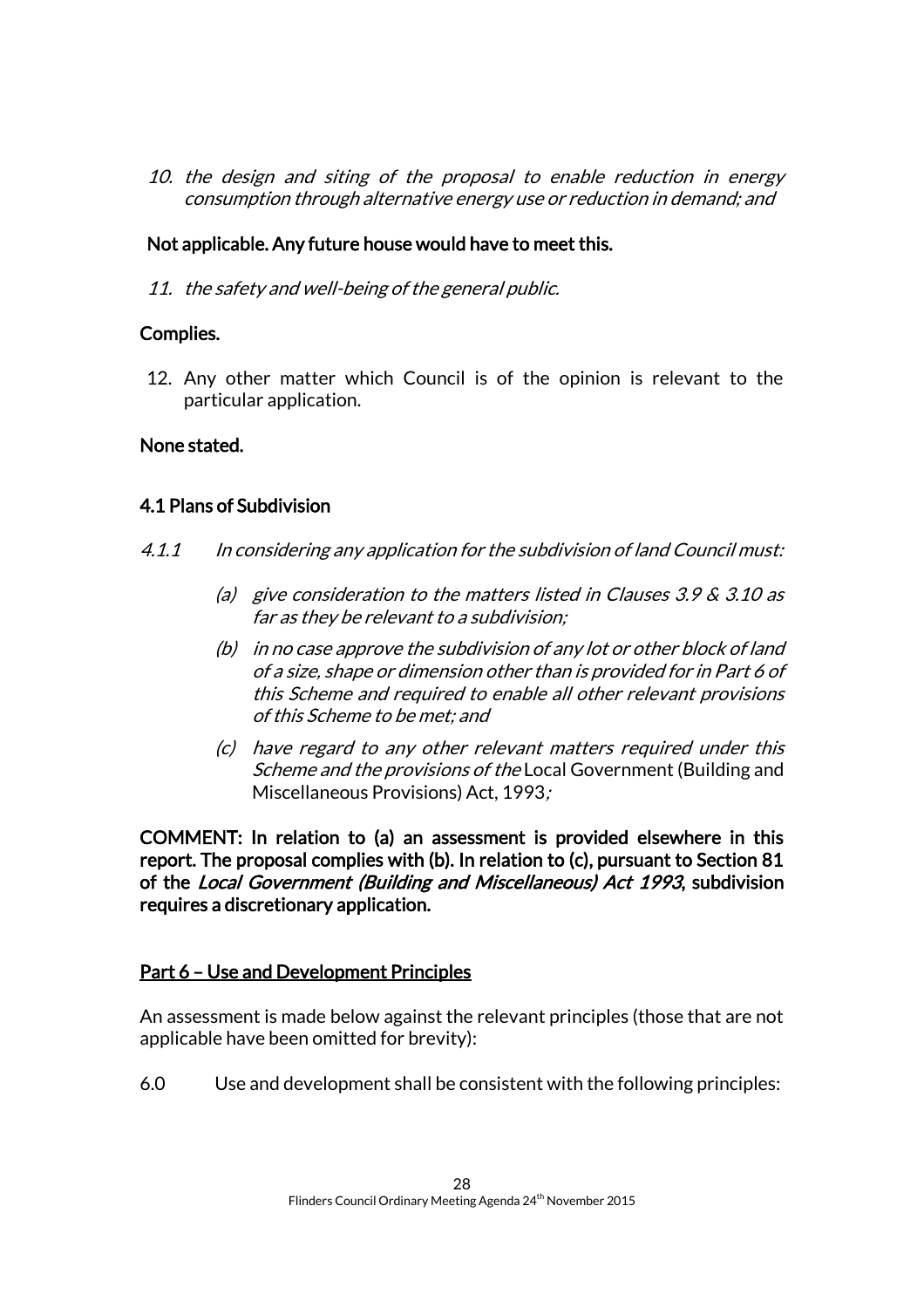#### 6.1 Use

- (a) Use or development shall not unreasonably impact on any existing or intended use of development of neighbouring land.
- (b) Subdivision of land shall be carried out in accordance with the subdivision provisions for the zone within which the land is located or where that is not appropriate in accordance with:

(i) the requirements of the intended use, and

- (ii) the Zone Intent, or alternatively by
- (iii) an approved Development Plan that has been adopted by Council and inserted as a provision in the Scheme.

#### COMMENT: An assessment against is made elsewhere in this report.

6.2 Character

- (a) Use and development shall adequately respect the character of, and future intentions for the area in which it is to be located.
- (b) Subdivision layout, particularly roads, shall take adequate account of land contours and the need to avoid visual scarring.

COMMENT: In relation to (a), the subject site is zoned rural and has a rural character, even if it does not necessarily have agricultural potential. The large lots proposed enable this character to be maintained. In relation to (b), no roads are proposed as part of the subdivision.

#### 6.3 Amenity

(a) Adequate public open space shall be provided in areas of new subdivision, to meet the recreational and open space requirements of the community generally and particularly the new owners of the lots created by subdivision.

#### COMMENT: No public open space is proposed. However it is normal for a subdivision of this size to make a cash contribution to Council in lieu.

- 6.4 Environment
	- (a) Use or development shall not be allowed to detrimentally affect the environment. All areas, and sensitive ecological and/or visual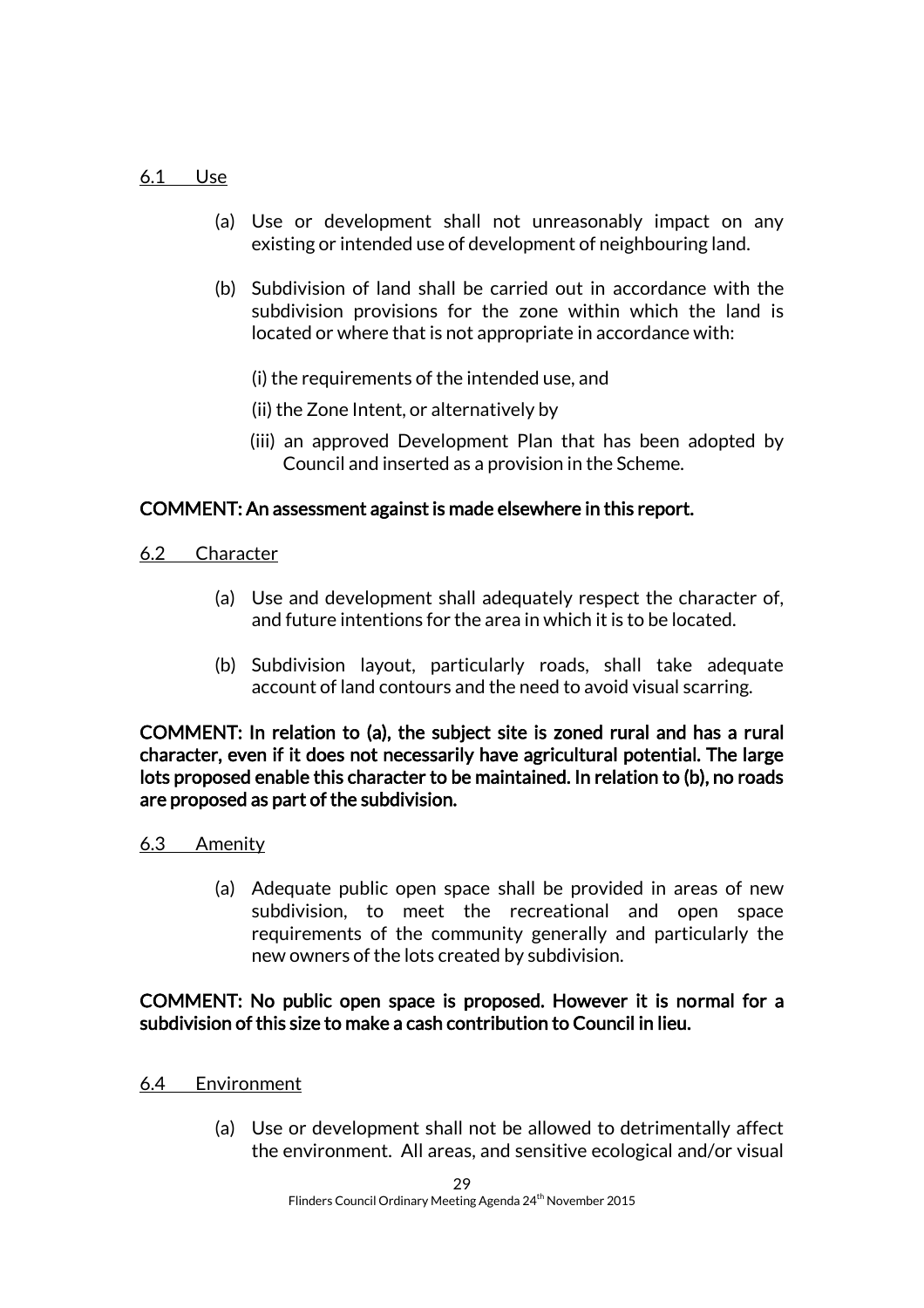areas in particular, shall be developed in a manner and to an extent which is consistent with the protection of the values of the area.

- (b) Use or Development and land management practices shall be directed towards achieving environmental sustainability, biodiversity and ecological balance, and avoiding environmental damage such as soil erosion, coastal dune erosion, loss of important animal and plant species and increases in vermin populations.
- (c) Use or Development shall not be located in areas of unacceptable risk (e.g. from fire, flood or landslip). In situations where risk may exist, use and development shall be appropriately sited and designed to provide an acceptable level of protection and safety for future users. In particular.
	- i. Lands subject to flood risk are those subject to a greater than one in a 100 year flood interval (1% probability), and land, the natural surface level of which is below 3 metres Australian Height Datum (AHD); and
	- ii. Land which comprises soils of known or suspected instability, has a slope greater than 1 in 4, or is filled or reclaimed land, are deemed to constitute an unstable land hazard; and
	- iii. Use and development in bushfire prone areas will comply with the provisions of Schedule 7 Development in Bushfire Prone Areas or some other provisions acceptable to Council and the Tasmania Fire Service.

COMMENT: In relation to (a), part of the subject site is in visually sensitive area. A detailed assessment is made at Part 7 of this report. In relation to (b), the subdivision itself has no direct environmental impact. Any future development of houses will require a discretionary application and will have to address (b). In relation to (c), i) and ii) are not applicable. In relation to iii), the site is prone to bushfire, so Schedule 7 applies.

#### 6.5 Heritage

#### COMMENT: The subject site is not heritage listed.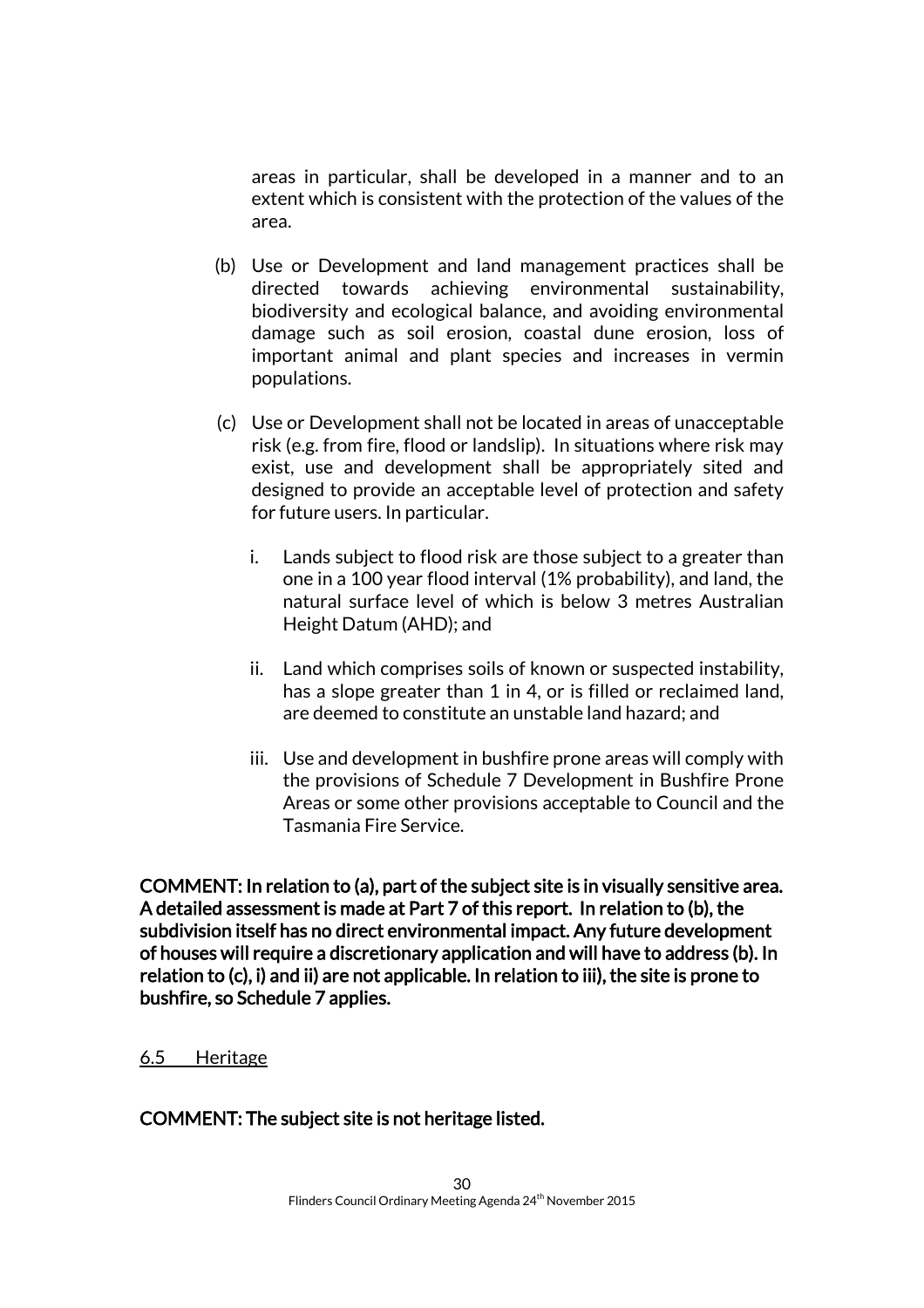#### 6.6 Access and Parking

- (a) All new lots must be provided with satisfactory pedestrian and vehicular access to a public street.
- (b) All Use or Development shall provide satisfactory pedestrian and vehicular access which is suited to the volume and needs of future users.

#### COMMENT: All new lots will be able to be provided with suitable access from Palana Road.

#### 6.7 Services

- (a) Use or Development shall be provided with adequate and appropriate services which are suited to the lifestyle requirements of people, the nature of the location, and the ability of the community to provide.
- (b) Lot size and arrangement shall be adequate and appropriate to ensure an acceptable level of servicing, particularly in relation to waste disposal.
- (c) In areas not serviced with water use or development shall provide adequate water supply and effluent disposal systems. Each house shall provide a potable water storage facility (minimum capacity of 40kl) to provide for the anticipated number of occupants, and a wastewater disposal system approved by the Council's Environmental Health Officer
- (d) Use or Development in the bushfire prone areas will provide fire protection features and water supplies which comply with Schedule 7.
- (e) Use or Development shall be appropriately sited, designed and constructed to avoid conflict with service mains (including telephone, power, sewer, water and irrigation channels/pipelines). Buildings shall not be erected over any service main or within any easement providing for same whether utilised or not.
- (f) Servicing systems shall use adequate and appropriate design methods and materials to ensure an acceptable life span and allow for adequate maintenance requirements.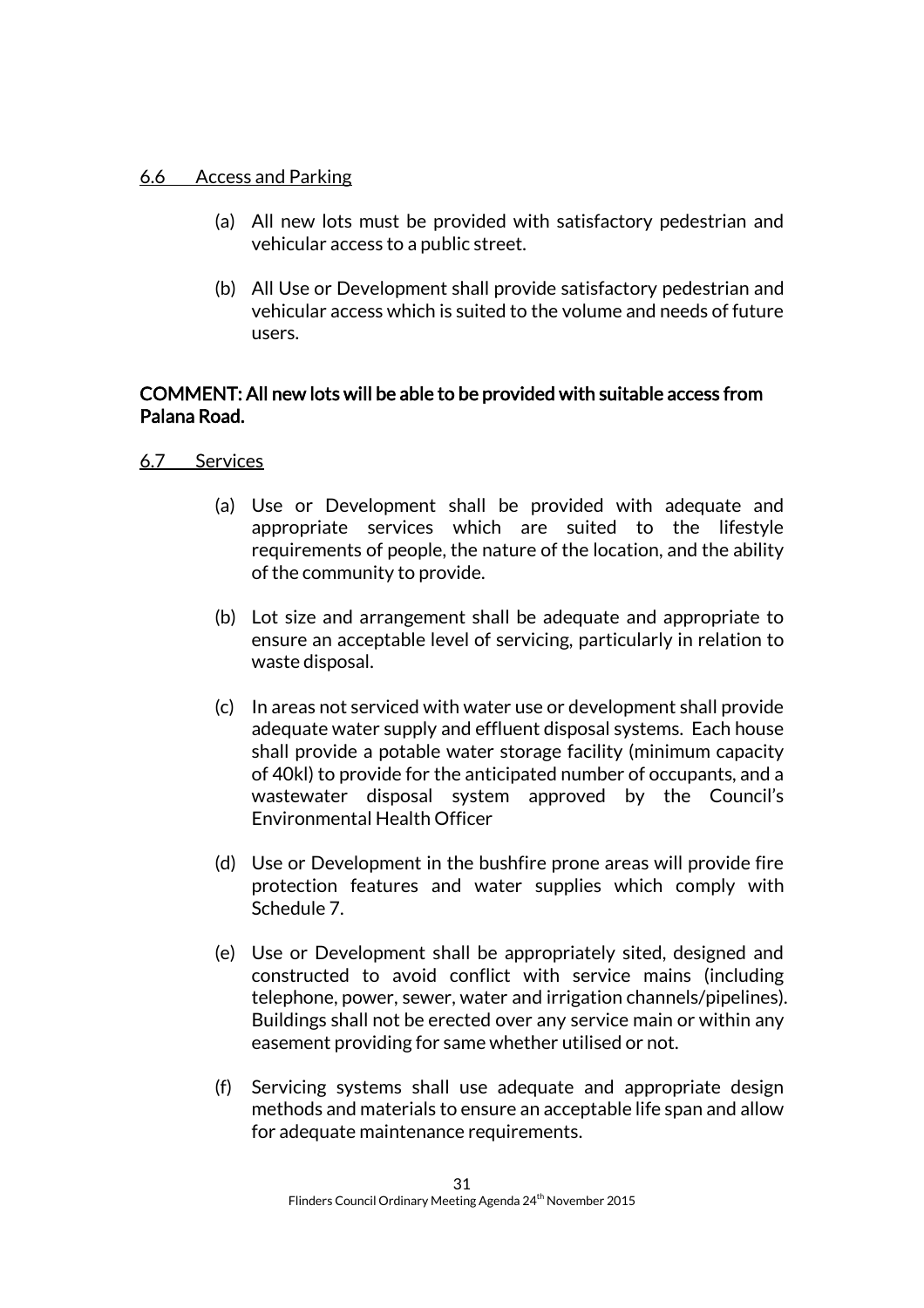(g) Use or Development shall optimise efficiency in the use of energy and resources. In particular, land should be subdivided on a generally sequential basis (i.e. one area is substantially developed before the next is subdivided), common trenching should be used for different services where appropriate, and solar access maximised.

COMMENT: The proposed lots are to be serviced to meet (a) and (c). The lots are sufficiently large to comply with (b), subject to environmental health approval of wastewater disposal for any future house or other building. Criterion (d) is addressed elsewhere in this report as it relates to bushfire. Criteria (e) to (f) will be addressed when development is proposed. In relation to (g), this proposal is consistent with the subdivision of land on a sequential basis as it is one of the last large coastal lots in Palana.

#### 6.8 Social Interest

- 1. Use or Development should demonstrate how it suits the community interest.
- 2. Use or Development shall have adequate and appropriate types and levels of access to social facilities and services (eg. shops, government agencies, telecommunication, health services and educational facilities).

COMMENT: The proposal provides additional possible housing lots on Flinders Island which anecdotally is considered to be in the community interest. The proposed location of the housing lots cannot be considered to have adequate and appropriate access to services as the subdivision is a 40km drive from the closest social facilities and services in Whitemark. Notwithstanding, this may in fact be an attraction for this type of buyer.

#### 6.9 Administration

- (a) In considering subdivision and/or rezoning proposals, an appropriate balance shall be maintained between current demand and stock available for use or development, and the number of new lots that would be created.
- (b) Use or Development proposals should only be approved where the cost to the public of providing and maintaining services is not exceeded by the economic benefit of the use or development to the community.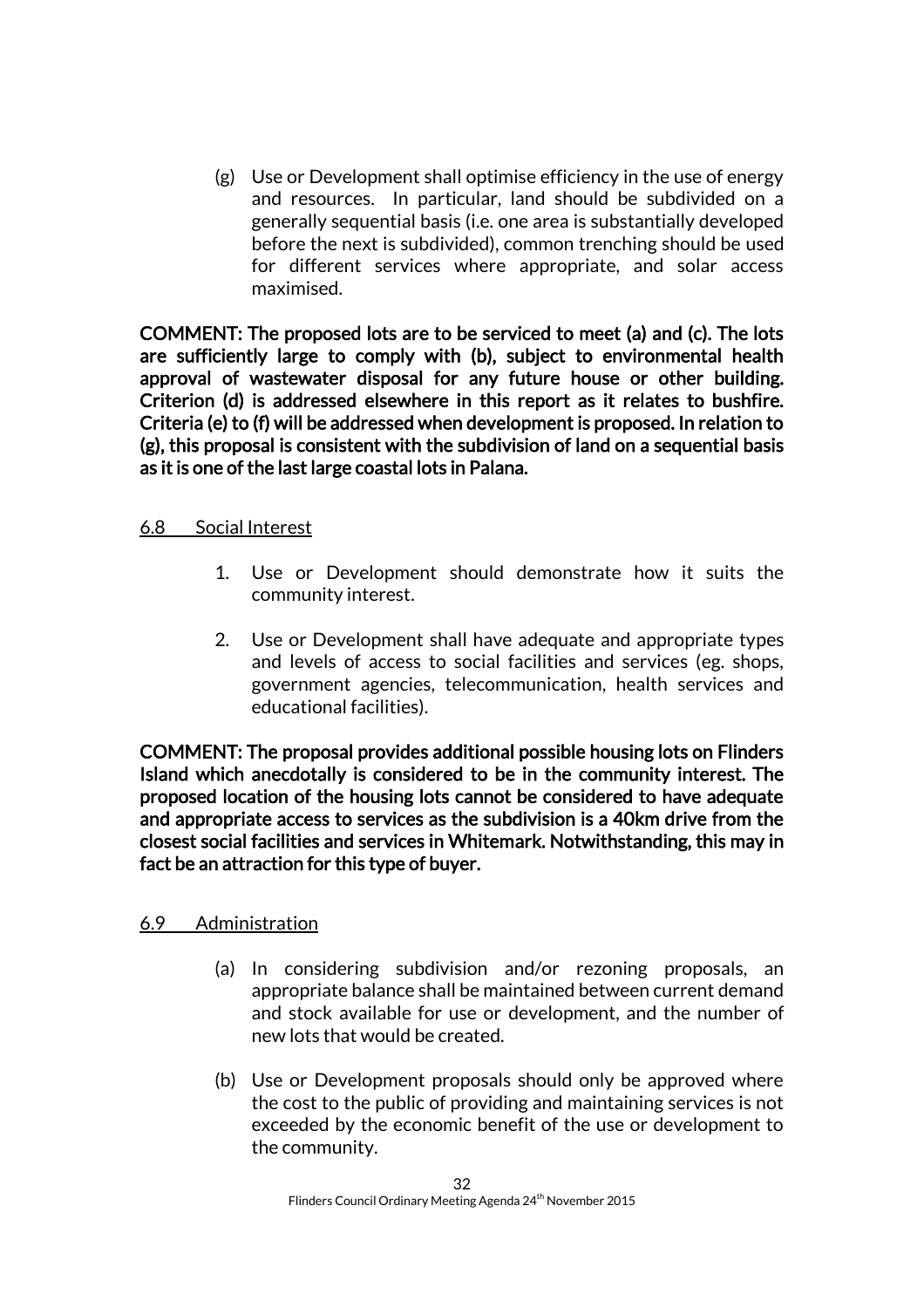(c) In considering any proposal, Council shall obtain the advice and opinion of other relevant group(s), individual(s) or organisation(s) with direct interest in the proposal.

COMMENT: In relation to (a), there is anecdotal evidence of a shortage of affordable housing lots on Flinders Island. However, the majority of lots in Palana are undeveloped. From a planning perspective only, there is not a shortage of vacant lots in the area. In relation to (b), the cost of providing services to the new lots should not be unreasonable. In relation to (c), the proposal was notified in accordance with the Land Use Planning and Approvals Act 1993.

#### Part 7 – Special Area Provisions

#### 7.2 Visually Sensitive Areas

This area affects approximately 60% of the subject site. The objectives of the Visually Significant Areas overlay are:

- (a) To retain the natural appearance of each Area;
- (b) To minimise the visual impact of Use or Development;
- (c) To retain and restore where possible the natural vegetation cover.

In considering an application for Use or development within the Visually Sensitive areas and whether to impose conditions Council shall consider the following matters:

- (a) The objectives listed in Clause 7.2.2
- (b) The siting, orientation, setbacks, bulk, form, height, scale and external finishes of buildings and structures
- (c) The visual impact of buildings, clearing, excavation, access, construction, fences, firebreaks or the deposition of fill;
- (d) The adequacy of proposed landscaping and whether any special works or practices are required to protect the scenic values of the site;
- (e) Whether development is proposed to be located on skylines or ridgelines.

COMMENT: Approximately 60% of the subject site is affected by the special area. In relation to the objectives of the visually sensitive area, the subdivision itself does not have a visual impact. However, the subdivision allows the future construction of houses on the three lots created, subject to a discretionary planning application. They may be sited outside the special area but could also be sited within it.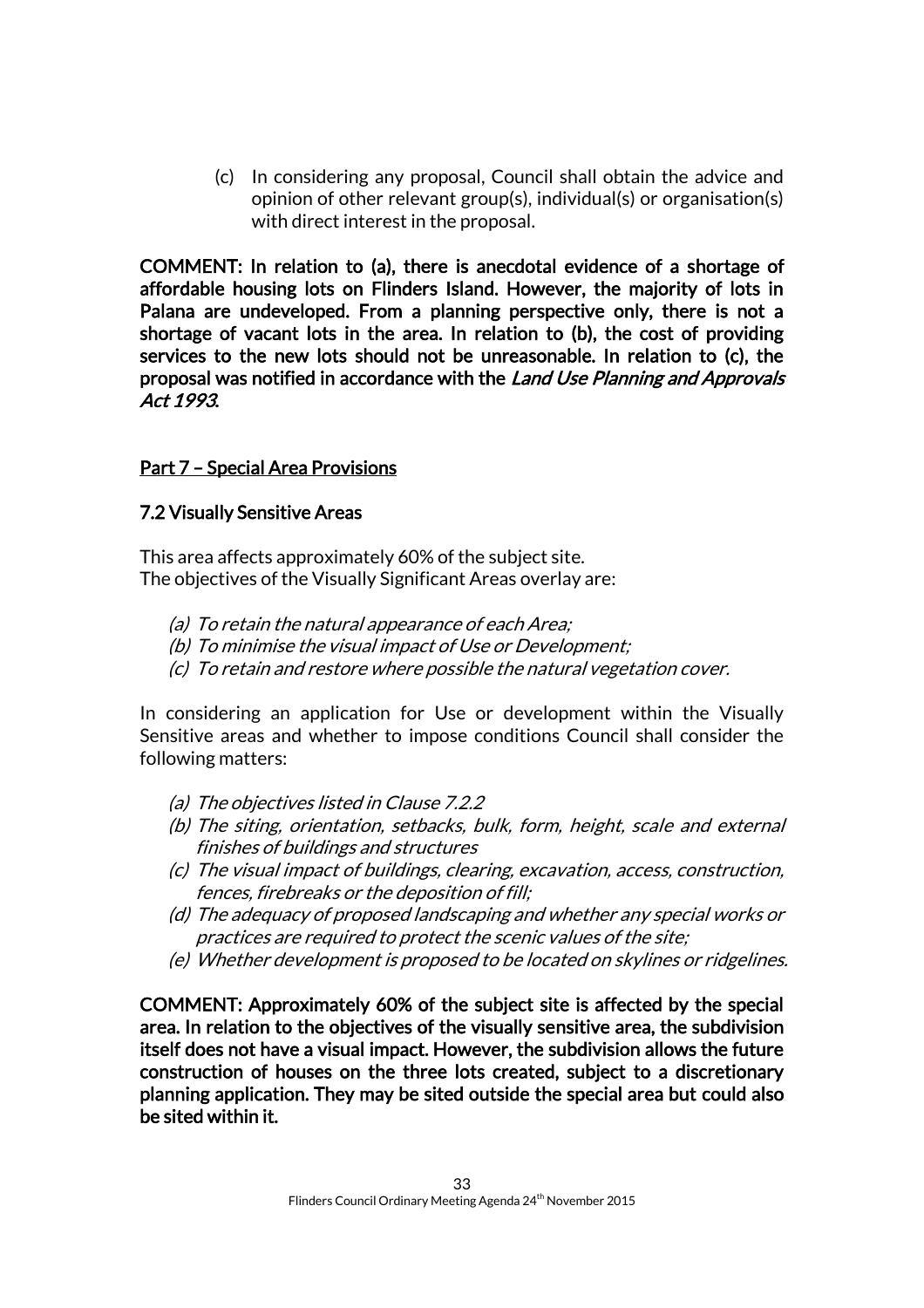In relation to the objectives of the special area, due to the large size of the lots created, it will be possible to retain the natural appearance of the area and to minimise the impact of future development.

In relation to (b) to (e), no buildings are proposed so these cannot be applied. Again, all future houses will require a discretionary planning application which will have to address these criteria.

#### 7.3 Ecologically Sensitive Areas

This area affects approximately 1.7% of the site, in a strip 640m long along part of the Palana Road frontage. It is uncertain what it is based on, as it doesn't correspond with the Tas Veg or threatened communities mapping. Notwithstanding, an assessment is made below:

The objectives of the Ecologically Significant Areas are:

- (a) to promote the maintenance of ecological processes and genetic diversity;
- (b) to protect and enhance ecosystems, habitats and biological communities which enable the survival of indigenous flora and fauna and assist to maintain biodiversity;
- (c) to identify and protect habitats which support threatened, rare or endangered species;
- (d) to ensure that planning decisions incorporate consideration of the ecological impacts of Use or Development.
- (e) to encourage land management practices, based on expert advice, that will sustain the natural and ecological values of the land.

In considering an application for Use and Development within the Ecologically Sensitive areas and whether to impose conditions Council shall consider the following matters:

- (a) The objectives listed in Clause 7.3.2;
- (b) The effect of the proposed Use on the natural values of the land;
- (c) The siting of buildings, structures, works and effluent disposal systems in relation to natural vegetation, watercourses and wetlands
- (d) The likely ecological impact of the building, clearing, excavation, drainage works, access construction, vehicular traffic, fences, firebreaks or the deposition of fill;
- (e) The adequacy of proposed management and whether any special works or practices are required to protect the ecological values of the site;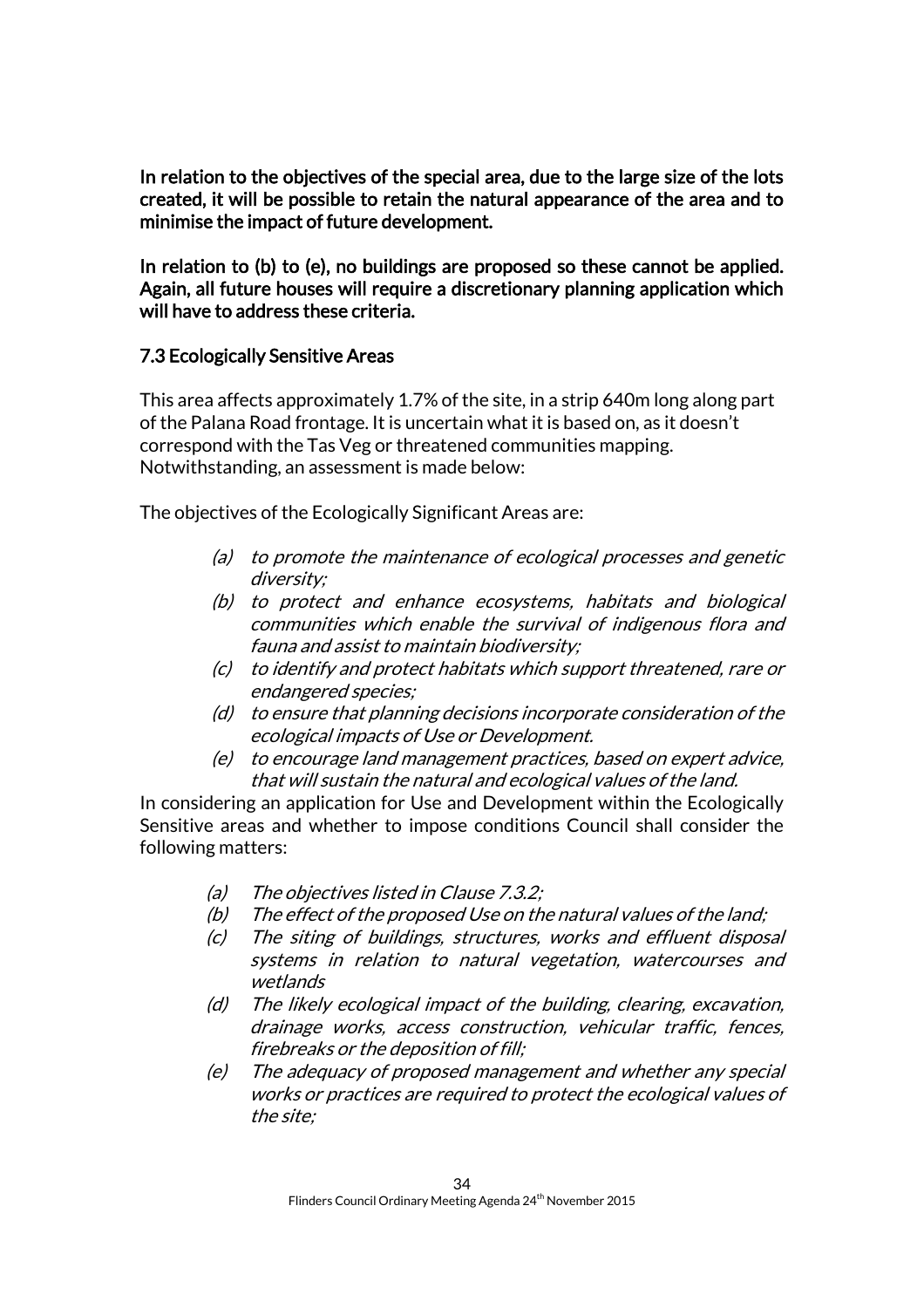- (f) Whether access to particular sites should be restricted on a seasonal or more frequent basis in order to conserve the reproductive potential of species;
- $(g)$  The identification of natural values, including the presence of any rare. Threatened or endangered species and what management requirements may be necessary;
- (h) The need for management approaches to prevent the importation of weeds, soil diseases or toxic substances that may contaminate the land.

COMMENT: As the subdivision does not propose any buildings, most of the above matters are not relevant. Although it is highly unlikely that a future house would be located in the strip of this special area (it is a maximum of 100m from Palana Road when there is over 2km of more desirable lot depth towards the coast), it may be prudent, at the time of a future application, to ensure a house is not located here. A discretionary planning application will be needed for house.

#### 7.5 Shorelines, Water Bodies and Watercourses

This overlay affects a strip of land up to 70m wide along the boundary with the coastal reserve.

In considering an application for Use or Development in Shorelines, Water Bodies and Watercourses and whether to impose conditions Council shall consider the following matters:

- (a) The siting, orientation, setback, bulk, form, height, scale, materials and external finishes of buildings and structures
- (b) The impact upon water quality, foreshore or streamside vegetation and wildlife habitat of building, clearing, excavation, effluent disposal, access construction, fences, firebreaks or the deposition of fill;
- (c) Whether land should be acquired by Council as a condition of subdivision or otherwise, to protect the items listed in Schedule 3;
- (d) Whether additional fencing or any other special works or practices are required to protect the items listed in Schedule 3;
- (e) The design, content and location of signage and interpretative displays.

As the subdivision does not propose any buildings, the above matters are not strictly relevant. If a future house was proposed anywhere on a future lot including in the special area, it would be subject to a discretionary planning application. There is sufficient area outside this overlay area for a house, should this be necessary. Criteria (c) to (e) are not applicable.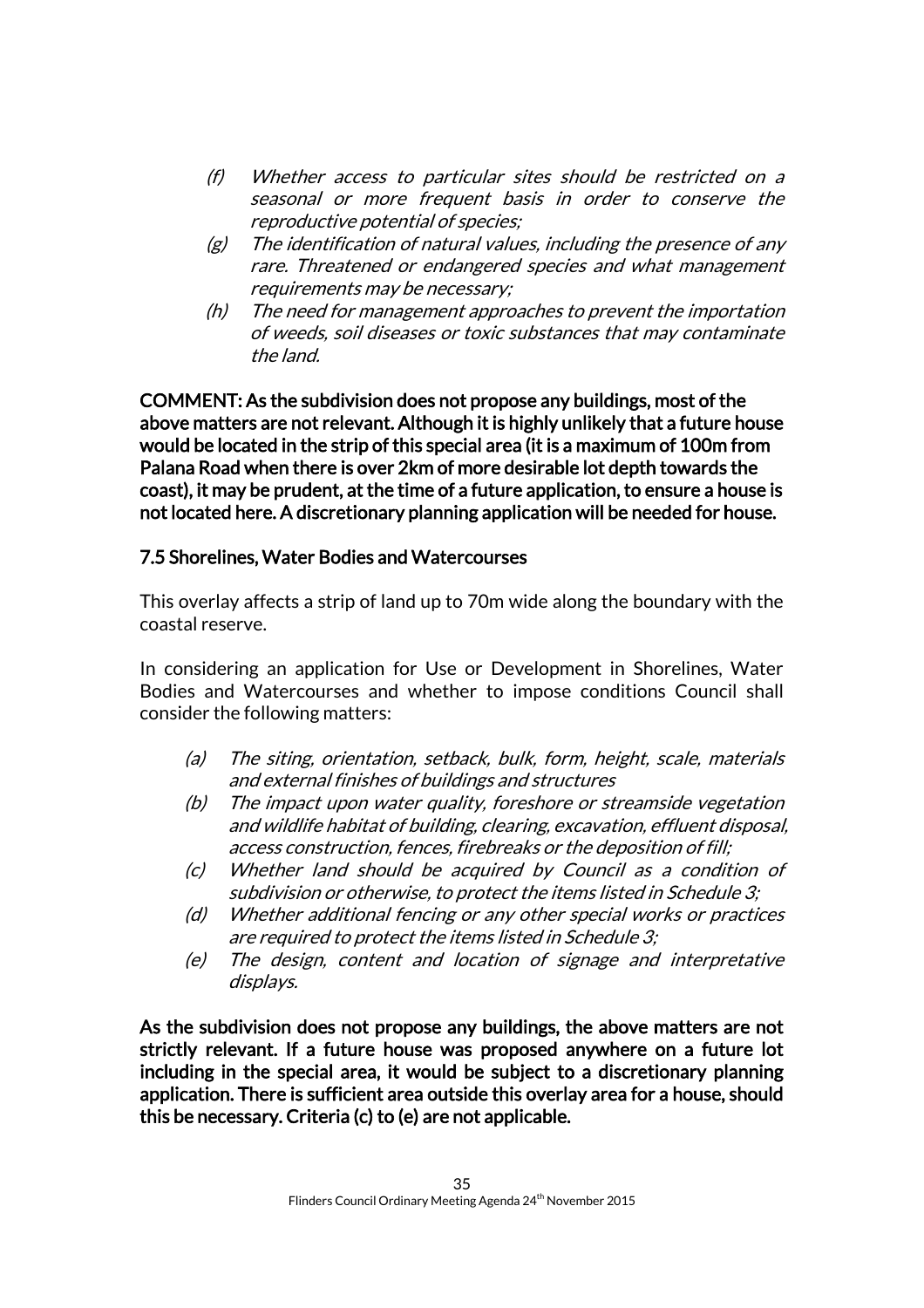### Schedule 7 – Development in Bushfire Prone Areas

The subdivision is within a bushfire prone area. An assessment against the schedule is made below:

| <b>S7.1.0 ISSUE</b><br>Subdivision<br>design and<br>layout                                                                                                                                                                                                                                                              | <b>INTENT</b> - The design, siting and layout of subdivisions in<br>bushfire prone areas should minimise fire risks and the<br>potential for loss of life. |                                                                                                                                                                      |
|-------------------------------------------------------------------------------------------------------------------------------------------------------------------------------------------------------------------------------------------------------------------------------------------------------------------------|------------------------------------------------------------------------------------------------------------------------------------------------------------|----------------------------------------------------------------------------------------------------------------------------------------------------------------------|
|                                                                                                                                                                                                                                                                                                                         | <b>ACCEPTABLE SOLUTIONS</b>                                                                                                                                | PERFORMANCE CRITERIA                                                                                                                                                 |
| <b>S7.1.1a</b> Subdivisions are designed so that<br>buildings are separated from the bushfire<br>hazard by Building Protection Zones (BPZ) and<br>Fuel Modified Buffer Zones (FMBZ) and<br><b>S7.1.1b</b> A BPZ surrounds a building and is                                                                             |                                                                                                                                                            | Subdivisions are designed to<br>have lots of sufficient size and<br>appropriate shapes to provide<br>building envelopes<br>located<br>within sufficient fuel reduced |
|                                                                                                                                                                                                                                                                                                                         | separated from the fire hazard by a FMBZ and                                                                                                               | areas so buildings are not subject<br>to threatening levels of flames                                                                                                |
| <b>S7.1.1c</b> BPZ and FMBZ can be constructed to<br>the width measured along the ground as<br>shown in Table 7.1 and                                                                                                                                                                                                   |                                                                                                                                                            | and radiation during a bushfire.                                                                                                                                     |
| S7.1.1d If the required width of the BPZ is<br>exceeded, the width of the FMBZ may be<br>reduced by that additional width,<br>thus<br>maintaining the same total width of fuel<br>reduced areas. (Note the width of the BPZ<br>cannot be reduced).                                                                      |                                                                                                                                                            |                                                                                                                                                                      |
| COMMENT: BPZs and FMBZs are not referred to in the application so the<br>performance criteria must be met. The size of the proposed lots is sufficient<br>(67ha+ with a minimum dimension of 320m+) to ensure that future buildings are<br>not subject to threatening levels of flames and radiation during a bushfire. |                                                                                                                                                            |                                                                                                                                                                      |
| <b>S7.1.2a</b> FMBZ are within the boundaries of the<br>subdivision and BPZ are within the boundaries<br>of each lot or                                                                                                                                                                                                 |                                                                                                                                                            | Subdivisions provide all lots with<br>sufficient fuel reduced areas<br>around building envelopes so                                                                  |
| <b>S7.1.2b</b> In reticulated water supply areas, the<br>width of the FMBZ may be reduced if it can be<br>shown that other fire protection measures<br>acceptable to the Tasmania Fire Service and<br>Council are to be incorporated into the<br>development or<br>the subdivision does not                             |                                                                                                                                                            | buildings are not subject to<br>threatening levels of flames and<br>radiation during a bushfire.                                                                     |
| S7.1.2c Where                                                                                                                                                                                                                                                                                                           |                                                                                                                                                            |                                                                                                                                                                      |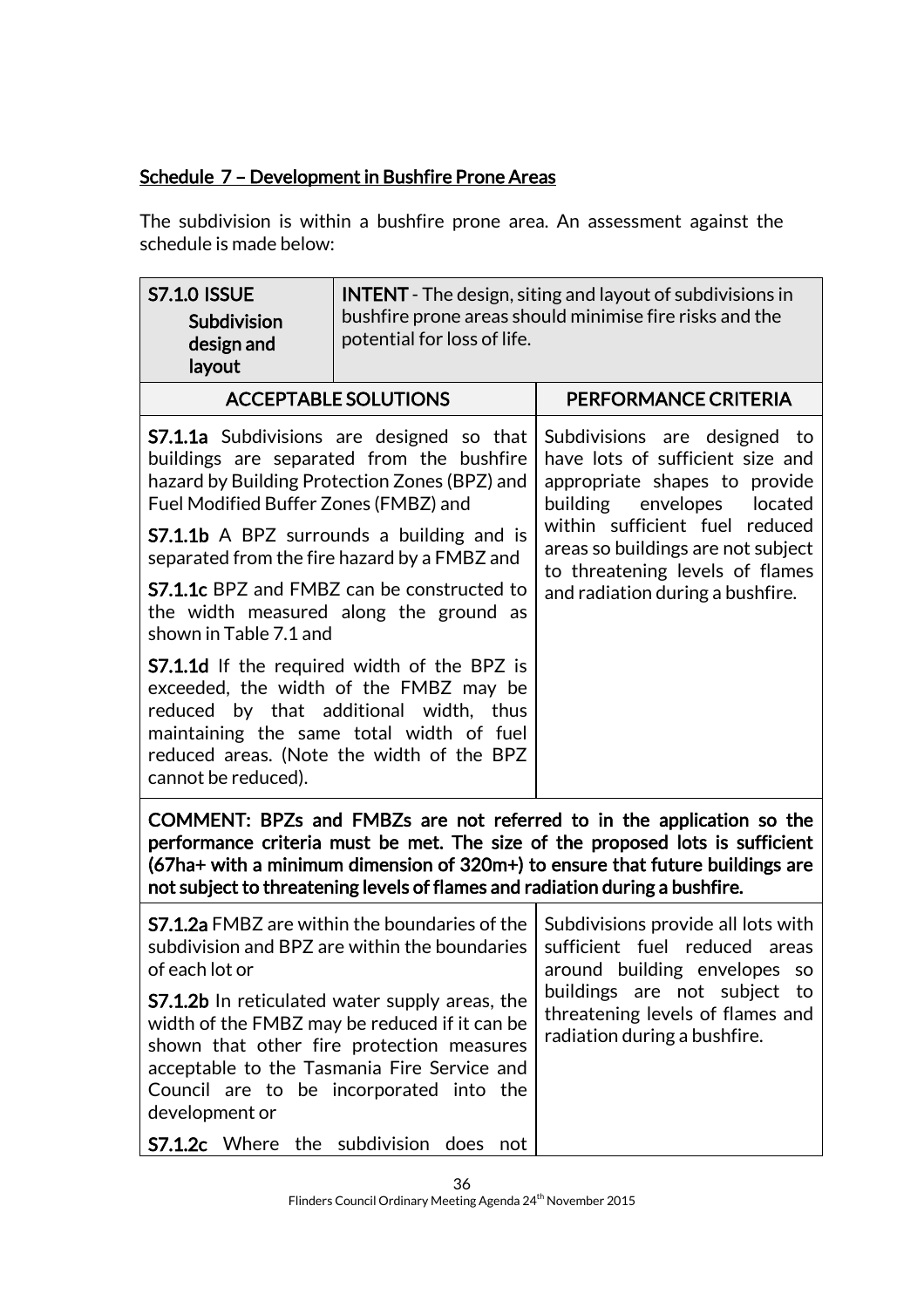| provide either sufficient BPZ or FMBZ for    |  |
|----------------------------------------------|--|
| individual lots, a multi-lot solution may be |  |
| proposed which may be acceptable to the      |  |
| Tasmania Fire Service and Council.           |  |
|                                              |  |

COMMENT: FMBZs and BPZs are not referred to in the application so the performance criteria must be met. The size of the proposed lots is sufficient (67ha+ with a minimum dimension of 320m+) to ensure that future FMBZs and BPZs can be accommodated within the lots.

| <b>S7.2.0 ISSUE</b><br>Access in<br>subdivisions                                                                                                                                                                                                                                                                                                                                                                                                                                                                                                                                                                                                       | <b>INTENT</b> - Subdivisions are designed to provide safe<br>access for emergency and other vehicles to all lots and<br>buildings. |                                                                                                                          |  |
|--------------------------------------------------------------------------------------------------------------------------------------------------------------------------------------------------------------------------------------------------------------------------------------------------------------------------------------------------------------------------------------------------------------------------------------------------------------------------------------------------------------------------------------------------------------------------------------------------------------------------------------------------------|------------------------------------------------------------------------------------------------------------------------------------|--------------------------------------------------------------------------------------------------------------------------|--|
| <b>ACCEPTABLE SOLUTIONS</b>                                                                                                                                                                                                                                                                                                                                                                                                                                                                                                                                                                                                                            |                                                                                                                                    | PERFORMANCE CRITERIA                                                                                                     |  |
| <b>S7.2.1a</b> Subdivisions have two access roads to<br>low bushfire hazard areas or<br>7.2.1b Dead end roads must not exceed 200<br>metres in length or service more than 8 lots or<br><b>S7.2.1c</b> Where only one road is available, the<br>Tasmania Fire Service and Council may<br>approve a local area development plan which<br>provides for the eventual linking of a dead end<br>road to a connective road network or<br><b>S7.2.1d</b> The Tasmania Fire Service and Council<br>may approve a non through road provided it is<br>formed fire trail<br>linked to a<br>to<br>the<br>requirements of the Tasmania Fire Service and<br>Council. |                                                                                                                                    | Subdivisions should have safe<br>alternative routes to low<br>bushfire hazard areas for<br>emergency and other vehicles. |  |
| COMMENT: Palana Road is a through road, meeting the acceptable solution<br>S7.2.1a.                                                                                                                                                                                                                                                                                                                                                                                                                                                                                                                                                                    |                                                                                                                                    |                                                                                                                          |  |
| S7.2.2a<br>Access<br>must<br>construction and                                                                                                                                                                                                                                                                                                                                                                                                                                                                                                                                                                                                          | of all-weather<br>be<br><b>S7.2.2b</b> Road structures (including bridges)                                                         | shall<br>Safe<br>be<br>roads<br>access<br>provided at all times.                                                         |  |
| must have a minimum load limit of 20 tonnes<br>and                                                                                                                                                                                                                                                                                                                                                                                                                                                                                                                                                                                                     |                                                                                                                                    |                                                                                                                          |  |
| <b>S7.2.2c</b> There must be vertical clearance to a<br>height of 4 metres above the trafficable width                                                                                                                                                                                                                                                                                                                                                                                                                                                                                                                                                 |                                                                                                                                    |                                                                                                                          |  |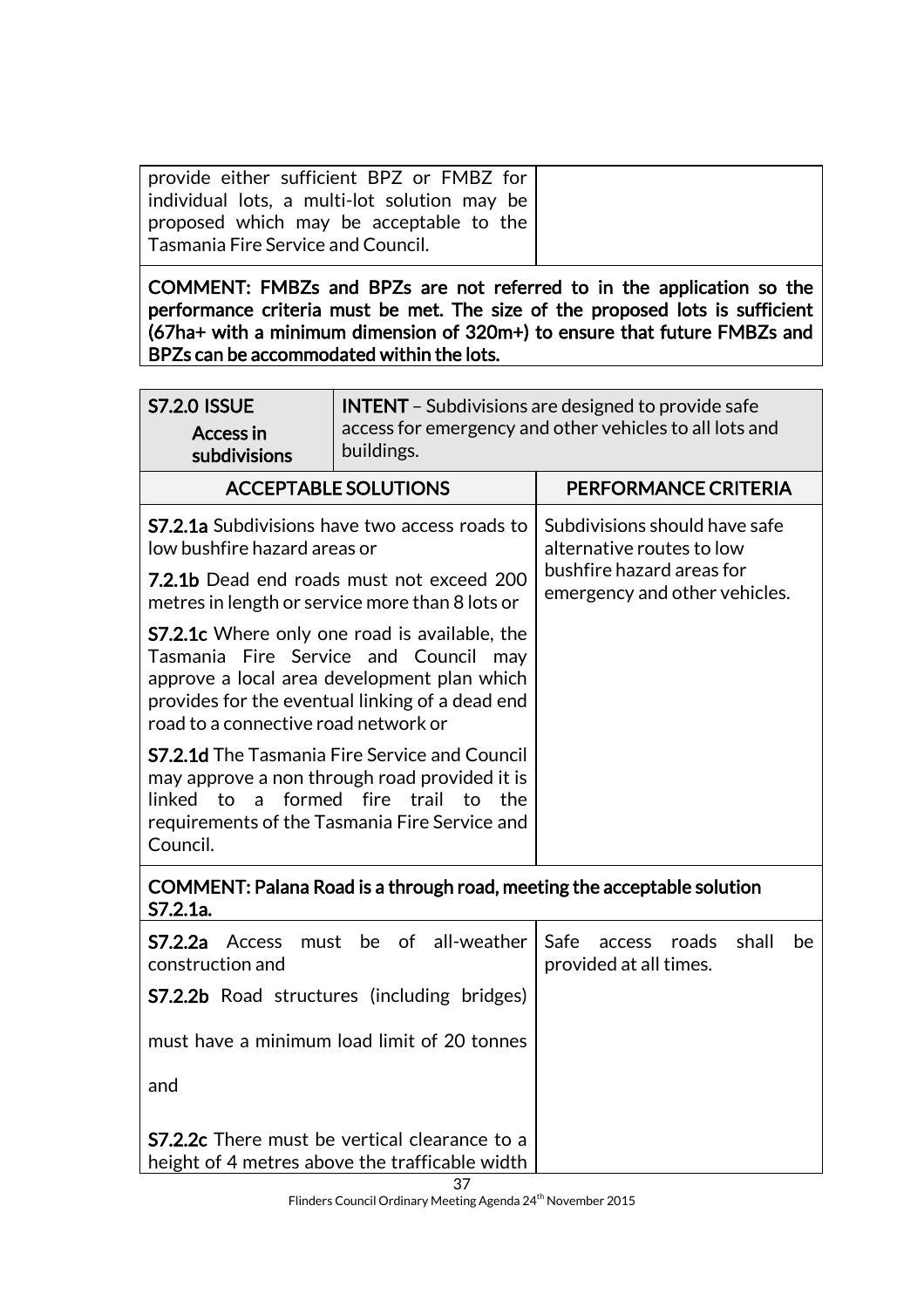| of the access and                                                                                                                                                                                                                                                                                                                                                                                                            |                                                                                                                                                                                                                                                                   |
|------------------------------------------------------------------------------------------------------------------------------------------------------------------------------------------------------------------------------------------------------------------------------------------------------------------------------------------------------------------------------------------------------------------------------|-------------------------------------------------------------------------------------------------------------------------------------------------------------------------------------------------------------------------------------------------------------------|
| <b>S7.2.2d</b> There must be horizontal clearance<br>from 4 metres of the centre line of any<br>trafficable road for a height of 4 metres above<br>the trafficable width.                                                                                                                                                                                                                                                    |                                                                                                                                                                                                                                                                   |
| COMMENT: Complies with the acceptable solution. It is understood that Palana<br>Road meets the acceptable solution.                                                                                                                                                                                                                                                                                                          |                                                                                                                                                                                                                                                                   |
| <b>S7.2.3a</b> A maximum gradient of 1 in 8 $(12.5%)$<br>is specified. However, where a topographic<br>difficulty occurs, an absolute maximum grade<br>of 1 in 5 (20%) for a distance no greater than<br>50 metres may be approved by the Tasmania<br>Fire Service and Council. The average<br>maximum grade must therefore not exceed 1<br>in 7 (14.4%) and                                                                 | <b>The</b><br>horizontal and vertical<br>alignments, crossfall and turning<br>areas<br>reflect<br>physical<br>characteristics<br>and<br>major<br>drainage functions for the site as<br>well as satisfying<br>design<br>requirements for<br>emergency<br>vehicles. |
| <b>S7.2.3b</b> Curves must have a minimum inner                                                                                                                                                                                                                                                                                                                                                                              |                                                                                                                                                                                                                                                                   |
| radius of 10 metres and                                                                                                                                                                                                                                                                                                                                                                                                      |                                                                                                                                                                                                                                                                   |
| <b>S7.2.3c</b> Dips must have no more than a 1 in 8                                                                                                                                                                                                                                                                                                                                                                          |                                                                                                                                                                                                                                                                   |
| (12.5%) entry and exit angle and                                                                                                                                                                                                                                                                                                                                                                                             |                                                                                                                                                                                                                                                                   |
| <b>S7.2.3d All roads must have a maximum cross</b><br>fall alignment of 1 in 33 (3%).                                                                                                                                                                                                                                                                                                                                        |                                                                                                                                                                                                                                                                   |
| $\mathbf{A} = \mathbf{A} + \mathbf{B} + \mathbf{B} + \mathbf{B} + \mathbf{B} + \mathbf{B} + \mathbf{B} + \mathbf{B} + \mathbf{B} + \mathbf{B} + \mathbf{B} + \mathbf{B} + \mathbf{B} + \mathbf{B} + \mathbf{B} + \mathbf{B} + \mathbf{B} + \mathbf{B} + \mathbf{B} + \mathbf{B} + \mathbf{B} + \mathbf{B} + \mathbf{B} + \mathbf{B} + \mathbf{B} + \mathbf{B} + \mathbf{B} + \mathbf{B} + \mathbf{B} + \mathbf{B} + \mathbf$ |                                                                                                                                                                                                                                                                   |

#### COMMENT: Palana Road is existing. It is understood that it meets the acceptable solution.

| <b>S7.2.4a</b> At the end of all roads or access ways<br>there must be a court bowl or cul de sac of a<br>minimum trafficable radius of 10 metres<br>(shoulders, seal or other consolidated edges)<br>may be acceptable) or | Suitable turning areas for fire<br>suppression and other vehicles<br>must be provided at the end of all<br>roads and access ways. |
|-----------------------------------------------------------------------------------------------------------------------------------------------------------------------------------------------------------------------------|-----------------------------------------------------------------------------------------------------------------------------------|
| <b>S7.2.4b</b> At the end of all roads or access ways<br>there must be hammerhead "T" or "Y"<br>turnarounds with minimum 4 metres width<br>and total length of 16 metres.                                                   |                                                                                                                                   |

#### COMMENT: As Palana Road is a through road and no cul de sac are proposed, this is not applicable.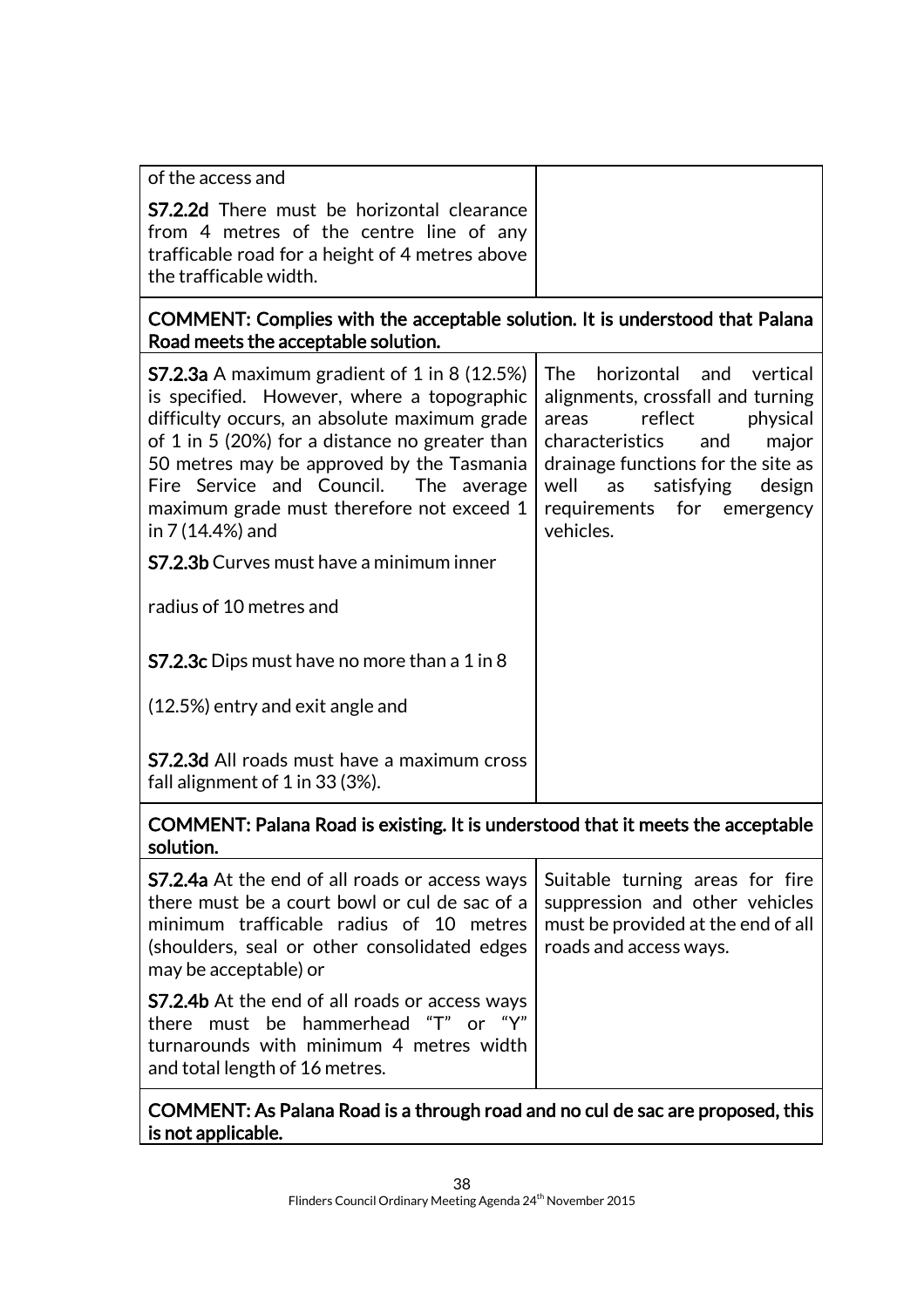| <b>S7.2.5a</b> The minimum trafficable width for<br>access is 6<br>metres which may<br>include<br>consolidated, formed, surfaced and drained<br>shoulders or                                                                                                                                                       | Access should be of sufficient<br>width to allow simultaneous<br>access and egress for emergency<br>and other vehicles. |  |
|--------------------------------------------------------------------------------------------------------------------------------------------------------------------------------------------------------------------------------------------------------------------------------------------------------------------|-------------------------------------------------------------------------------------------------------------------------|--|
| S7.2.5b Where 8 or less lots are being<br>serviced, an access with trafficable width of 4<br>metres for a maximum of 90 metres length<br>may be provided or                                                                                                                                                        |                                                                                                                         |  |
| <b>S7.2.5c</b> Where the access is less than 6 metres<br>trafficable width, passing bays of a minimum<br>length of 20 metres must be provided every<br>200 metres along the access. The combined<br>width of the access and the passing bay must<br>be a minimum 6 metres. fire suppression and<br>other vehicles. |                                                                                                                         |  |
| COMMENT: Palana Road is existing. It is understood that it meets the acceptable<br>solution.                                                                                                                                                                                                                       |                                                                                                                         |  |
| <b>S7.2.6a</b> An access road forms the perimeter of<br>the development or                                                                                                                                                                                                                                         | Access to the perimeter of the<br>development must be provided.                                                         |  |
| <b>S7.2.6b</b> A fire trail connected to an access road<br>forms the perimeter of the development.                                                                                                                                                                                                                 |                                                                                                                         |  |
| <b>COMMENT: Palana Road provides access to all lots.</b>                                                                                                                                                                                                                                                           |                                                                                                                         |  |

| <b>S7.2.7a</b> Fire trails are constructed to 4WD<br>standard and                                                                                            | Fire trails must be safe for use<br>fire suppression. |
|--------------------------------------------------------------------------------------------------------------------------------------------------------------|-------------------------------------------------------|
| <b>S7.2.7b</b> Fire trails have a formed width of 4<br>metres and                                                                                            |                                                       |
| <b>S7.2.7c</b> Fire trails must have vertical clearance<br>to a height of 4 metres above the trafficable<br>and                                              |                                                       |
| <b>S7.2.7d</b> Fire trails must have horizontal<br>clearance from 3 metres of the centre line for a<br>height of 4 metres above the trafficable width<br>and |                                                       |
| <b>S7.2.7e</b> Fire trails will have a maximum<br>gradient of $1$ in 6 (17%).                                                                                |                                                       |
| <b>COMMENT: NA. No fire trails are proposed.</b>                                                                                                             |                                                       |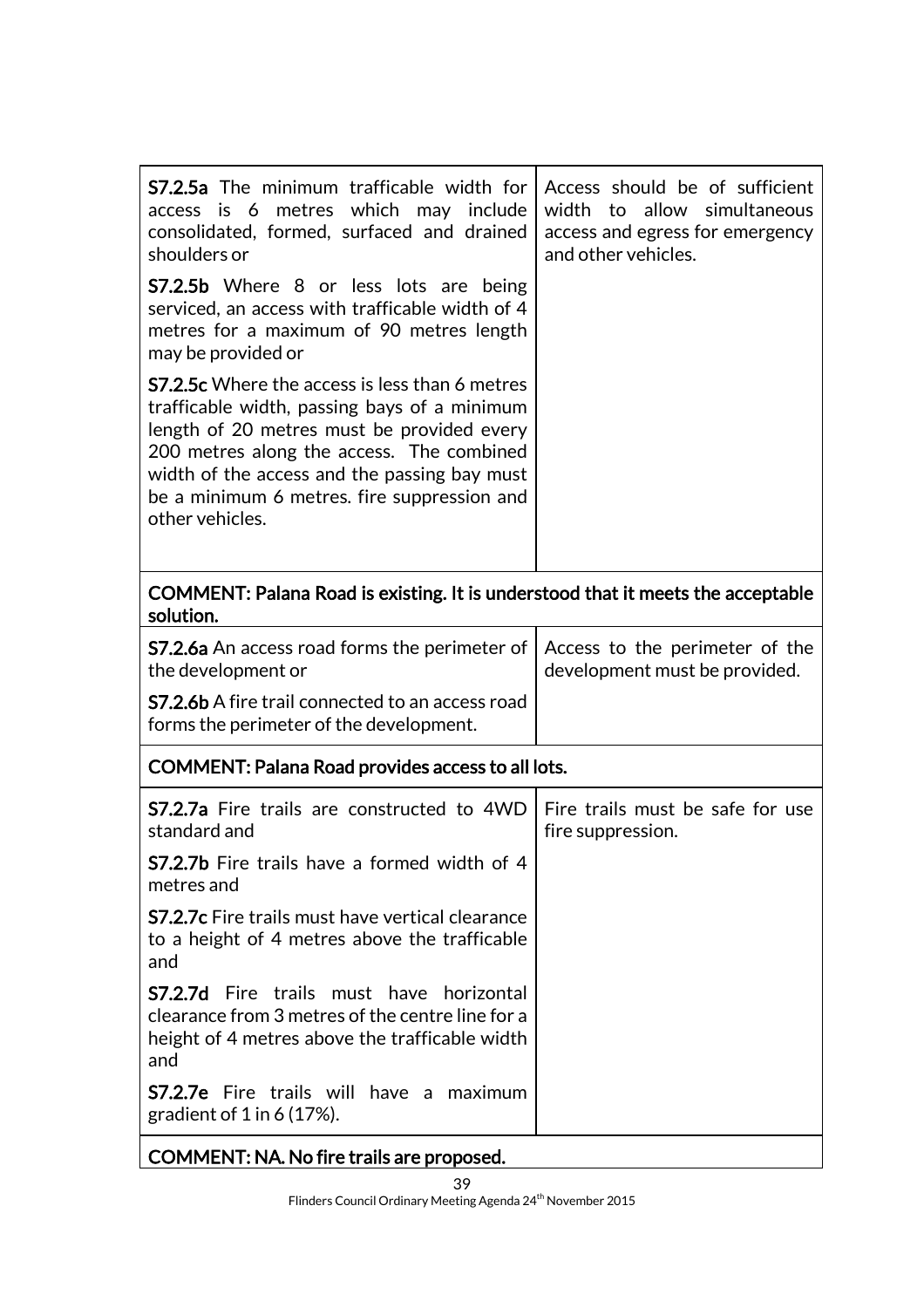| <b>S7.3.0 ISSUE</b><br><b>Water supplies for</b><br>fire suppression in<br>subdivisions                                                                                                                                                                                                                                                                                                                                                                               | services to defend properties from bushfire                        | <b>INTENT</b> - To ensure adequate water supplies are<br>available in a subdivision for landowners or emergency |
|-----------------------------------------------------------------------------------------------------------------------------------------------------------------------------------------------------------------------------------------------------------------------------------------------------------------------------------------------------------------------------------------------------------------------------------------------------------------------|--------------------------------------------------------------------|-----------------------------------------------------------------------------------------------------------------|
|                                                                                                                                                                                                                                                                                                                                                                                                                                                                       | <b>ACCEPTABLE SOLUTIONS</b>                                        | PERFORMANCE CRITERIA                                                                                            |
| <b>S7.3.1a</b> Subdivisions have a reticulated water<br>supply with a minimum flow rate as specified<br>by Australian Standard AS 2419 for the<br>intended class of development as required<br>under the Building Code of Australia or 600<br>litres per minute (whichever is greater) or                                                                                                                                                                             |                                                                    | Subdivisions have an adequate<br>size of water supply.                                                          |
| <b>S7.3.1b</b> Subdivisions have a static water supply<br>to comply with AS 2419 for the intended class<br>of development as required under the Building<br>Code of Australia for fire suppression or                                                                                                                                                                                                                                                                 |                                                                    |                                                                                                                 |
| <b>S7.3.1c</b> For developments not specified in the<br>Building Code of Australia in S7.3.1 b),<br>subdivisions for lots less than 2500 square<br>metres will have 10 000 litres of stored water<br>for fire suppression and for lots 2500 square<br>metres or larger, 20 000 litres of stored water<br>for fire suppression.                                                                                                                                        |                                                                    |                                                                                                                 |
|                                                                                                                                                                                                                                                                                                                                                                                                                                                                       | COMMENT: Water supply will be provided in accordance with S7.3.1b. |                                                                                                                 |
| <b>S7.3.2a</b> In areas where the water supply<br>complies with S7.3.1 a), the building envelope<br>must not be more than 130 metres from the<br>nearest fire hydrant. The hydrant must comply<br>with Tasmania Fire Service and Council<br>requirements or                                                                                                                                                                                                           |                                                                    | <b>The</b><br>water<br>supply<br>for<br>fire<br>suppression will be available at<br>all times.                  |
| <b>S7.3.2b</b> In areas where the water supply does<br>not comply with S7.3.1 a), a static supply<br>complying with S7.3.1 b) or c) will be located<br>within the subdivision to be accessible by<br>emergency vehicles at all times. The supply<br>may be from a single source or a combination<br>of storages for either individual lots or for the<br>subdivision.<br>entire<br>Storages must<br>be<br>accessible from all the lots they are intended<br>to serve. |                                                                    |                                                                                                                 |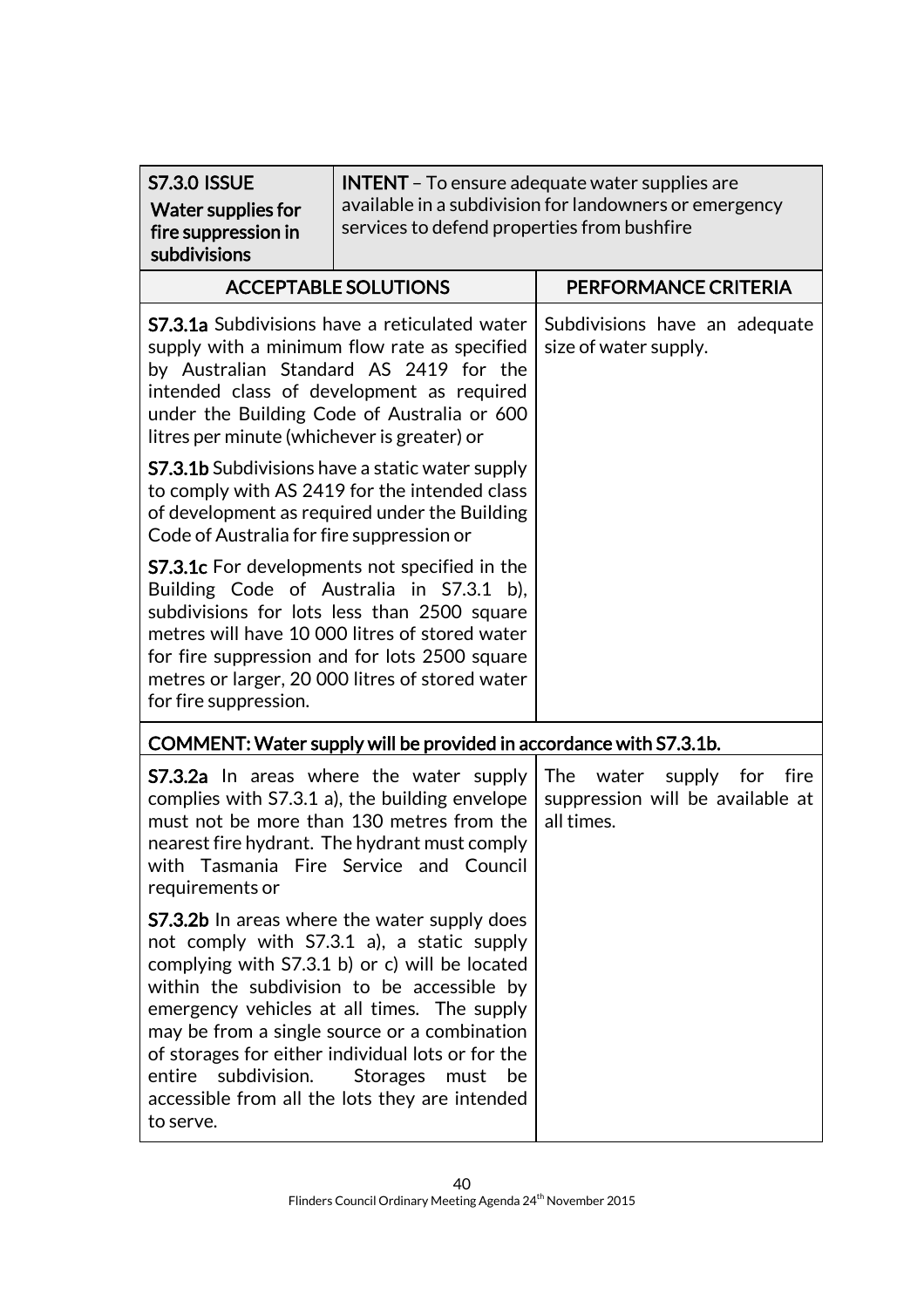| - All<br>S7.3.3a<br>water<br>storage<br>tanks<br>are<br>constructed of non-combustible and non-rust<br>materials such as galvanised steel<br>and<br>concrete and<br>S7.3.3b All above ground pipelines and fittings<br>are either constructed of non-combustible and<br>non-rust materials such as galvanised steel and<br>copper, or protected from the effects of heat<br>and flame by lagging or other means and | The<br>water<br>supply pipelines,<br>fittings<br>and<br>storages<br>are<br>designed, located and fitted to<br>ensure reliability of the water<br>supply during a fire. |
|---------------------------------------------------------------------------------------------------------------------------------------------------------------------------------------------------------------------------------------------------------------------------------------------------------------------------------------------------------------------------------------------------------------------|------------------------------------------------------------------------------------------------------------------------------------------------------------------------|
| S7.3.3c All below-ground water pipelines are<br>installed to a depth as specified in the National<br>Plumbing Code AS 3500 (generally 300 mm).                                                                                                                                                                                                                                                                      |                                                                                                                                                                        |
| COMMENT: Not applicable. Will apply to future development applications.                                                                                                                                                                                                                                                                                                                                             |                                                                                                                                                                        |
| <b>S7.3.4a</b> If the storage is accessible and above<br>ground, a male 64 mm 5V thread coupling to<br>Tasmania Fire Service specifications must be<br>installed on the storage to supply water or                                                                                                                                                                                                                  | Access to static supplies will be<br>suitable for emergency vehicles.                                                                                                  |
| <b>S7.3.4b</b> If the storage is accessible and below<br>ground, there must be sufficient hard standing<br>beside or adjacent to the storage to allow an<br>emergency vehicle access for draughting from<br>the storage or                                                                                                                                                                                          |                                                                                                                                                                        |
| <b>S7.3.4c</b> If the storage is not directly accessible,<br>a remote access point may be provided which<br>must deliver water at a minimum flow rate of<br>270 litres per minute at the delivery point<br>through a male 64 mm 5V thread coupling to<br>Tasmania Fire Service specifications.                                                                                                                      |                                                                                                                                                                        |
| $\mathbf{P}$ . The same is a set of the set of $\mathbf{P}$                                                                                                                                                                                                                                                                                                                                                         |                                                                                                                                                                        |

#### COMMENT: Not applicable. Will apply to future development applications.

### **Referrals**

The application did not require referrals.

#### STATUTORY REQUIREMENT:

The application was advertised for 14 days in accordance with the Act. One representation was received.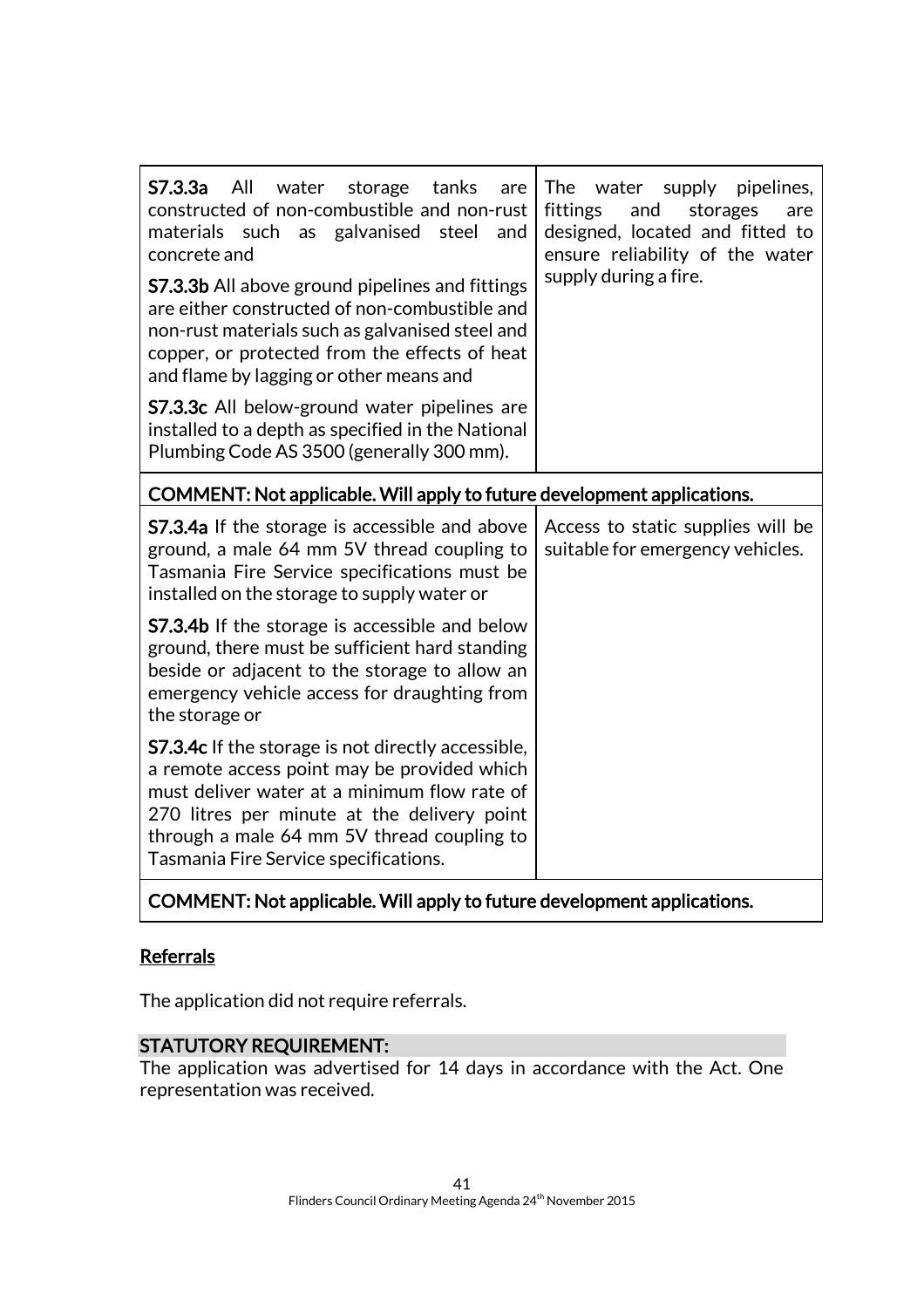### POLICY/STRATEGIC IMPLICATIONS:

The relevant strategic outcome and strategies of the Flinders Council Strategic Plan 2011 are outlined under Land Use, Development and Building.

The strategic outcome is identified as:

"A productive system of land and building development that promotes investment and activity while protecting people and the environmental characteristics of the Flinders municipal area."

COMMENT: The proposal is consistent with this strategic outcome. The environmental characteristics of the rural zone and the special areas are able to be protected if an application for a house is made on the newly created lots.

#### BUDGET AND FINANCIAL IMPLICATIONS:

Not applicable.

#### OFFICER'S RECOMMENDATION:

That the application for a three lot subdivision in the rural zone, by Nick Griggs & Co. for land located at Palana Road, Palana (CT: 197698/1) be APPROVED subject to the following conditions:

#### APPROVED PLAN

1. The use and/or development must be carried out as shown on the plan by Nick Griggs & Co. (File no. 4120/01) dated 21/9/15 to the satisfaction of the Council. Any other proposed development and/or use will require a separate application to and assessment by the Council.

#### WATER SUPPLY FOR FIRE FIGHTING

2. Prior to the sealing of the final plan, each lot must be provided with a water tank exclusively for firefighting purposes with a minimum capacity of 10,000 litres and with connections for firefighting purposes included.

#### FINAL SURVEY DIAGRAM

3. The Final Survey Diagram and Schedule of Easements (and three copies) must be submitted for sealing, together with a copy of the Survey Notes.

#### PUBLIC OPEN SPACE CONTRIBUTION

4. When the Final Survey Diagram is submitted for sealing, payment of \$15 000 must be provided as cash in lieu of the provision of land for Public Open Space.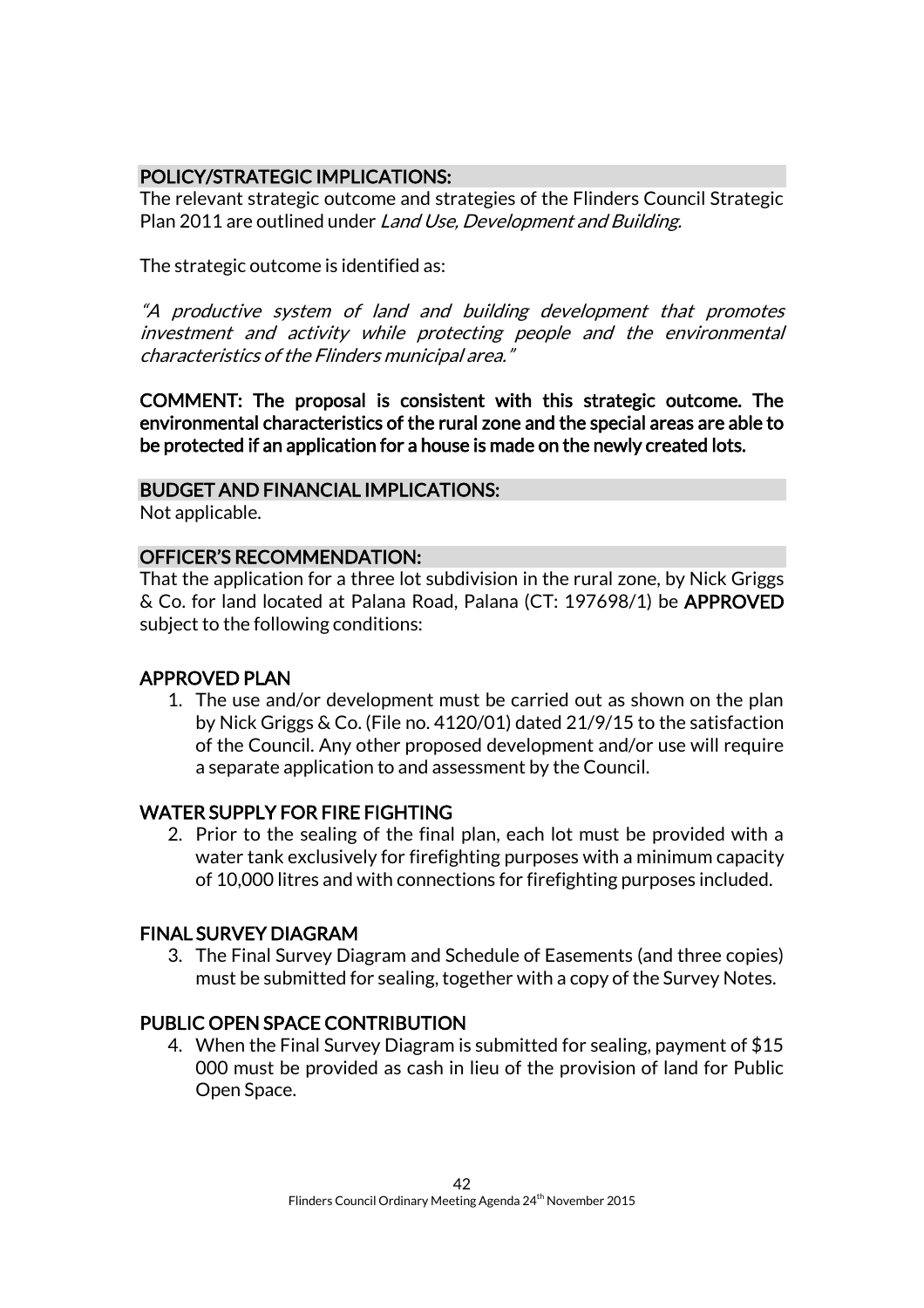#### RETICULATED SERVICES

5. Power mains must be provided to each lot in accordance with a design approved by Hydro Tasmania. A copy of the approved design must be submitted to Council upon approval by Hydro Tasmania.

#### EASEMENTS

6. Easements are required over all Council and third party services located in private property. The minimum width of any easement must be 3 metres for Council (public) mains. A lesser width may be approved for a private service prior to the lodgement of a final plan of survey.

### VEHICULAR CROSSING APPLICATION

7. Prior to the sealing of the Final Plan, each lot must be provided with an adequate all weather access from the edge of the road pavement to the property boundary.

### COVENANTS ON SUBDIVISIONS

- 8. Covenants or similar restrictive controls must not be included on or otherwise imposed on the titles to the lots created by the subdivision permitted by this permit unless:
	- a) Such covenants or controls are expressly authorised by the terms of this permit; or
	- b) Such covenants or similar controls are expressly authorised by the consent in writing of the Council.
	- c) Such covenants or similar controls are submitted for and receive written approval by Council prior to submission of a Plan of Survey and associated title documentation is submitted to Council for sealing.

### PERMIT NOTES

- A. This permit was issued based on the proposal documents submitted for DA2014/043. You should contact Council with any other use or developments, as they may require the separate approval of Council.
- B. This permit takes effect after:
	- a) the 14 day appeal period expires; or
	- b) any appeal to the Resource Management and Planning Appeal Tribunal is abandoned or determined; or.
	- c) any agreement that is required by this permit pursuant to Part V of the Land Use Planning and Approvals Act 1993 is executed; or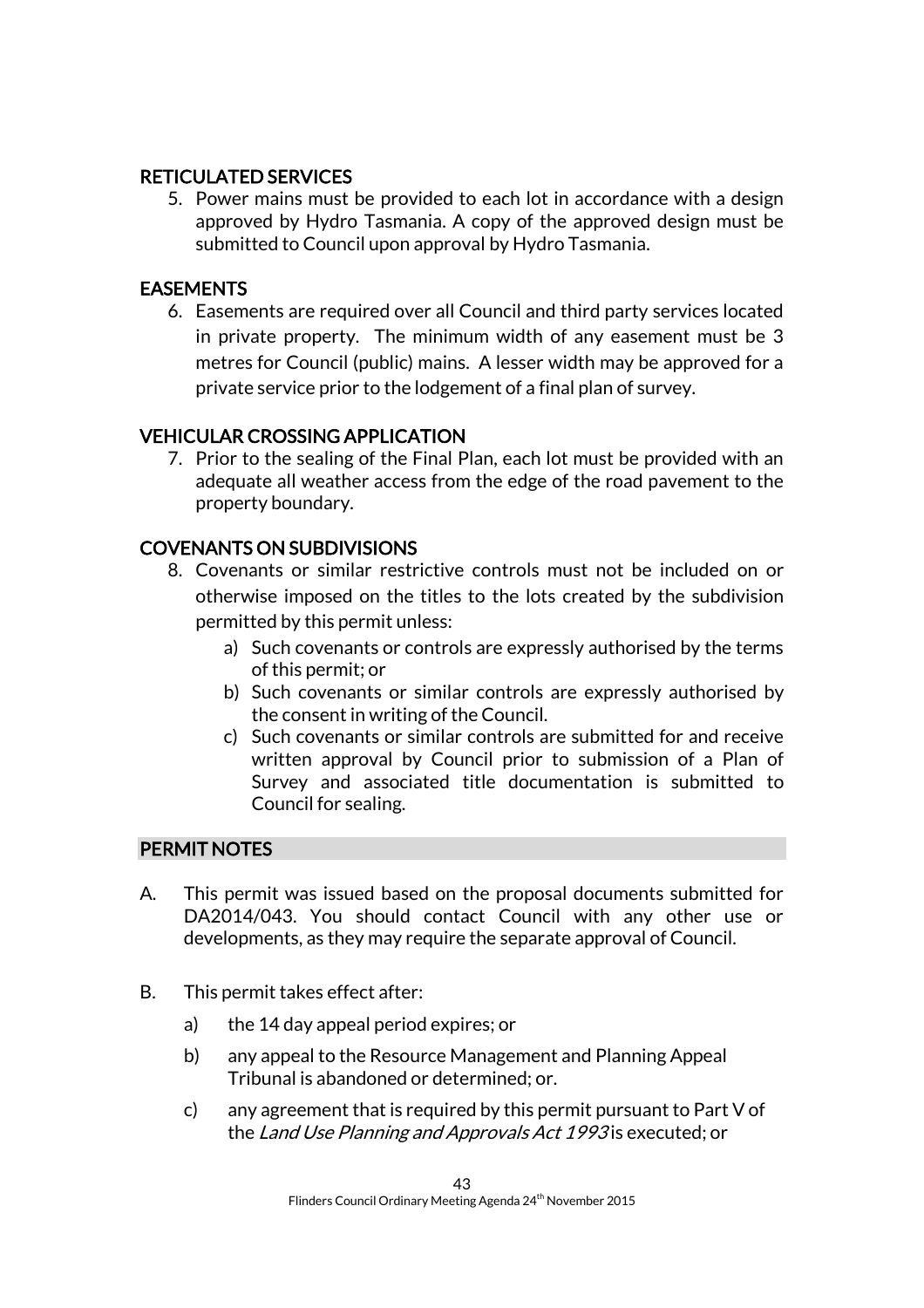- d) any other required approvals under this or any other Act are granted.
- C. This permit is valid for two (2) years only from the date of approval and will thereafter lapse if the development is not substantially commenced. A once only extension may be granted if a request is received at least 6 weeks prior to the expiration date.

#### Restrictive Covenants

D. The granting of this permit takes no account of any covenants applicable to the land. The permit holder and any other interested party, should make their own enquires as to whether the proposed development is effected, restricted or prohibited by any such covenant. If the proposal is non-compliant with any restrictive covenants, those restrictive covenants should be removed from the title prior to construction commencing or the owner will carry the liability of potential legal action in the future.

#### Access for People with a Disability

E. This permit does not ensure compliance with the Disability Discrimination Act, furthermore the developer may be liable to complaints under the said Act. The developer is directed to Australian Standard 1428 Parts 1 - 4 for technical direction on how to cater for people with disabilities.

#### Appeal Provisions

F. A planning appeal may be instituted by lodging a notice of appeal with the Registrar of the Resource Management and Planning Appeal Tribunal.

A planning appeal may be instituted within 14 days of the date the Corporation serves notice of the decision on the applicant.

For more information see the Resource Management and Planning Appeal Tribunal websit[e www.rmpat.tas.gov.au](http://www.rmpat.tas.gov.au/)

#### Permit Commencement.

G. If an applicant is the only person with a right of appeal pursuant to section 61 of the Land Use Planning and Approvals Act 1993 and wishes to commence the use or development for which the permit has been granted within that 14 day period, the Council must be so notified in writing. A copy of Council's Notice to Waive Right of Appeal is attached.

#### Aboriginal Heritage

H. If any Aboriginal relics are uncovered during works;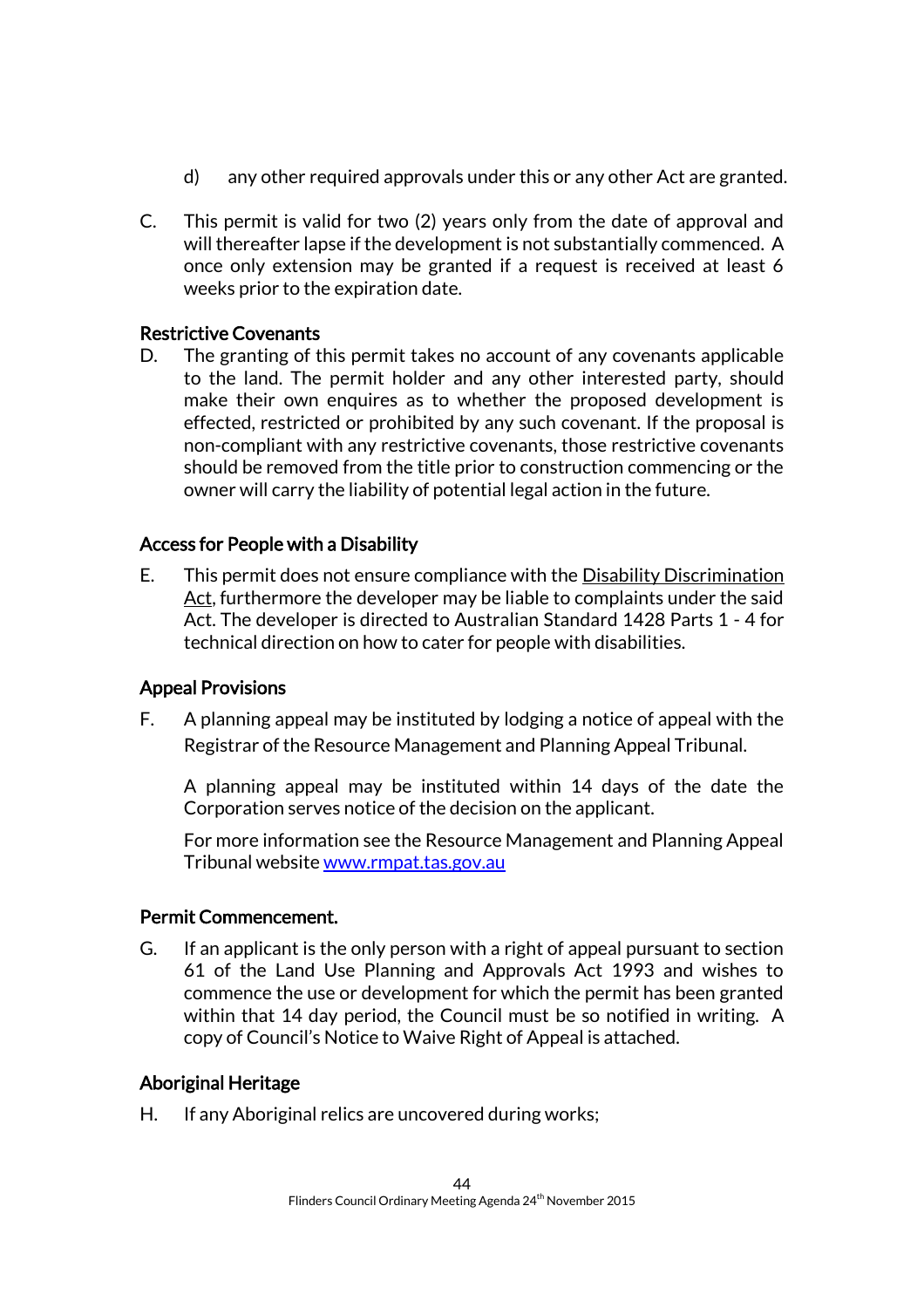- a) All works are to cease within a delineated area sufficient to protect the unearthed and other possible relics from destruction,
- b) The presence of a relic is to be reported to Aboriginal Heritage Tasmania Phone: (03) 6233 6613 or 1300 135 513 (ask for Aboriginal Heritage Tasmania) Fax: (03) 6233 5555 email: [aboriginal@heritage.tas.gov.au\)](mailto:aboriginal@heritage.tas.gov.au) (and the relevant approval processes will apply with state and federal government agencies.

DECISION:

The Council will now conclude its meeting as a Planning Authority under Section 25 of the Local Government (Meeting Procedures) Regulations 2015.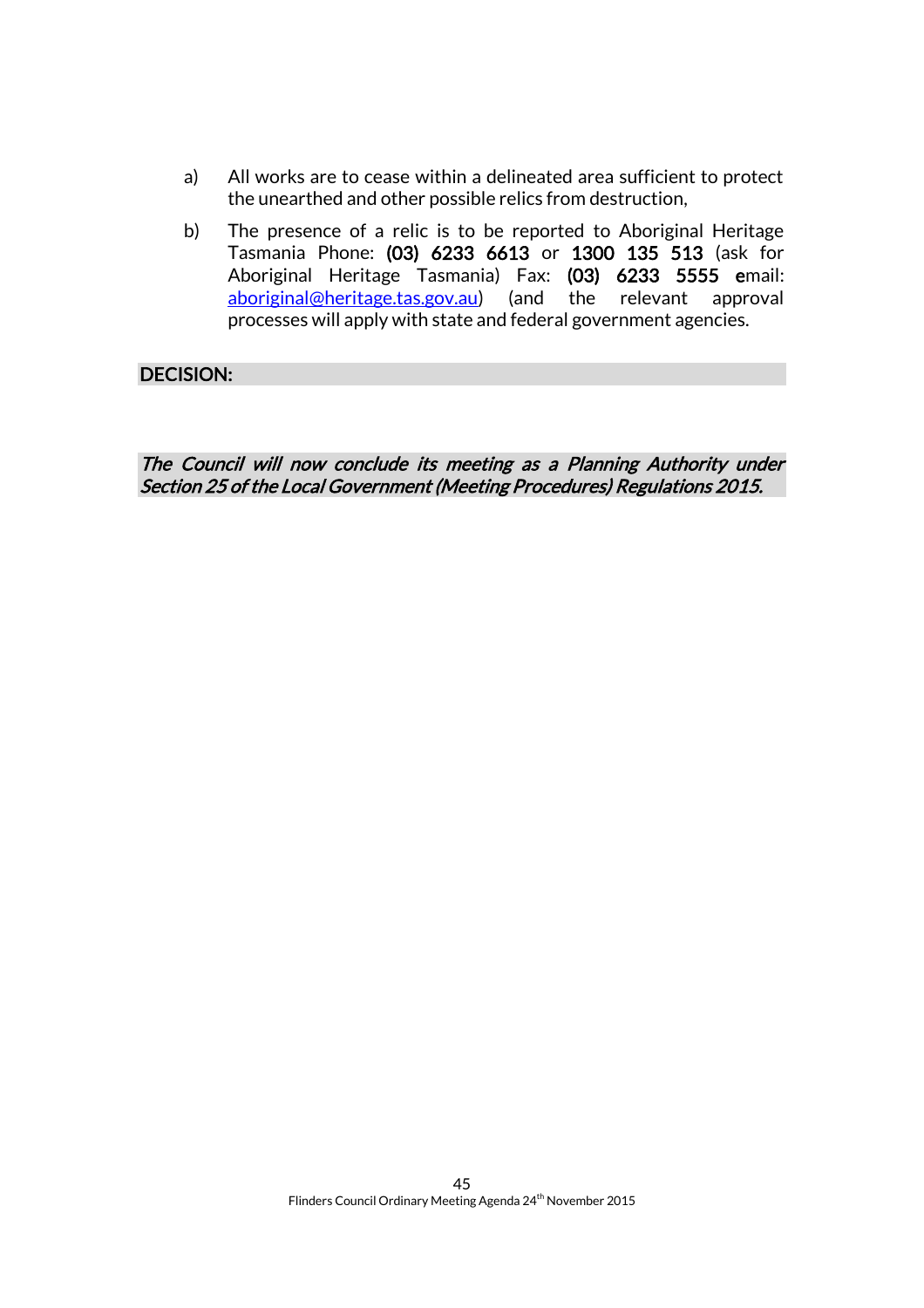| Item A2: | <b>Development Application Report</b> |
|----------|---------------------------------------|
|----------|---------------------------------------|

| <b>ACTION</b>            | Information                                   |
|--------------------------|-----------------------------------------------|
| <b>PROPONENT</b>         | <b>Council Officer</b>                        |
| <b>OFFICER</b>           | Jacci Viney, Development Services Coordinator |
| <b>FILE REFERENCE</b>    | DSV/0300                                      |
| <b>ASSOCIATED PAPERS</b> | Annexure 8: Development Application Report -  |
|                          | October 2015                                  |

#### INTRODUCTION:

The purpose of this report is to provide Councillors with an update of the applications which have been dealt with by the Planning Department for the month of October 2015, as per the Council motion 249.09.2015 passed at the 24<sup>th</sup> September 2015 Council Meeting.

Council has requested that the planning consultancy service (West Tamar Council) provide this detail to Council on a monthly basis.

#### PREVIOUS COUNCIL CONSIDERATION:

Some items may have been considered at meetings of Council while the remainder have been approved under delegation by the General Manager.

#### OFFICER'S REPORT:

Refer to Annexure 8. Development Application Report – October 2015, provided by West Tamar Council.

#### VOTING REQUIREMENTS:

Simple Majority

#### OFFICER'S RECOMMENDATION:

That the report be received.

#### DECISION:

That Council receives the Development Application Report for October2015.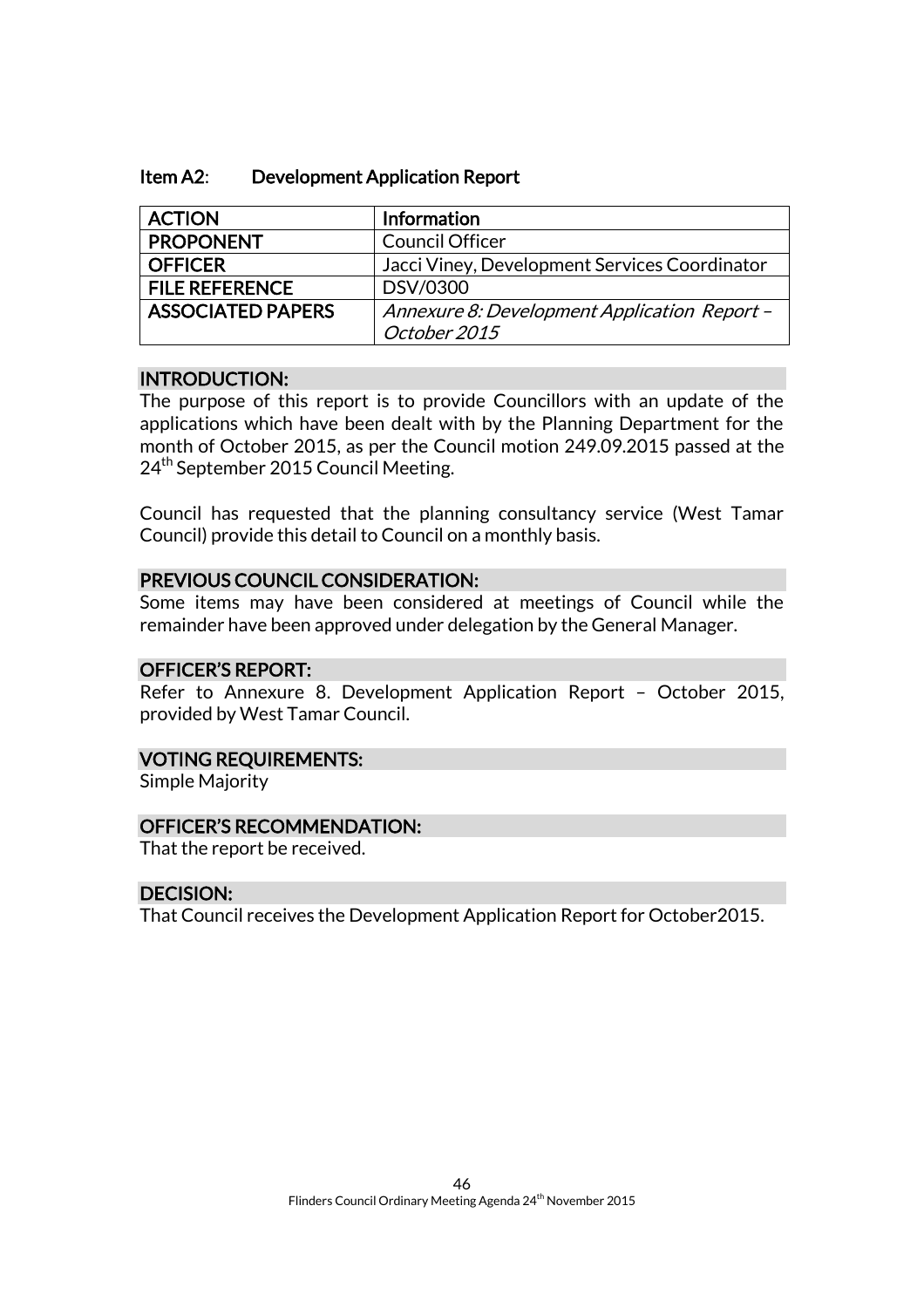### **B. NOTICE OF MOTIONS**

#### Item B1: Notice of Motion from Deputy Mayor Marc Cobham – Renaming of Emita Beach

| <b>ACTION</b>            | <b>Decision</b>                         |
|--------------------------|-----------------------------------------|
| <b>PROPONENT</b>         | <b>Councillor Marc Cobham</b>           |
| <b>OFFICER</b>           | Raoul Harper, General Manager           |
| <b>FILE REFERENCE</b>    | <b>WOR/0900</b>                         |
| <b>ASSOCIATED PAPERS</b> | Annexure 9: Huitfeldt Beach Proposal    |
|                          | Annexure 10: Huitfeldt Beach Appendices |

#### NOTICE OF MOTION:

That at this meeting, Council makes a decision regarding the proposed renaming of Emita Beach (Old Jetty Beach) to Huitfeldt Beach. Additionally, once the decision has been made, the Mayor to convey Council's decision to the Tasmanian Nomenclature Board prior to the Board's December meeting.

#### COUNCILLOR'S REPORT:

Descendants of the Huitfeldt family have asked me to present this Notice of Motion to gain Council's support for the proposed re-naming of Emita Beach in recognition of Mr Valentine Huitfeldt who emigrated from Trondheim, Norway and arrived on Flinders Island with his Norwegian wife Tilly, in 1890. He was a pioneer of the Emita area, building his first home near Emita Beach in 1891. He later became the first Warden of Flinders Island Council. His name and contribution to date have not been recognised (see attachment for background information).

#### PREVIOUS COUNCIL CONSIDERATION:

Nil

#### OFFICER'S REPORT:

The renaming (or not) of a beach is a matter for elected members to deliberate upon. Council has no formal powers in relation to the request to rename and can only provide a recommendation and/or letter of support (or not) to the Tasmanian Nomenclature Board.

#### STATUTORY REQUIREMENTS:

Survey Co-ordination Act 1944

### POLICY/STRATEGIC IMPLICATIONS:

Nil

#### BUDGET AND FINANCIAL IMPLICATIONS: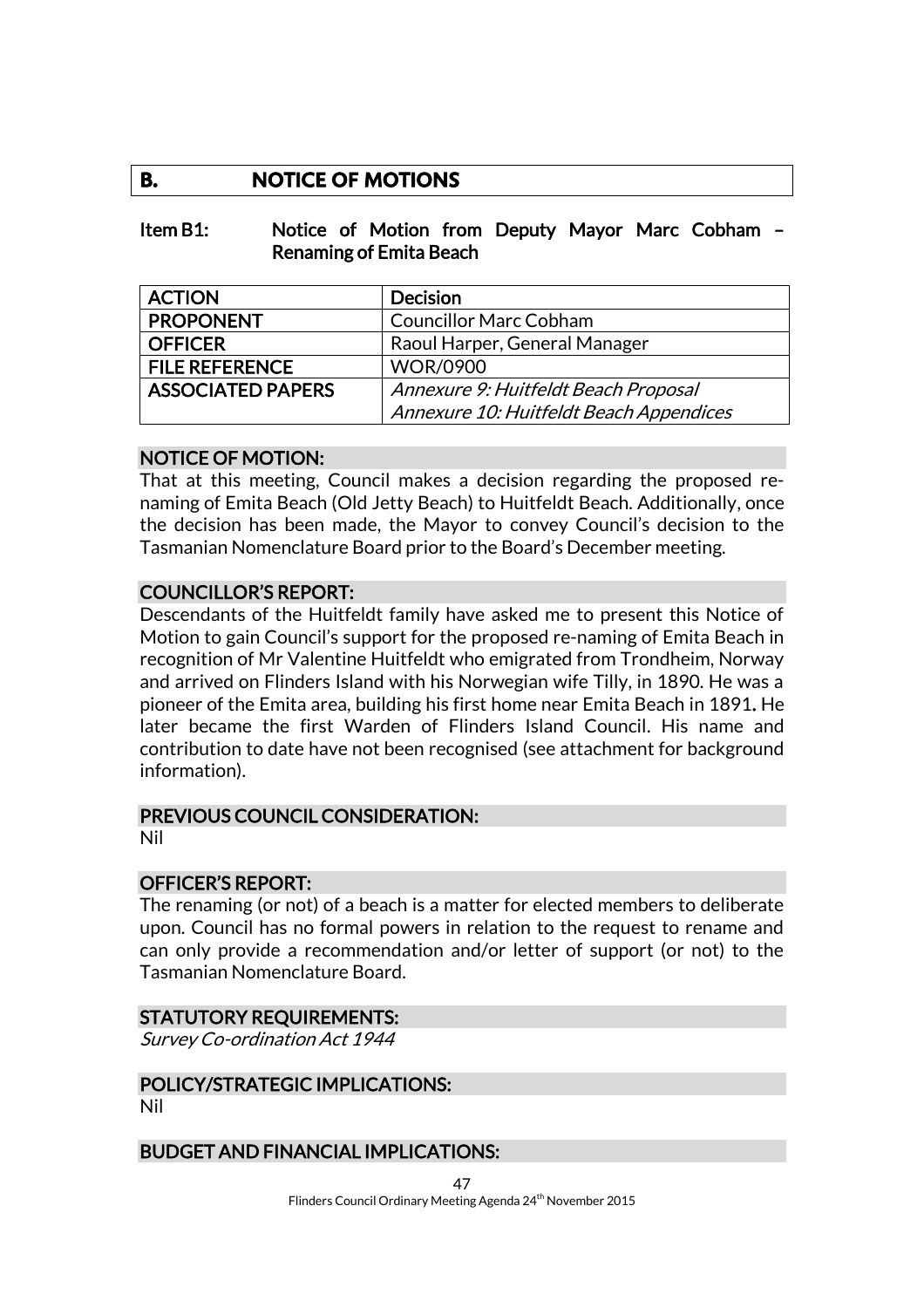Council will need to allocate funds for the purchase of a new sign if the name changes.

#### RISK/LIABILITY:

Minimal community consultation on the matter has taken place and as such making an informed decision on the desire of the community for such a change is mostly unknown. Renaming a known landmark and well used area should not be taken lightly and Council should consider if sufficient information has been provided to support such a change and whether sufficient community consultation on the matter has taken place to genuinely inform a decision.

#### VOTING REQUIREMENTS:

Simple Majority

#### OFFICER'S RECOMMENDATION:

That Council discusses this item under Section 22 (9) of the Local Government (Meeting Procedures) Regulations 2015.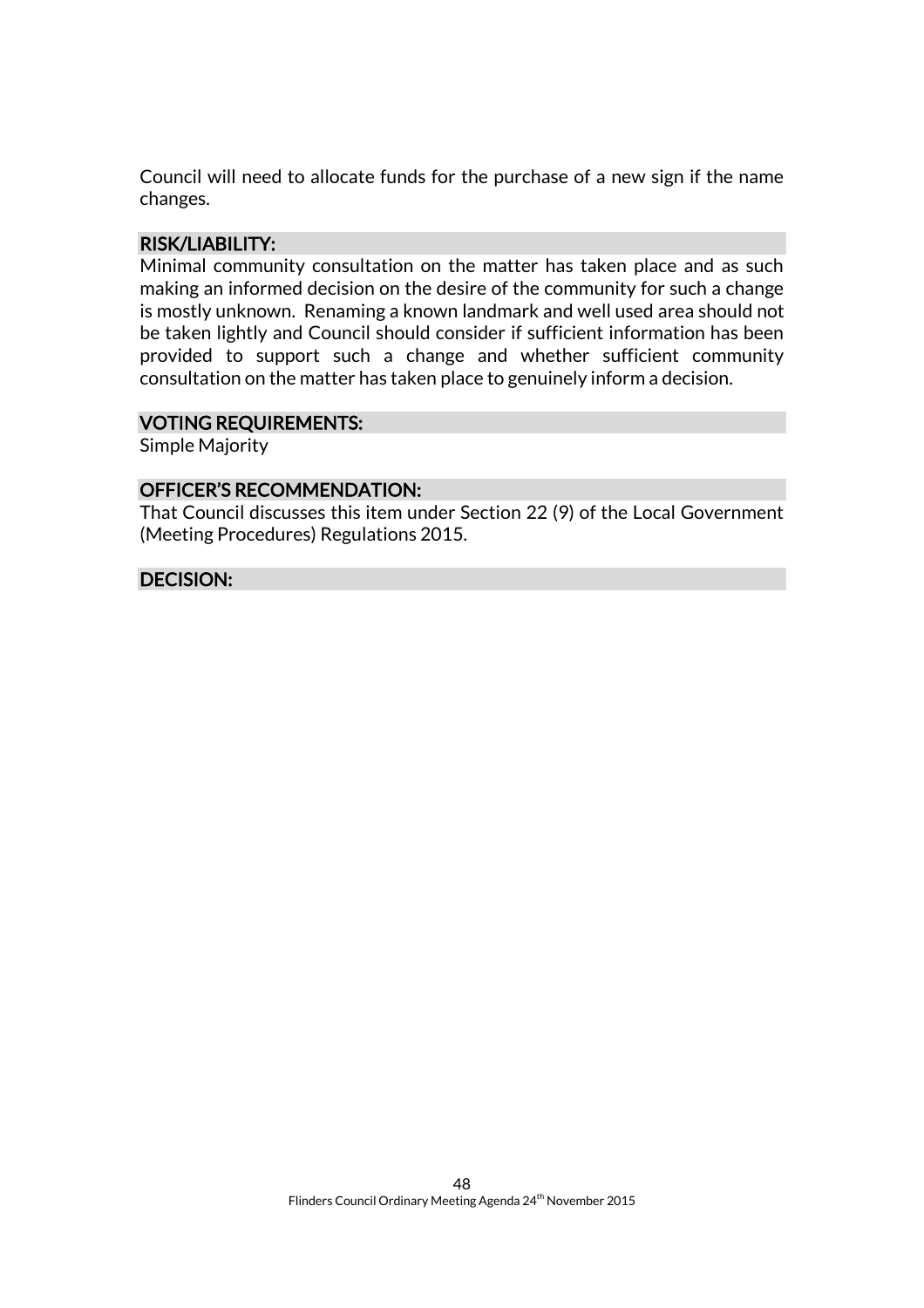### **C. CORPORATE SERVICES**

#### Item C1: Local Government Association of Tasmania Policy Suite Stage 1 – Operational Behavioral Policies

| <b>ACTION</b>            | <b>Decision</b>                           |
|--------------------------|-------------------------------------------|
| <b>PROPONENT</b>         | <b>Council Officer</b>                    |
| <b>OFFICER</b>           | Lauren Moraitis, Services Coordinator     |
| <b>FILE REFERENCE</b>    | ADM/0900                                  |
| <b>ASSOCIATED PAPERS</b> | Annexure 11: Policies to rescind          |
|                          | Annexure 12: LGAT Policies and procedures |

#### INTRODUCTION:

The Local Government Association of Tasmania (LGAT) has engaged legal experts to provide a suite of best practice policies and procedures for Tasmanian Councils. One of the aims and benefits of developing and adopting the policy suite is to support consistent and best practice policies across local Tasmanian Councils.

#### PREVIOUS COUNCIL CONSIDERATION:

Nil

#### OFFICER'S REPORT:

Councils have a legal duty to take all reasonable steps to provide a safe workplace including one that is free from bullying, discrimination, harassment, victimisation and other inappropriate workplace behaviour. LGAT promotes workplace practices that treat all persons with dignity, courtesy and respect, and all policies and procedures have been developed based on current case law and regulations.

The aim of the LGAT Policy Suite is to assist Councils with:

- a) continuous compliance with their legal obligations arising out of workplace behaviours;
- b) best practices for understanding and applying expected standards of workplace behaviour in a constantly changing environment; and
- c) effectively dealing with expected standards of workplace behaviours.

Some of the benefits of adopting the LGAT Policy Suite are that the Policy Suite:

- a) has been prepared to ensure that Council complies with legal requirements;
- b) provides very clear instructions for employees so that they can fully understand their obligations as an employee of Council;
- c) provides for a system of review so that we can continually update the suite in accordance with issues we identify or best practice;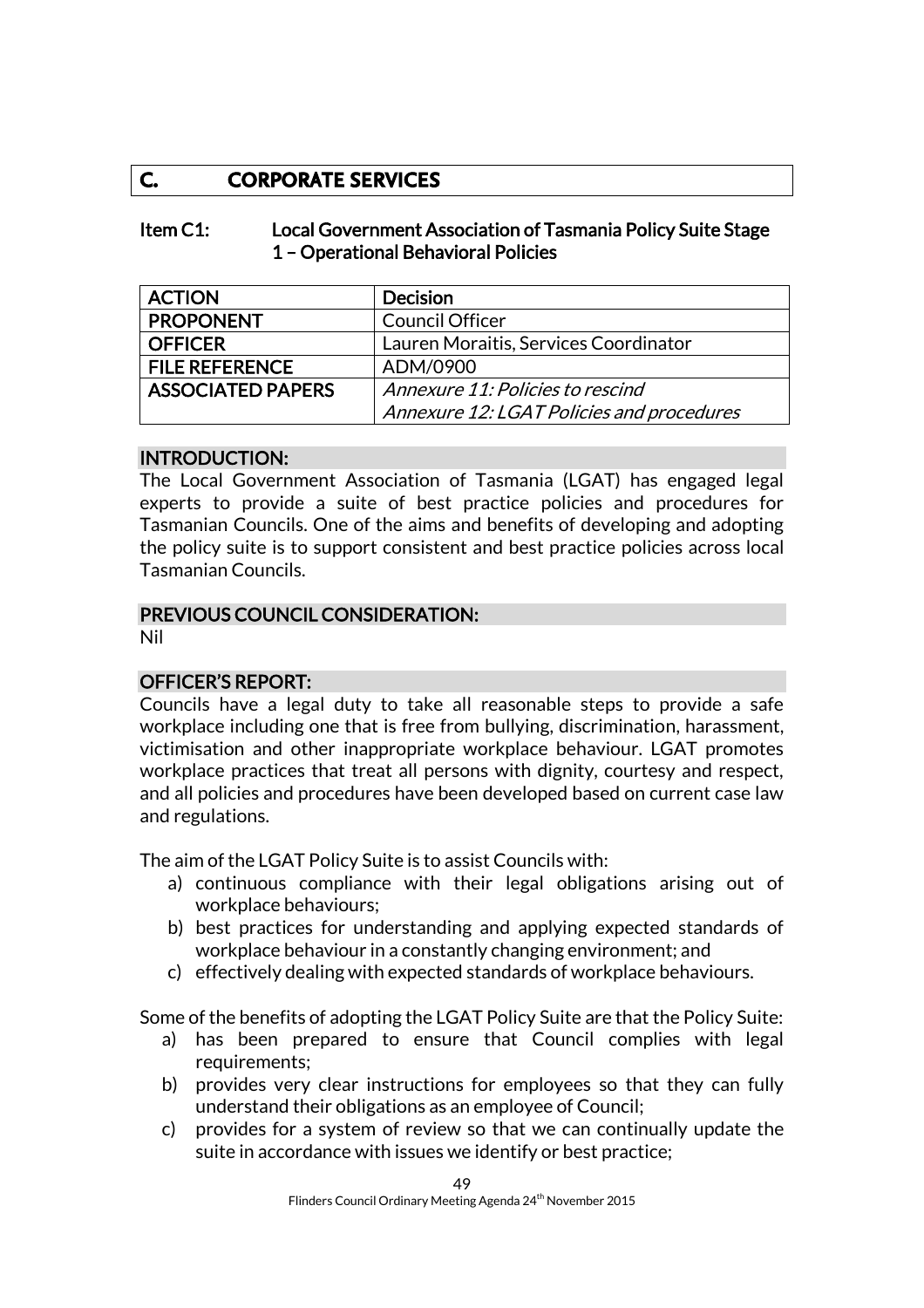- d) is set out in the same way using the same definitions so that once we get used to using this format they will be easy to use; and
- e) it is currently adopted by Hobart City Council and Northern Midlands Council and likely to be adopted across the State by other Councils and will therefore become industry standard and best practice.

#### STATUTORY REQUIREMENT:

All laws in connection with the carrying out of work or the Workplace including:

- Age Discrimination Act 2004 (Cth)
- Anti-Discrimination Act 1998 (TAS)
- Australian Human Rights Commission Act 1986 (Cth)
- Disability Discrimination Act 1992 (Cth)
- Fair Work Act 2009 (Cth)
- Local Government Act 1993(TAS)
- Racial Discrimination Act 1975 (Cth)
- Sex Discrimination Act 1984 (Cth)
- Work Health & Safety Act 2012 (TAS)
- Workers Rehabilitation & Compensation Act 1988 (TAS)

#### POLICY/STRATEGIC IMPLICATIONS:

4. Strategic, Efficient and Effective Organisation – Responding to risks and opportunities.

4.3 Ensure Council meets its statutory obligations and manages corporate and community risk.

4.3.9 Maintain Council's Policy Manual and Instrument of Delegation.

4.4 Drive continuous improvement through a focus on customer service, community engagement, efficient systems and processes, innovation, capacity building and workforce development.

4.4.4 Compliance with the requirements of the Work Health and Safety Act 2012. A safe working environment where staff, volunteers and contractors understand safety issues, are supported and take individual responsibility for safety.

#### BUDGET AND FINANCIAL IMPLICATIONS: Nil

#### RISK/LIABILITY:

High. Workplace Health and Safety Act 2012 now enforces workplaces to show due diligence for workers and others who should be given the highest level of protection against harm to their health, safety and welfare from hazards and risks arising from work, as is reasonably practicable. The LGAT Policy Suite has been developed based on current laws and regulations, and case law to ensure that Councils comply with legal requirements.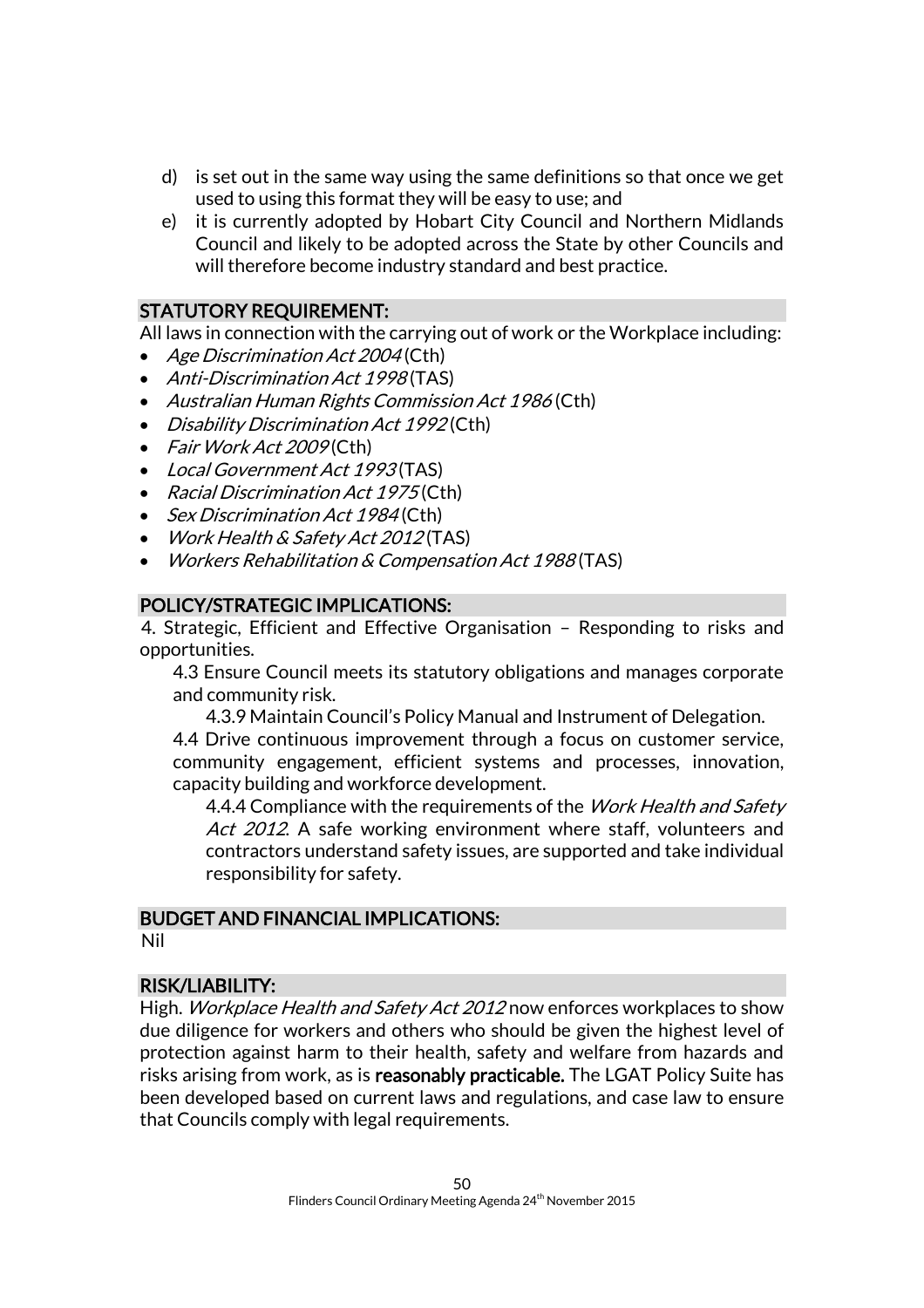All reasonable steps must be taken to ensure that policies and procedures are kept up to date with current legislative requirements, reviewed on a regular basis and implemented to employees with sufficient training provided. If this requirement is not met, Council is left exposed to vicarious liability and the possibility of being sued.

#### VOTING REQUIREMENTS:

Simple Majority

#### OFFICER'S RECOMMENDATION:

- 1. That Flinders Council rescinds the following existing Council Behavioral Policies and allows them to lay on the table for 28 days for public comment:
	- a) W2 Personal Protective Equipment Policy;
	- b) W5 Smoke Free Environment Policy;
	- c) W6 Staff Sun Protection Policy;
	- d) W7 Workplace Health and Safety Policy;
	- e) HR8 Equal Employment Opportunity Policy;
	- f) HR5 Employee Personal Development Appraisal Policy;
	- g) HR12 Staff Development Policy;
	- h) HR1 Antidiscrimination, Harassment and Bullying Policy;
	- i) HR11 Staff Code of Conduct Policy;
	- j) HR3 Disciplinary Policy;
	- k) W3 Rehabilitation Policy; and
	- l) HR2 Computer and Telephone Usage Policy.
- 2. That Council adopts the following Local Government Association of Tasmania Policy Suite – Stage 1 – Operational Behavioral Policies and allows them to lay on the table for 28 days for public comment:
	- a) Code of Conduct;
	- b) Performance Management Policy;
	- c) Performance Management Procedure;
	- d) Fitness for Work Policy;
	- e) Fitness for Work Procedure;
	- f) Discipline Policy;
	- g) Discipline Procedure;
	- h) Communication Policy;
	- i) Work Health and Safety Policy;
	- j) Issues Resolution Policy;
	- k) Issues Resolution Procedure; and
	- l) Workplace Behaviour Policy.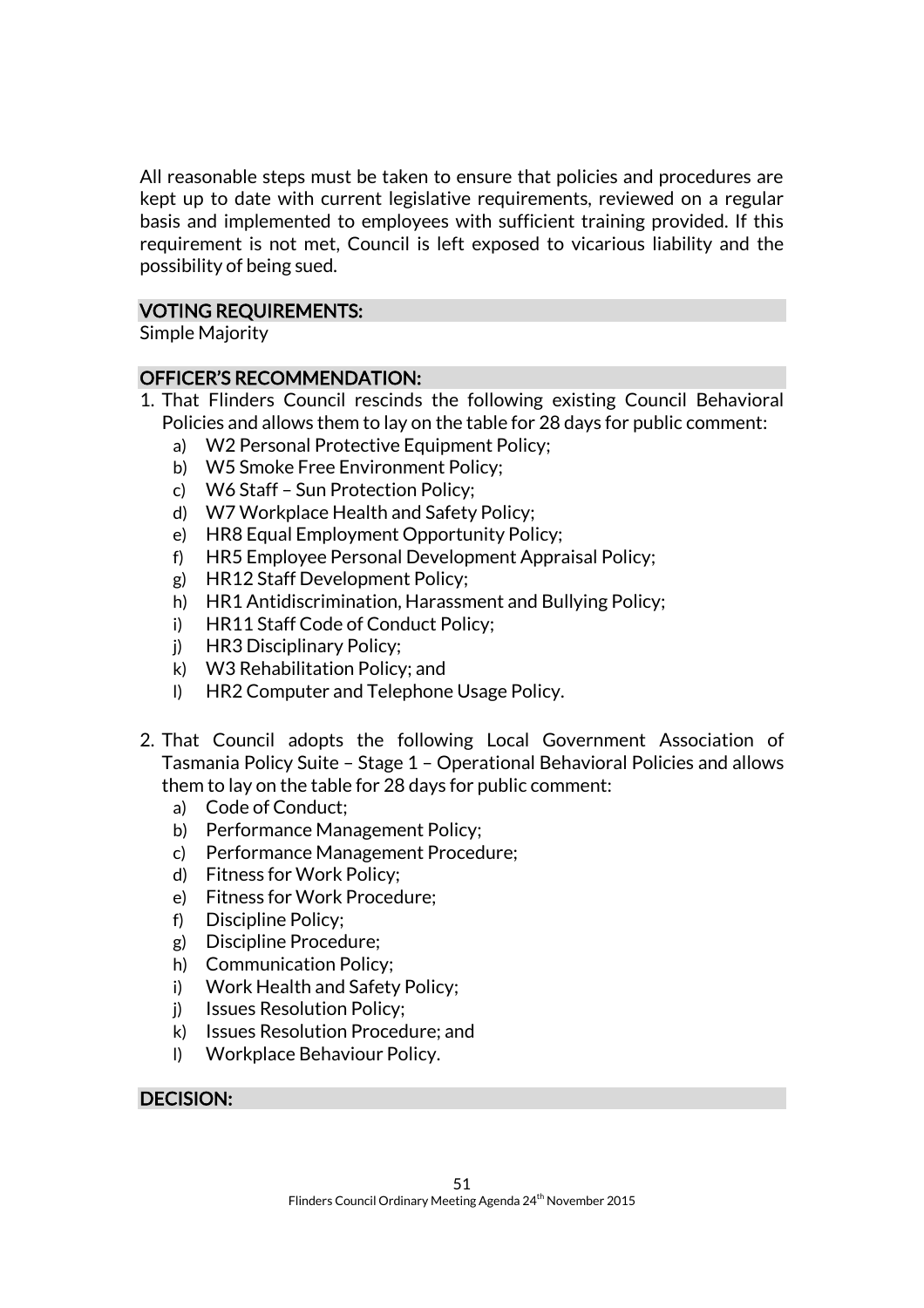#### Item C2: Code of Tender and Contracts Policy

| <b>ACTION</b>            | <b>Decision</b>                              |
|--------------------------|----------------------------------------------|
| <b>PROPONENT</b>         | <b>Council Officer</b>                       |
| <b>OFFICER</b>           | Sophie Pitchford, Corporate Services Manager |
| <b>FILE REFERENCE</b>    | WOR/0300, ADM/0900                           |
| <b>ASSOCIATED PAPERS</b> | Annexure 13: DRAFT Code of Tender and        |
|                          | Contracts Policy                             |

#### INTRODUCTION:

Council's Policy Manual is an important document of Council as it provides direction to staff, management and Councillors. Many of the policies are required by, or relate to, legislation and in most instances help manage Council's exposure to risk.

#### PREVIOUS COUNCIL CONSIDERATION:

16<sup>th</sup> July 2009 263.07.09 Councillor Workshops  $10^{th}$  September,  $8^{th}$  October and  $11^{th}$  November 2015

#### OFFICER'S REPORT:

The Code of Tender and Contracts Policy has been reviewed and updated to reflect changes in legislation and work practices for Councillors' consideration.

The code aims to achieve the purchasing principles of:

- open and effective competition;
- value for money;
- enhancement of the capabilities of local business and industry; and
- ethical behaviour and fair dealing.

#### STATUTORY REQUIREMENT:

Local Government Act 1993 Local Government (General) Regulations 2015

#### POLICY/STRATEGIC IMPLICATIONS:

4. Strategic, Efficient and Effective Organisation - Responding to risks and opportunities.

4.3 Ensure Council meets its statutory obligations and manages corporate and community risk.

4.3.9 Maintain Council's Policy Manual and Instrument of Delegation.

#### RISK/LIABILITY:

Adoption of this policy and ensuring that management, staff and Councillors are aware of and follow this policy will help to reduce Council's exposure to risk in this area.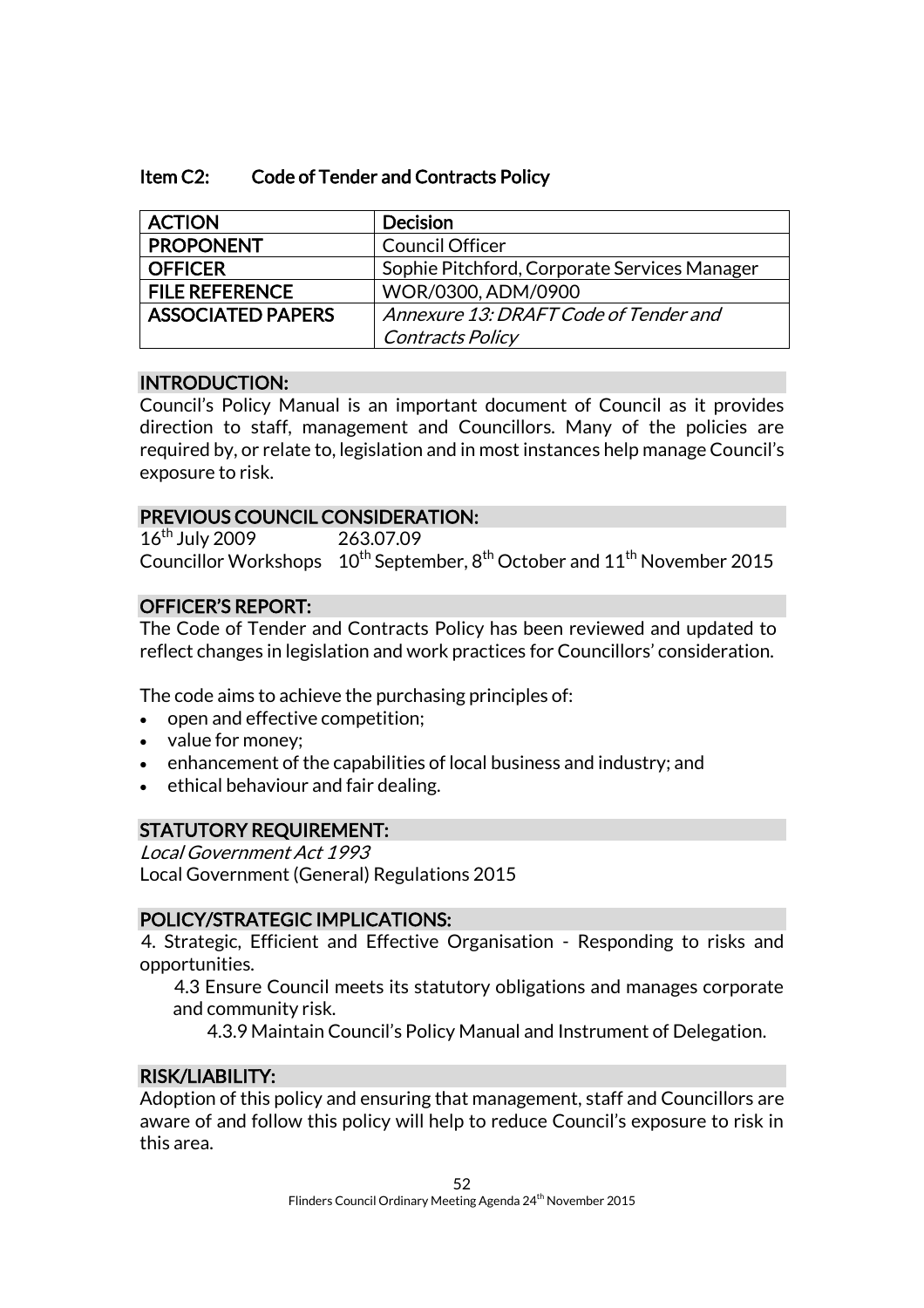#### VOTING REQUIREMENTS:

Simple Majority

#### OFFICER'S RECOMMENDATION:

That Council adopts the Code of Tender and Contracts Policy with the proposed changes and allows it to lay on the table for 28 days for public comment.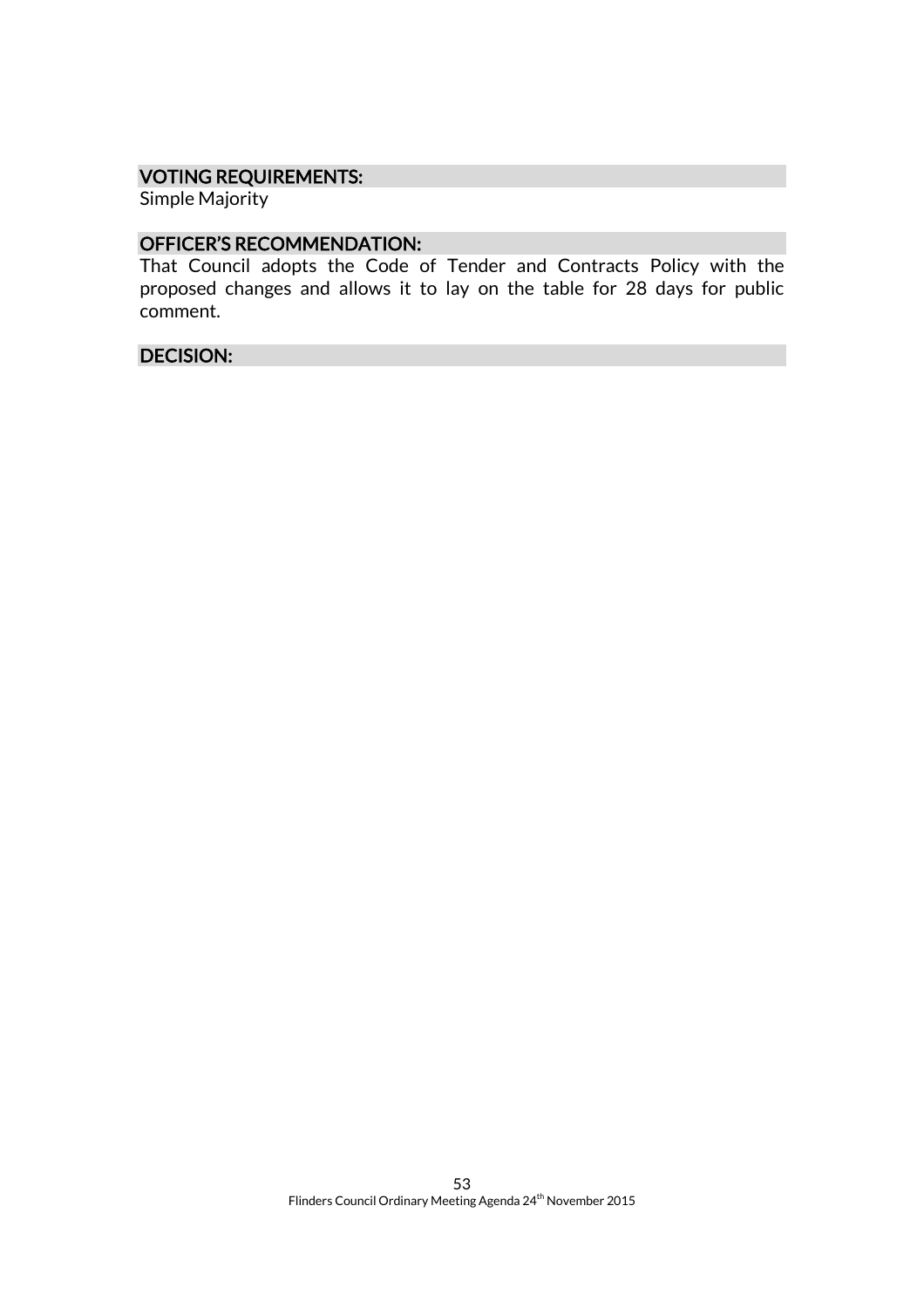#### Item C3: Investment Policy

| <b>ACTION</b>            | <b>Decision</b>                              |
|--------------------------|----------------------------------------------|
| <b>PROPONENT</b>         | <b>Council Officer</b>                       |
| <b>OFFICER</b>           | Sophie Pitchford, Corporate Services Manager |
| <b>FILE REFERENCE</b>    | FIN/0501, ADM/0900                           |
| <b>ASSOCIATED PAPERS</b> | Annexure 14: DRAFT Investment Policy         |

#### INTRODUCTION:

Council's Policy Manual is an important document of Council as it provides direction to staff, management and Councillors. Many of the policies are required by, or relate to, legislation and in most instances help manage Council's exposure to risk.

#### PREVIOUS COUNCIL CONSIDERATION:

21<sup>st</sup> May 2009 170.05.09 18th December 2014 952.12.2014 Councillor Workshops  $10^{th}$  September and  $11^{th}$  November 2015

#### OFFICER'S REPORT:

The Investment Policy has been reviewed and updated to reflect changes in legislation and work practices for Councillors' consideration.

The key short-coming identified in the Investment Policy was the inability to consider all asset classes. Asset allocation and diversification are central to the goal of achieving superior long-term, risk-weighted returns. The simple reason for this is that markets do not remain constant and certain asset classes will perform better than others, depending on the prevailing market conditions. The ability to strategically and tactically move from one asset class to another is critical to maintaining the appropriate balance between risk management and investment returns.

The revised investment policy will allow Council to invest uncommitted funds in an 'all-weather' portfolio; one that can deliver a smooth return in most market conditions and through various market cycles.

#### STATUTORY REQUIREMENT:

Trustee Amendment (Investment Powers) Act 1997

#### POLICY/STRATEGIC IMPLICATIONS:

4. Strategic, Efficient and Effective Organisation - Responding to risks and opportunities.

4.3 Ensure Council meets its statutory obligations and manages corporate and community risk.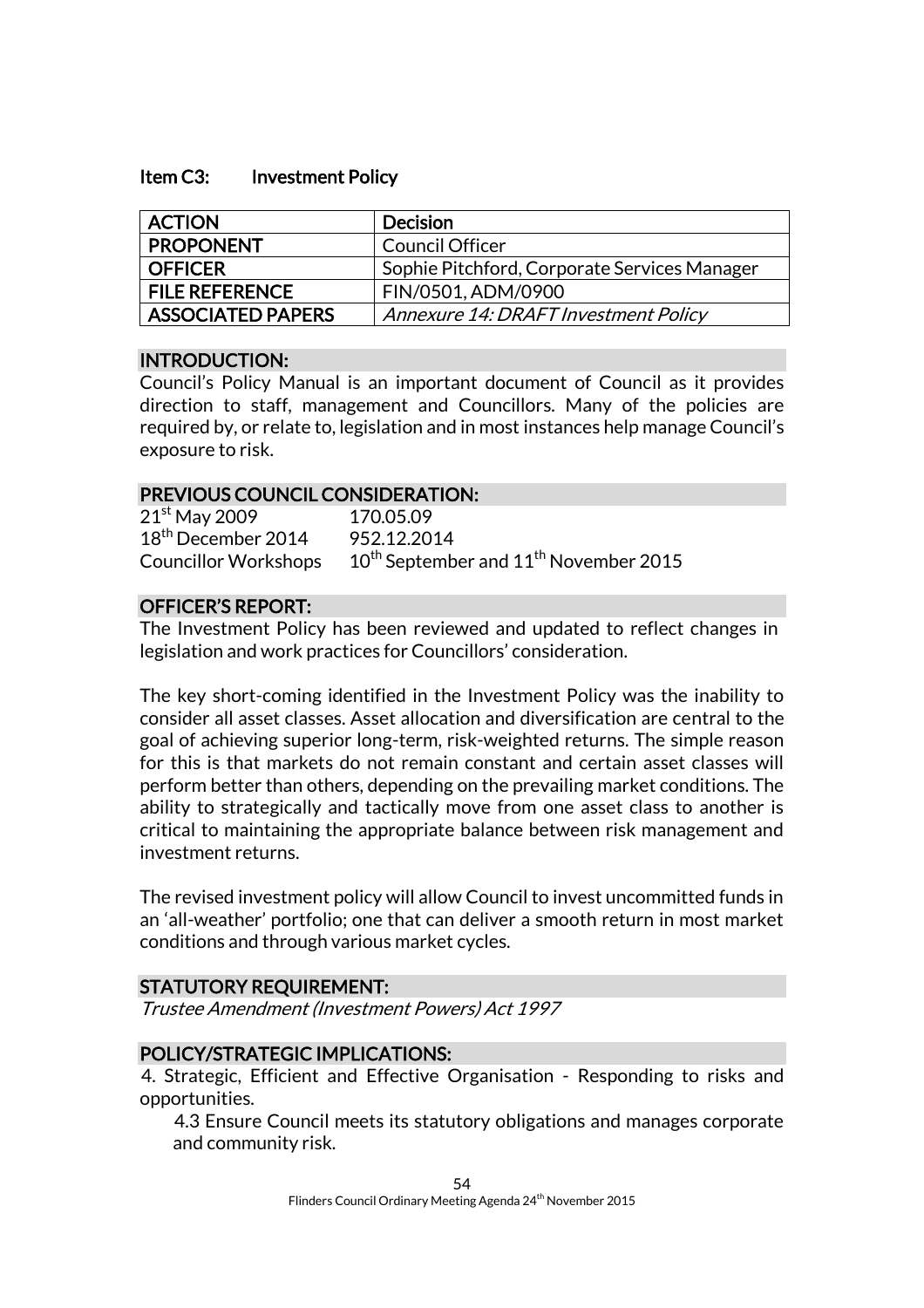4.3.9 Maintain Council's Policy Manual and Instrument of Delegation.

#### RISK/LIABILITY:

Adoption of this policy and ensuring that management, staff and Councillors are aware of and follow this policy will help to reduce Council's exposure to risk in this area.

#### VOTING REQUIREMENTS:

Simple Majority

#### OFFICER'S RECOMMENDATION:

That Council adopts the Investment Policy and allows it to lay on the table for 28 days for public comment.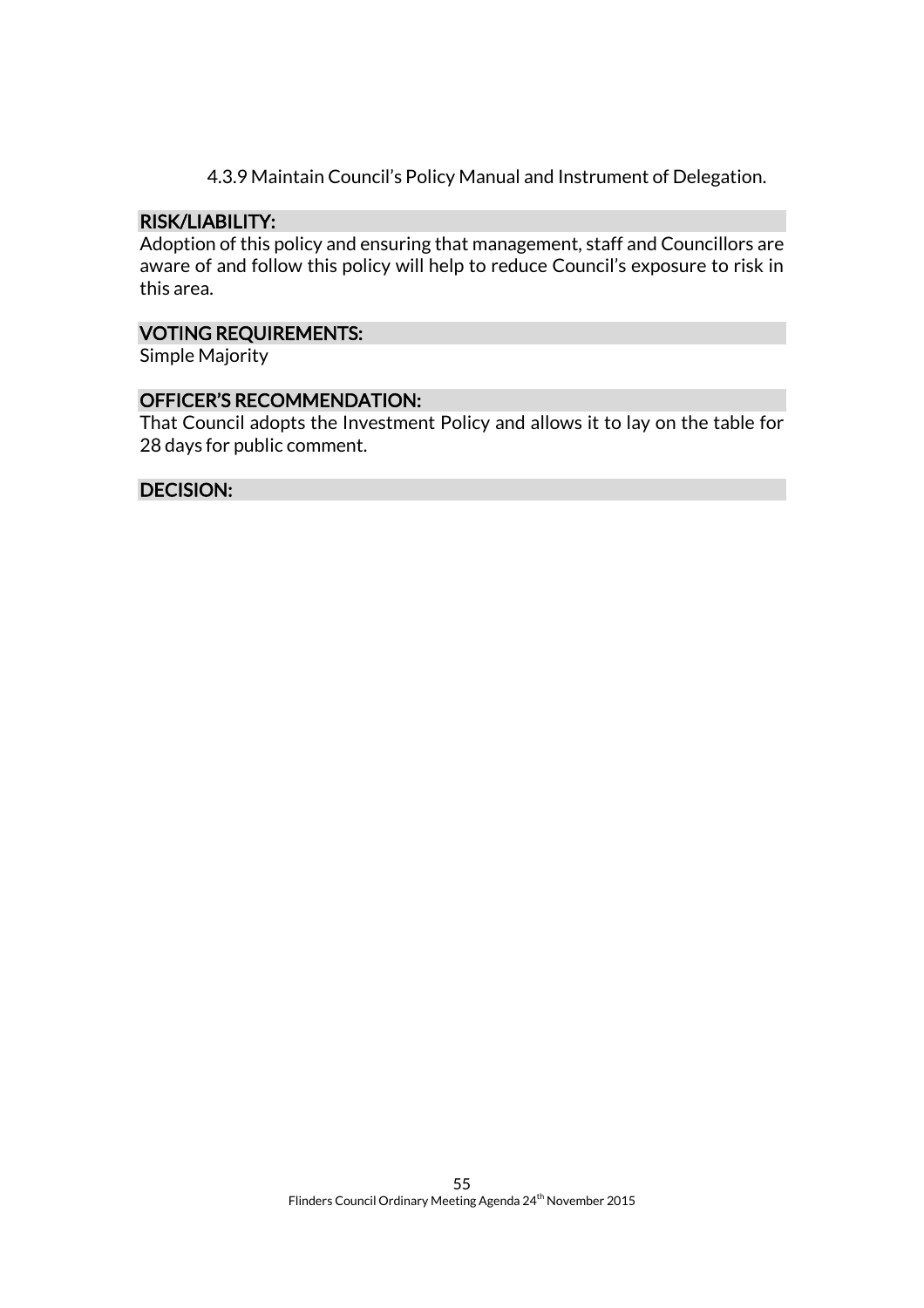#### Item C4: Office Closure – Festive Christmas Season 2015/2016

| <b>ACTION</b>         | <b>Information</b>                           |
|-----------------------|----------------------------------------------|
| <b>PROPONENT</b>      | <b>Council Officer</b>                       |
| <b>OFFICER</b>        | Sophie Pitchford, Corporate Services Manager |
| <b>FILE REFERENCE</b> | COU/0600                                     |
| ASSOCIATED PAPERS     | Nil                                          |

#### INTRODUCTION

The festive season associated with Christmas and the New Year's celebrations commences on Friday 25 $^{\rm th}$  December 2015 and progresses to Friday 1 $^{\rm st}$ January 2016. In the past, Council has closed its offices over the period between Christmas and the New Year as only limited (if any) transactions occur. Staff are available if any emergency situations arise. This is a common practice for Tasmanian Councils.

#### PREVIOUS COUNCIL CONSIDERATION:

Annually

#### OFFICER'S REPORT:

Public holidays are scheduled on Friday 25<sup>th</sup> December (Christmas Day), Monday 28<sup>th</sup> December 2015 (Boxing Day) and Friday 1<sup>st</sup> January 2016 (New Year's Day).

Council will close its offices for the Christmas and the New Year season on the  $24<sup>th</sup>$ ,  $29<sup>th</sup>$ ,  $30<sup>th</sup>$  &  $31<sup>st</sup>$  of December 2015. Staff members, in discussions with the Corporate Services Manager, have expressed a desire to close the day before Christmas to allow for arrangements to be made prior to the holiday season. Leave arrangements are in place to ensure that appropriate leave and/or accrued rostered days off are taken for this purpose.

Council staff will ensure that sufficient visitor information material is available at selected business houses during this period.

#### VOTING REQUIREMENTS:

Simple Majority

#### OFFICER'S RECOMMENDATION:

That Council notes that the Council offices will be closed 24<sup>th</sup> December 2015 and will reopen on the  $4^{th}$  January 2016.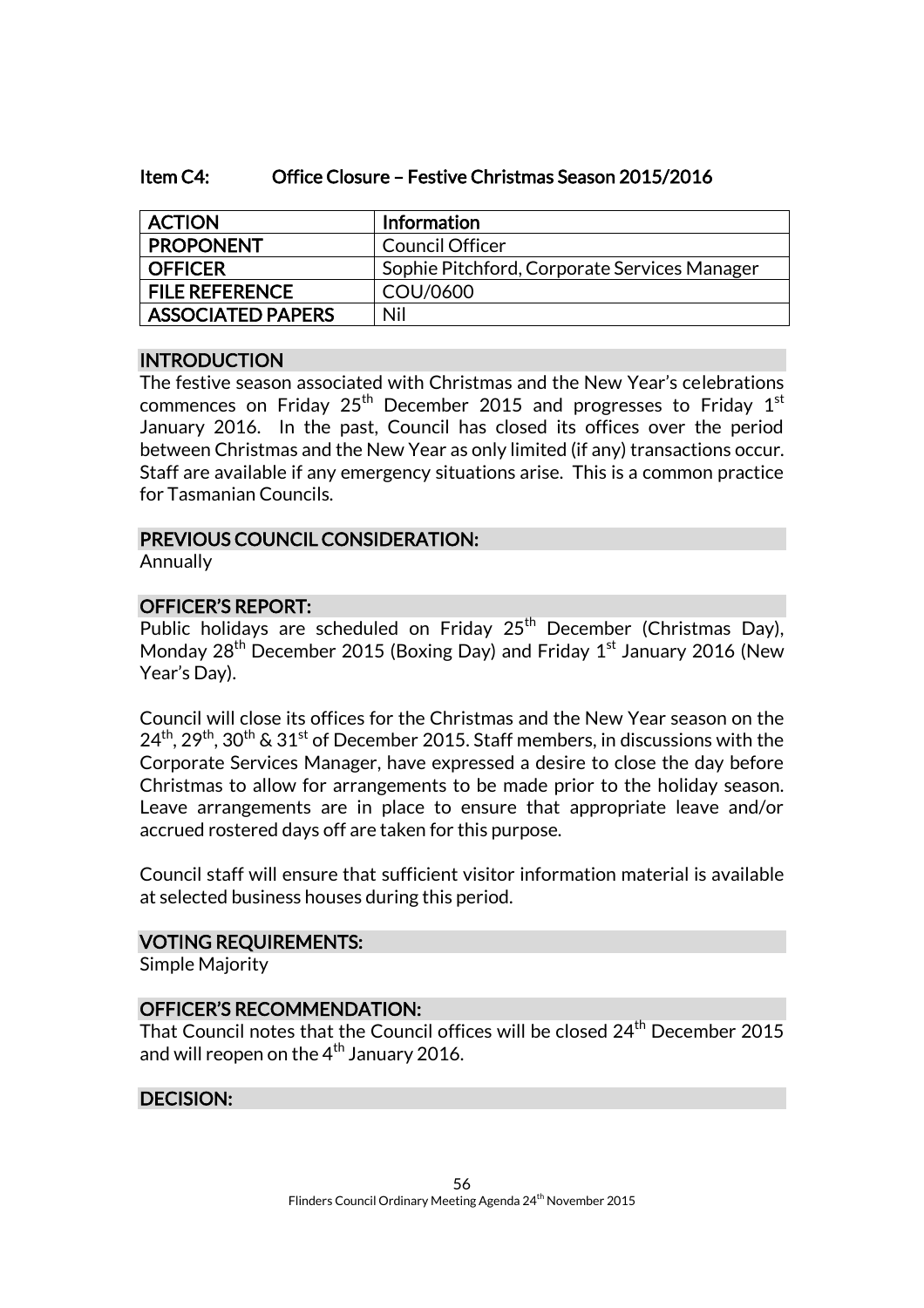#### Item C5: Whitemark Foreshore Barbeque Area

| <b>ACTION</b>            | <b>Information</b>                           |
|--------------------------|----------------------------------------------|
| <b>PROPONENT</b>         | <b>Council Officer</b>                       |
| <b>OFFICER</b>           | Sophie Pitchford, Corporate Services Manager |
| <b>FILE REFERENCE</b>    | AME/0705                                     |
| <b>ASSOCIATED PAPERS</b> | Nil                                          |

#### INTRODUCTION:

Council has been made aware of a potential issue arising with the consumption of alcohol at the new barbeque area on the Whitemark Foreshore.

There have been a number of complaints from the public and it has been identified as an issue by the police when they are carrying out their general patrol.

#### PREVIOUS COUNCIL CONSIDERATION: Nil

#### OFFICER'S REPORT:

Flinders Council's new barbeques at the Whitemark Foreshore have been a fantastic success and are used frequently by the Community and visitors to the Island.

Whilst it is not illegal for persons to gather at the barbeque area and consume alcohol, we do not want to encourage the misuse of the area, nor do we want to impact on the residents who live close by. There have been a number of general complaints from residents about loud voices, hollering and radio playing at excessive levels, due to excess alcohol consumption. This is commonly happening on Friday and Saturday nights once the Interstate Hotel closes. It has been suggested that a By-Law be put in place to alleviate the problem. Council would prefer not to follow this path, but would rather inform the public that recent behavior will not be tolerated.

It is not Council's intention to limit the use of the barbeque area, however if the reported behavior continues, Council will be forced to look at other means to deal with the problem, such as making it a prescribed area, meaning a rule, law or direction will be put in place for the identified area.

#### STATUTORY REQUIREMENT:

Local Government Act 1993

#### POLICY/STRATEGIC IMPLICATIONS:

2. Infrastructure and Services - An Islands' specific approach to planning and delivery to ensure community and environmental values are maintained.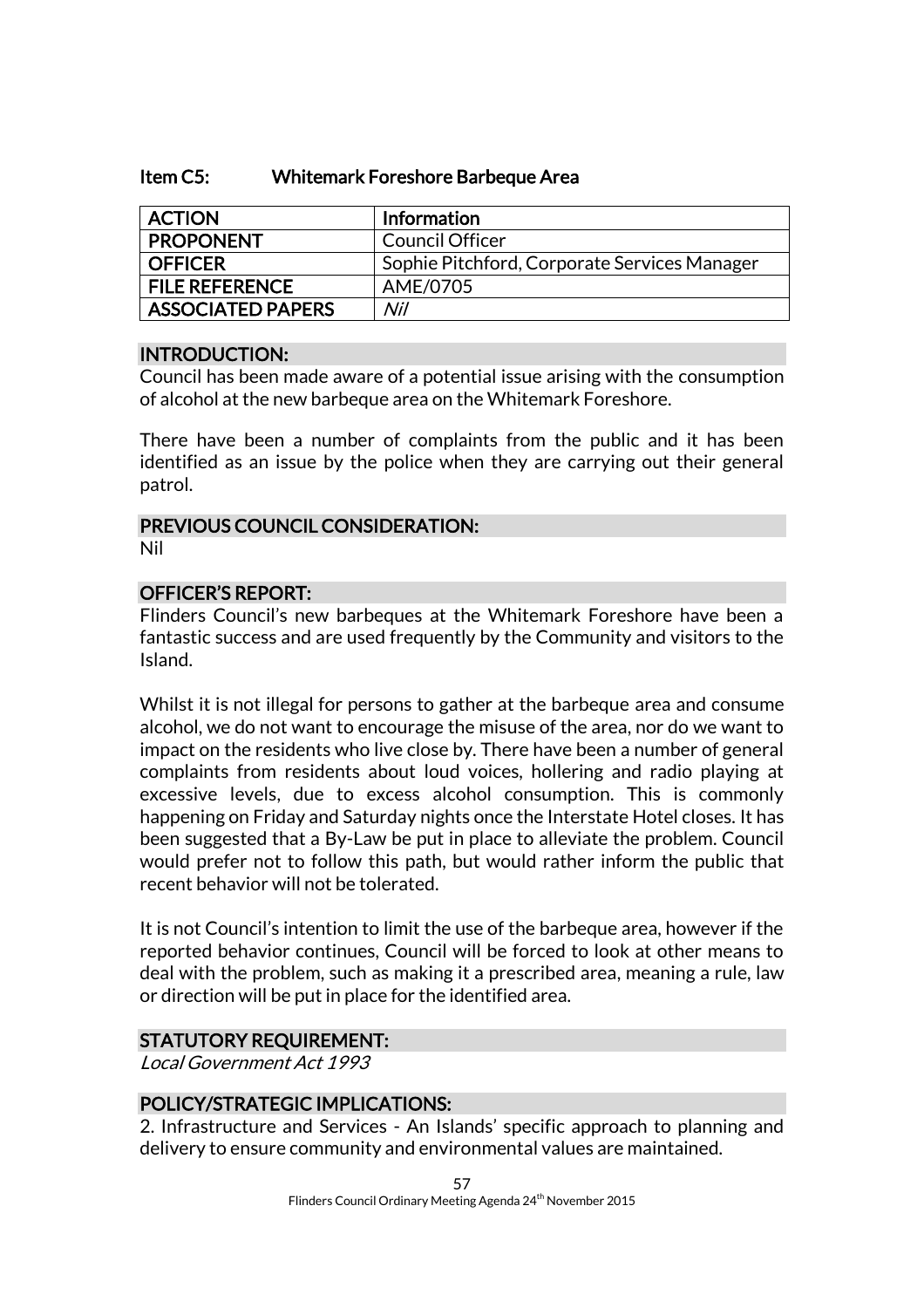2.1 Plan, deliver and operate community infrastructure to provide levels of service that align with community needs and demands.

### BUDGET AND FINANCIAL IMPLICATIONS:

Nil

#### RISK/LIABILITY:

No foreseen risks identified.

#### VOTING REQUIREMENTS:

Simple Majority

#### OFFICER'S RECOMMENDATION:

That the Whitemark Foreshore barbeque area report be noted.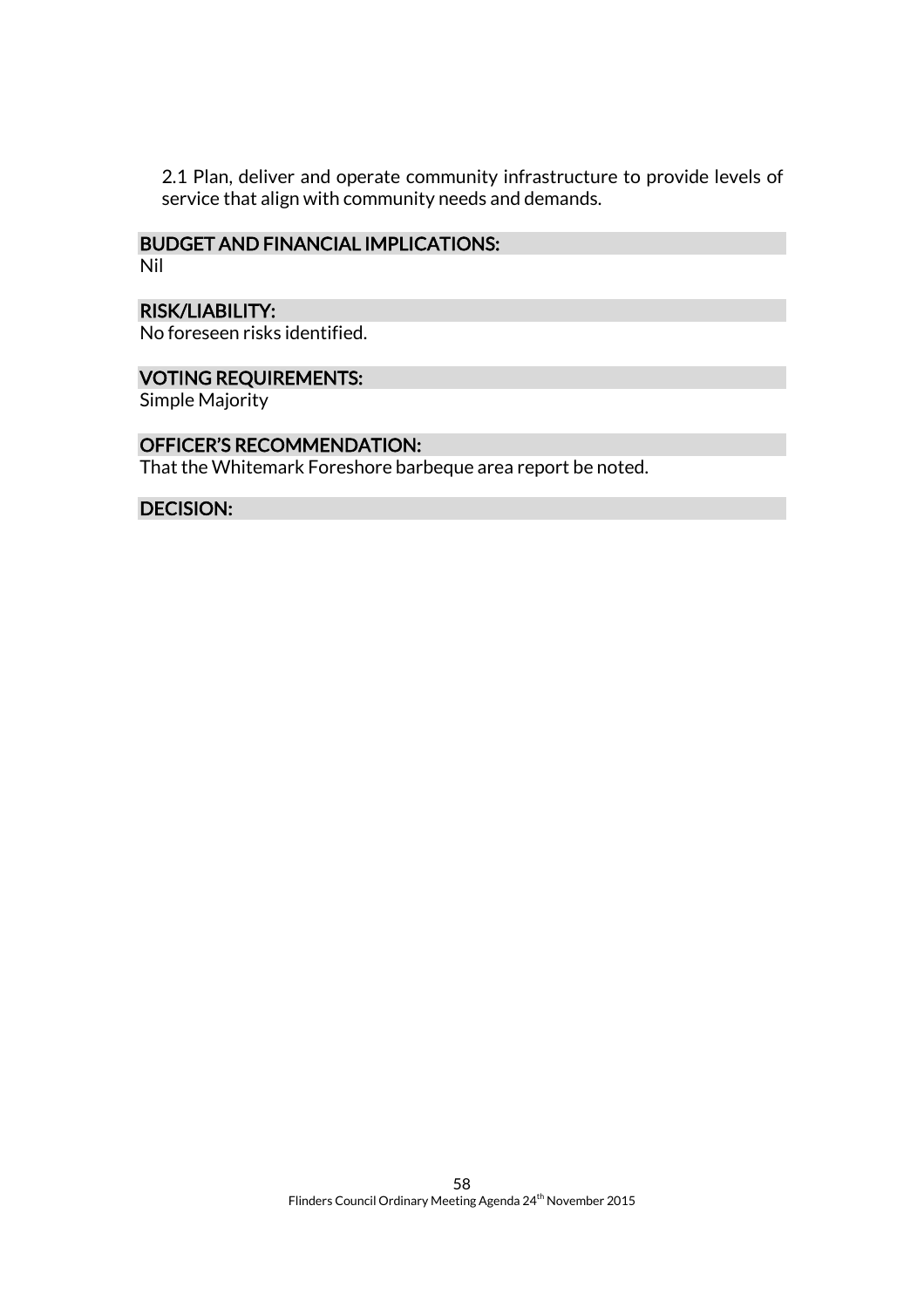#### **D. GOVERNANCE**

#### Item D1: Council Policy Manual Policy

| <b>ACTION</b>            | <b>Decision</b>                          |
|--------------------------|------------------------------------------|
| <b>PROPONENT</b>         | <b>Council Officer</b>                   |
| <b>OFFICER</b>           | Raoul Harper, General Manager            |
| <b>FILE REFERENCE</b>    | ADM/0600                                 |
| <b>ASSOCIATED PAPERS</b> | Annexure 15: DRAFT Council Policy Manual |
|                          | Policy                                   |

#### INTRODUCTION:

Council's Policy Manual is an important document of Council as it provides direction to staff, management and Councillors. Many of the policies are required by, or relate to, legislation and in most instances help manage Council's exposure to risk.

#### PREVIOUS COUNCIL CONSIDERATION:

| 123.06.94 |
|-----------|
| 301.12.01 |
| 281.09.10 |
| 342.11.12 |
|           |

#### OFFICER'S REPORT:

The Council Policy Manual Policy, which was last reviewed in November 2012, has been reviewed by staff and a revised policy is presented for Council consideration.

The main revision to the policy is the removal of the requirement for policies that have been considered at Ordinary Meetings of Council to be advertised in the Island News, to lay on the table for a period of not less than 28 days for public comment and then to be subsequently reconsidered by Council. This requirement results in a substantial amount of additional work for staff and Councillors and cost to Council, the value of which is questionable when considering that in the past four years no submissions have been received on any policies during the public consultation period.

The reviewed Council Policy Manual Policy is now presented for Council consideration.

#### STATUTORY REQUIREMENT:

Local Government Act 1993 Local Government (General) Regulations 2015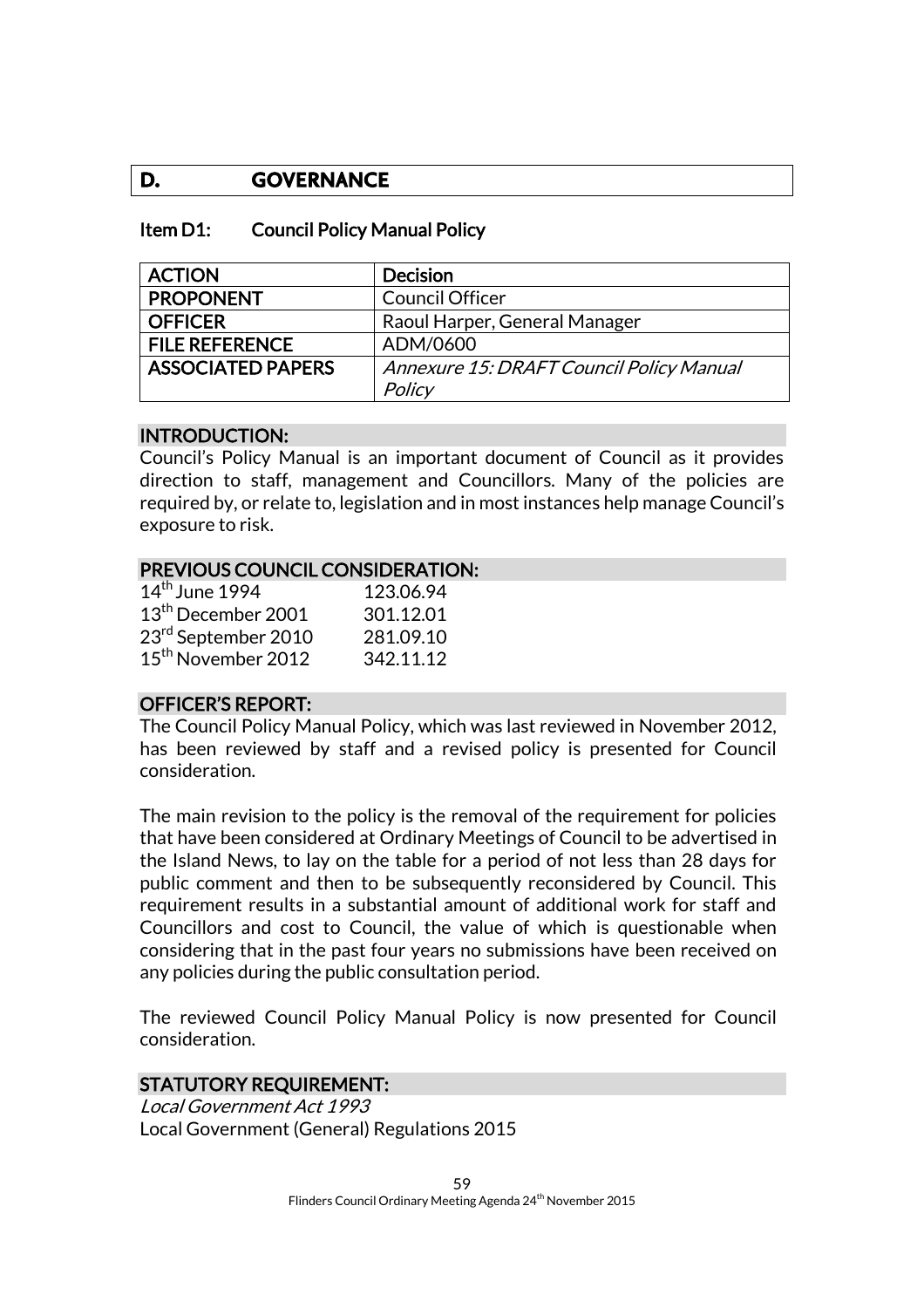#### POLICY/STRATEGIC IMPLICATIONS:

4. Strategic, Efficient and Effective Organisation - Responding to risks and opportunities.

4.3 Ensure Council meets its statutory obligations and manages corporate and community risk.

4.3.9 Maintain Council's Policy Manual and Instrument of Delegation.

#### RISK/LIABILITY:

The changes proposed to the policy will not expose Council to added risk or liability. Removing expenditure and processes that do not add value supports staff and Councillors to be more productive which in turn allows tasks and actions to be completed more efficiently.

#### VOTING REQUIREMENTS:

Simple Majority

#### OFFICER'S RECOMMENDATION:

That Council adopts the Council Policy Manual Policy and allows it to lay on the table for 28 days for public comment.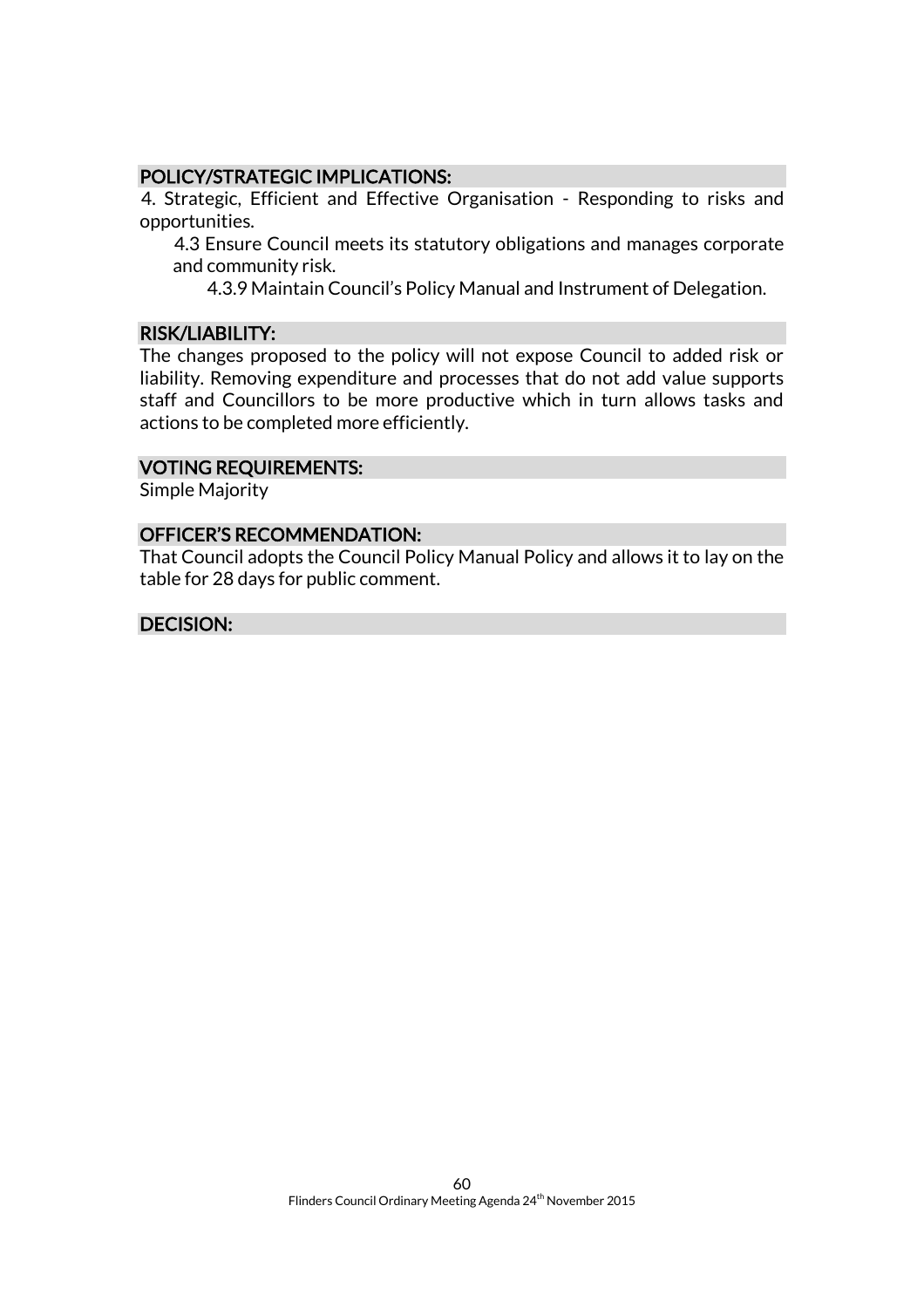#### Item D2: Ordinary Council Meetings - Times and Dates 2016

| <b>ACTION</b>            | Decision                      |
|--------------------------|-------------------------------|
| <b>PROPONENT</b>         | <b>Council Officer</b>        |
| <b>OFFICER</b>           | Raoul Harper, General Manager |
| <b>FILE REFERENCE</b>    | COU/0203                      |
| <b>ASSOCIATED PAPERS</b> | Nil                           |

#### INTRODUCTION:

In previous years, Council has, at its November or December meeting, set the dates and times for the next year's meetings. For some time now the meetings have been held on the third Thursday of each month commencing at 1.00 pm, although adjustments have been made at times to accommodate local functions and/or commitments of the Mayor and General Manager.

#### PREVIOUS COUNCIL CONSIDERATION:

Annually

#### OFFICER'S REPORT:

A review of the forthcoming dates and potential conflicts with other events/meetings/commitments has been undertaken by senior management.

Functions associated with the Local Government Association of Tasmania and Northern Tasmanian Development have been factored in and dates changed to accommodate the Mayor and General Manager's attendance.

#### STATUTORY REQUIREMENT:

Local Government Act 1993 Local Government (Meeting Procedures) Regulations 2015

#### POLICY/STRATEGIC IMPLICATIONS:

4. Strategic, Efficient and Effective Organisation - Responding to risks and opportunities.

4.3 Ensure Council meets its statutory obligations and manages corporate and community risk.

#### BUDGET AND FINANCIAL IMPLICATIONS

Minimal

#### VOTING REQUIREMENTS

Simple Majority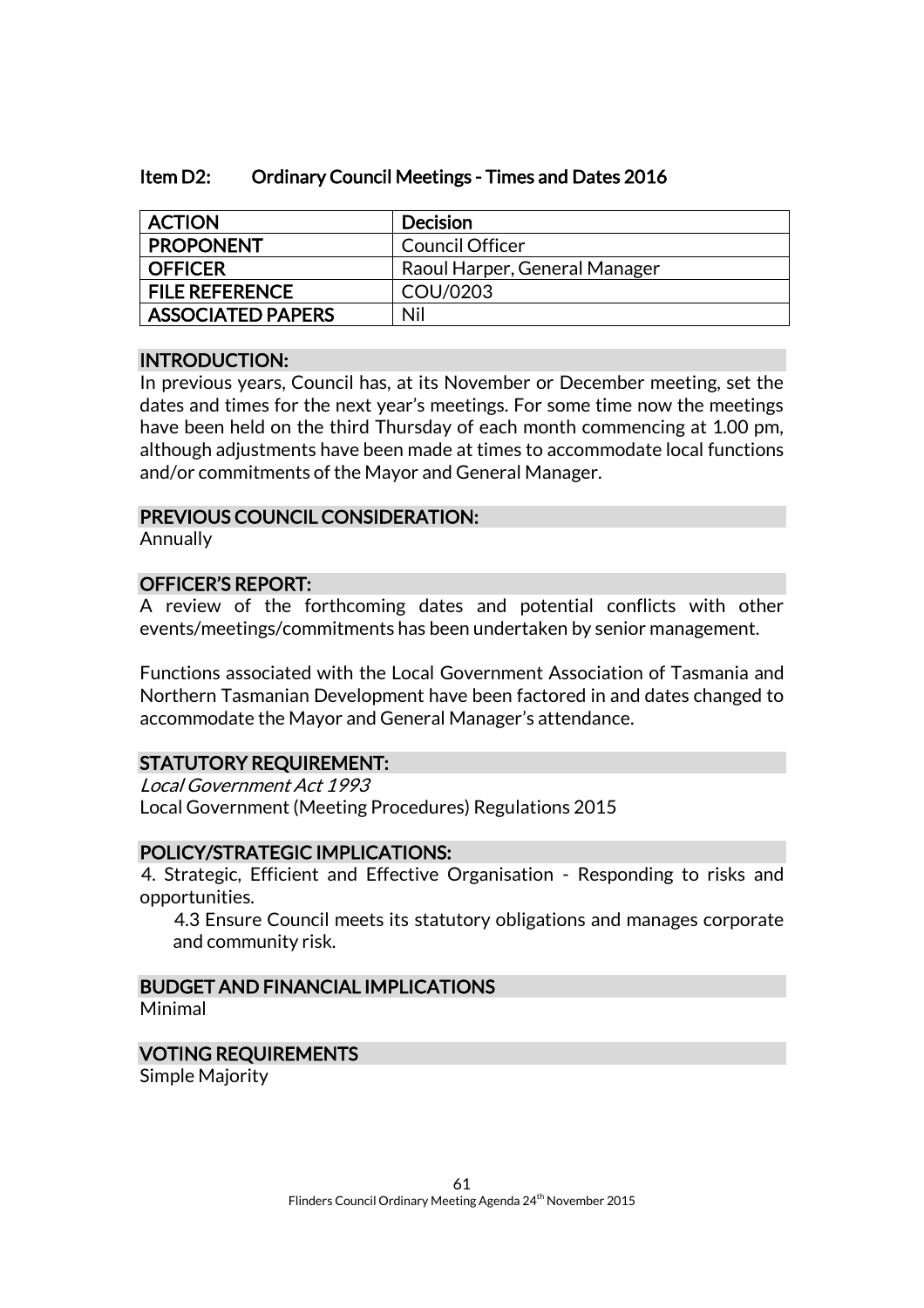#### OFFICER'S RECOMMENDATION:

- 1. That Council resolves to endorse the following Council Meeting schedule, with all meetings commencing at 1.00pm:
	- Thursday  $21<sup>st</sup>$  January 2016
	- Thursday  $18^{th}$  February 2016
	- Thursday  $17<sup>th</sup>$  March 2016
	- Thursday  $28<sup>th</sup>$  April 2016
	- Thursday  $19<sup>th</sup>$  May 2016
	- Thursday  $16^{\text{th}}$  June 2016
	- Thursday  $14<sup>th</sup>$  July 2016
	- Thursday  $18^{th}$  August 2016
	- Thursday  $22^{nd}$  September 2016
	- Thursday  $20<sup>th</sup>$  October 2016
	- Thursday  $17<sup>th</sup>$  November 2016
	- Thursday  $15^{\text{th}}$  December 2016
- 2. That the May 2016 Ordinary Council Meeting be held in Lady Barron at a venue to be decided.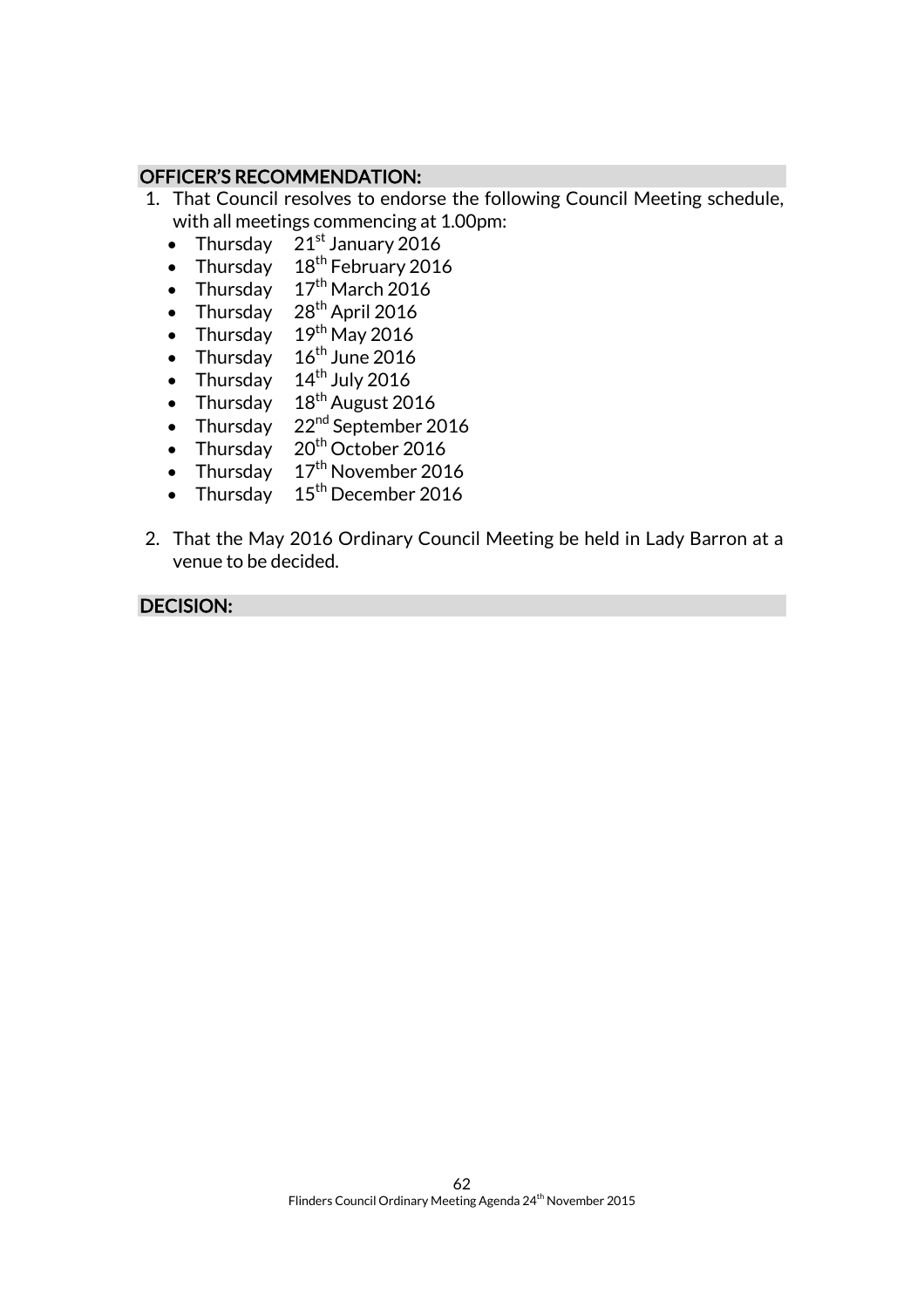#### Item D3: Permit Authority: proposal to outsource functions

| <b>ACTION</b>            | <b>Decision</b>              |
|--------------------------|------------------------------|
| <b>PROPONENT</b>         | Council Officer              |
| <b>OFFICER</b>           | Raoul Harper General Manager |
| <b>FILE REFERENCE</b>    | DSV/0300                     |
| <b>ASSOCIATED PAPERS</b> | Nil                          |

#### INTRODUCTION

To improve the quality, standard, cost and compliance of the permit authority functions of Flinders Council a proposal is presented for Council consideration for these functions to be outsourced (delegated) to the West Tamar Council (WTC).

#### PREVIOUS COUNCIL CONSIDERATION: Nil

### OFFICER'S REPORT:

The *Building Act 2000* defines a Permit Authority as follows: "a person or body authorised for that purpose by the council of the municipal area in which the relevant building work, building, plumbing work or plumbing installation is located or, if the council has not made such an authorisation, the general manager of the council".

Since the *Building Act 2000* became legislation, Flinders Council has delivered the permit authority functions under a range of different service provider and staffing models. As General Manager, my position is that some of these models have delivered value and good outcomes for Council and the Community we serve while others clearly have not. The Permit Authority function, if done to the level required by the legislation and regulatory bodies, requires expert staff and/or contractors. Council does not have the financial ability to employ such people on a permanent basis nor does the work load evident in this area on the islands justify full-time staff coverage. Outsourcing such functions is a cost effective and prudent approach to delivering a high standard service while minimising risk to Council.

The General Manager and the Manager of Development Services at West Tamar have discussed the proposal to outsource permit authority functions with the Director of Building Control within the Department of Justice and the concept has a high level of support. This model, once trialed and if proven successful, could well be a benchmark for others to follow and may facilitate the development of regional permit authority bodies of service delivery models. This has the potential to drive improved service standards and cost savings across the Local Government sector.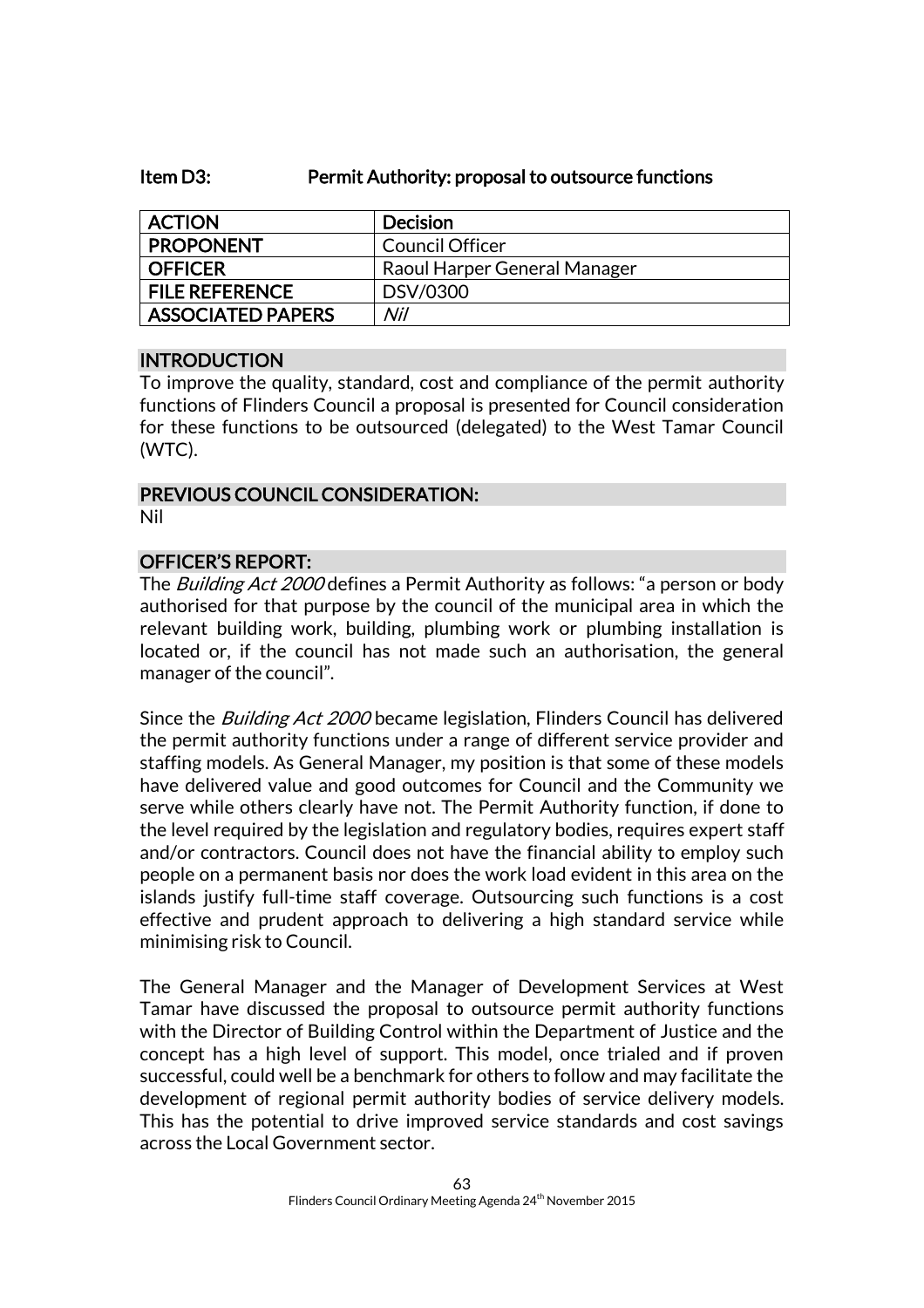The proposal to outsource the permit authority function aligns with objectives and actions within the current Annual Plan:

- Ensure Council meets its statutory obligations and manages corporate and community risk.
- Regulatory building processes comply with Department of Justice requirements.
- Development undertaken in accordance with relevant development standards and legislative requirements.
- Streamlined and customer focused development application and assessment processes, including pre-lodgement information and advisory services.
- Improve access to accurate planning and building pre-lodgement advice for applicants.
- Develop pre-lodgement information packs for building and planning.
- Undertake a review of current processes and procedures with the existing service provider to identify and prioritise improvements.

If supported, the proposal would deliver the following service standard improvements:

- Qualified advice to applicants directly from West Tamar Council in preliminary discussions or after an application has been made.
- The use of existing WTC processes that ensure compliance with Department of Justice Audits of the permit authority function.
- Illegal building works will be regularly monitored and regulatory enforcement processes followed by independent and qualified staff that have no on-island connections or perceived and/or actual bias.
- Outsourcing regulatory functions has the potential to minimise operational costs and improve service standards.

The proposal to outsource permit authority function has been developed to mitigate known risks and deficiencies within the existing service delivery model. The risks of not proceeding with the project are as follows:

- Flinders Council has shown areas of substandard performance in the Department of Justice Audits of permit authority functions. Continued poor performance exposes Council to unacceptable risk.
- The Department of Justice intends to legislate for permit authorities to have minimum qualifications and standards. Flinders Council would likely not meet these standards and the cost of doing so would be unsustainable.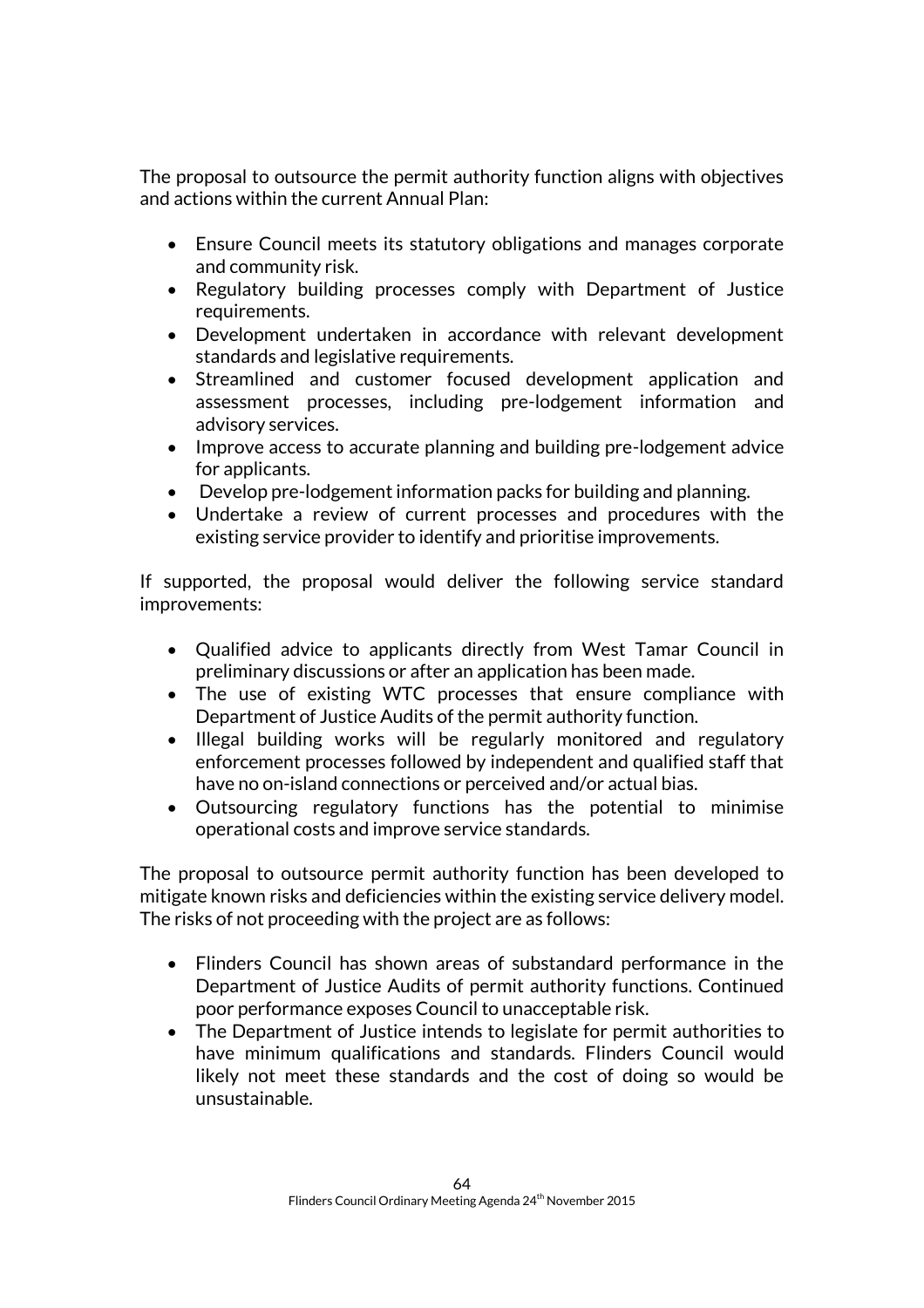- If Flinders Council were not to meet the required standards of the Department of Justice then outsourcing of permit authority functions would be required.
- Unqualified advice to applicants continues to expose Flinders Council to unacceptable risk. The project has the potential to mitigate this.
- Flinders Council must deliver an underlying operational surplus in the near term. Outsourcing regulatory functions has the potential to minimise operational costs and improve service standards. Such an approach supports the delivery of a positive operating position in the near term and the sustainability of the organisation as a whole.
- Resource sharing arrangements such as that proposed with this project are a key directive of the State Government's Local Government reform goals.

Flinders Council was provided with a briefing on the proposal at the November workshop. A flow chart to highlight the manner in which services will be delivered has been provided as an attachment to this agenda item. To support the legal delivery of a revised services model the Instrument of Delegation will need to be altered to include West Tamar Council staff. If the proposal is supported in principle by Council, a revised Instrument of Delegation will be included in the December agenda as a separate item for Council consideration. The cost of service delivery under the revised model will not require variation to the existing and approved budget estimates for 2015/2016 and will be supported further by an organisational restructure.

If Council supports in principle the proposal to outsource the permit authority function the following will be required:

- 1. A revised Instrument of Delegation will need to be prepared for Council consideration.
- 2. An organisational restructure regarding the permit authority role will be required.
- 3. The General Manager will prepare, negotiate and sign a services agreement with West Tamar Council for the delivery of permit authority functions.
- 4. Once Council approval is gained for a revised Instrument of Delegation and a services agreement is finalised the project can be implemented.

#### VOTING REQUIREMENTS:

Simple Majority

#### OFFICER'S RECOMMENDATION:

That Council notes the report provided by the General Manager and resolves to: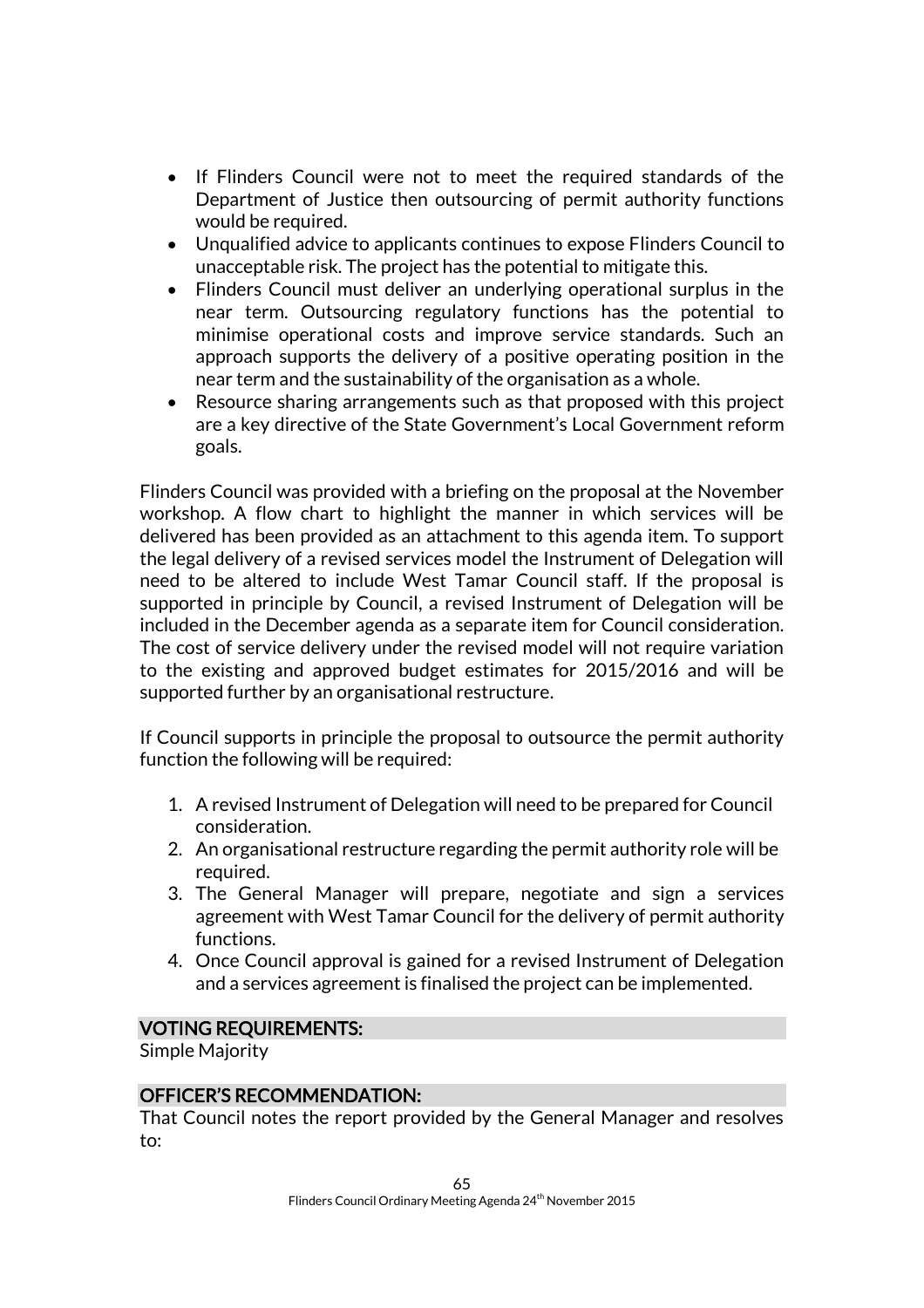- 1) Direct the General Manager to revise the Instrument of Delegation to support the provision of permit authority functions by West Tamar Council and present this to the December Ordinary Meeting of Council for ratification.
- 2) Direct the General Manager to prepare, negotiate and sign a services agreement with West Tamar Council for the delivery of permit authority functions to begin post the December Ordinary meeting.
- 3) Implement an organisational restructure to support the provision of permit authority functions under an outsourced model once a services agreement has been finalised.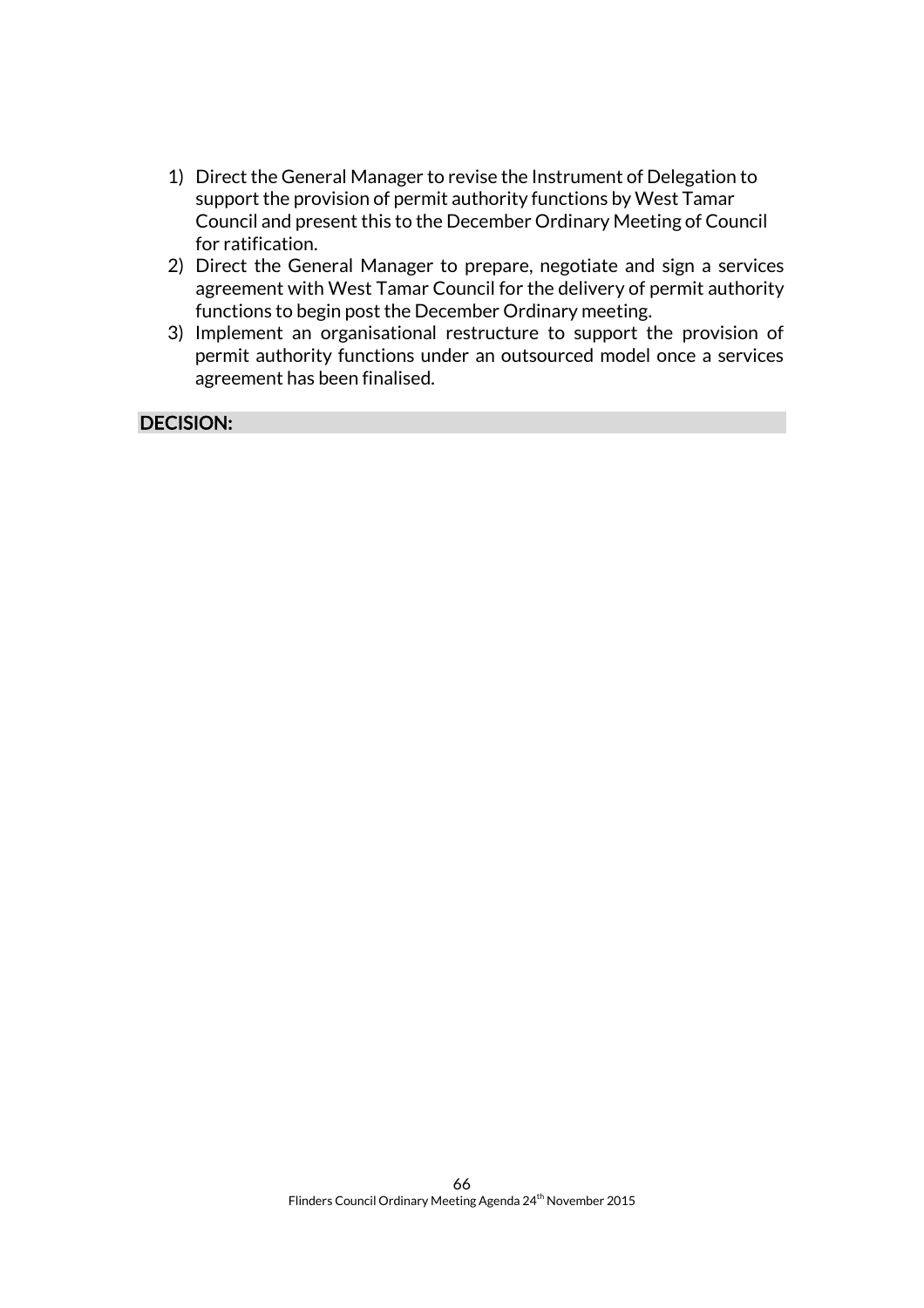#### Item D4: Councillor Resolution Report

| <b>ACTION</b>            | Information                               |
|--------------------------|-------------------------------------------|
| <b>PROPONENT</b>         | <b>Council Officer</b>                    |
| <b>OFFICER</b>           | Raoul Harper, General Manager             |
| <b>FILE REFERENCE</b>    | COU/0600                                  |
| <b>ASSOCIATED PAPERS</b> | Annexure 18: Councillor Resolution Report |
|                          | November 2015                             |

#### INTRODUCTION:

This report identifies the actions taken and actual costs associated with implementing resolutions passed by elected members up to November 2015.

#### PREVIOUS COUNCIL CONSIDERATION:

The report is presented on a monthly basis.

#### OFFICER'S REPORT:

Please read Annexure 18 – Councillor Resolution Report November 2015.

#### VOTING REQUIREMENTS:

Simple Majority

#### OFFICER'S RECOMMENDATION:

That the Councillor Resolution Report November 2015 be noted.